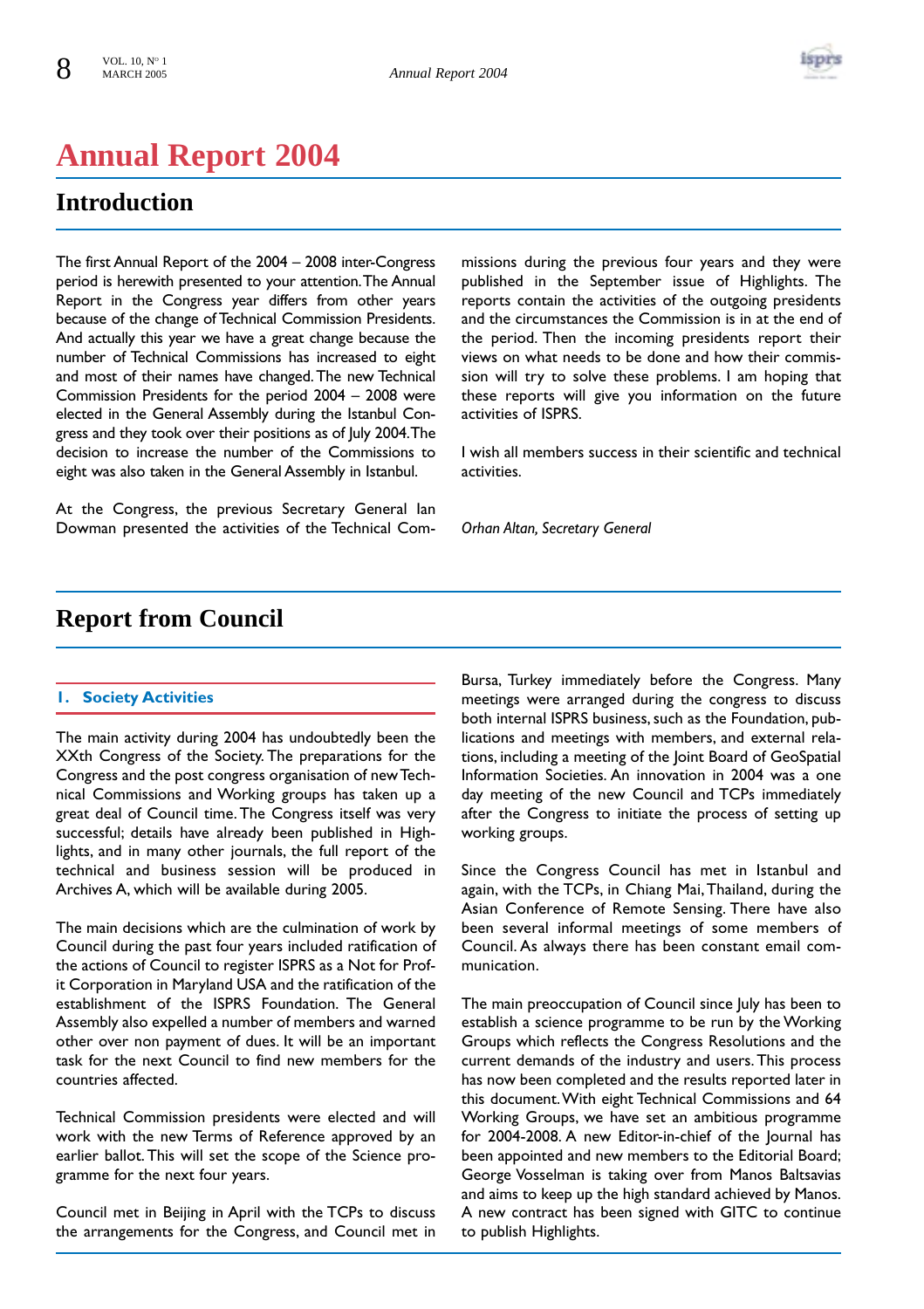

Other issues discussed by Council have been the budget, (see below for more information), and our priorities for external activities. Council believes that we should initially focus on outreach in Africa and work with other regional and international groups to develop photogrammetry, remote sensing and spatial information science through workshops and tutorials. Discussions have been started with a number of organisations to achieve these aims.

Council has also initiated a programme to promote photogrammetry, remote sensing and the spatial information sciences and the role of ISPRS, and is producing a video for this purpose. Future work will focus on expanding membership and working with other international bodies.

The Technical Commission activities have also been focussed on preparing for Congress and for the next four year, these are reported in the below sections.

Based on the success of the Video prepared by the XXth ISPRS Congress Organising Committee under the guidance of the Congress Director Orhan Altan, the new elected Council has decided to prepare a similar Video for promoting the works and sciences related with the ISPRS activities.We hope that this would help to reach different parts and organisations of the world and to be finalised in early summer 2005.

Council members have continued to represent ISPRS at International fora which includes the United Nations, CEOS and ICSU. ISPRS has joint the GeoUnions Group of ICSU and will be involved in the International Polar Year.ISPRS has also joined the Group on Earth Observation (GEO). The President, Secretary General and Congress Director visited a number of member organisations, including Russia, Germany, Lithuania, China, Japan, Switzerland, Croatia and Cuba.

*Ian Dowman*

# **3. Membership**

According to the most recent decisions the current status of memberships is:

- 9 active, 3 expelled 2 not active with a total of 14 Associate Members.
- 85 active, 12 expelled, 1 not active and 6 suspended with a total of 104 Ordinary Members.
- 12 active, I expelled with a total of 13 Regional Members.
- 58 active, 3 not active, 13 stopped with a total of 74 Sustaining Members.

The following Regional Members were admitted at the XX. Congress:

- India Centre for Space Science and Technology Education in Asia and the Pacific (CSSTEAP)
- Tunisia Centre Regional de Teledetection des Etats de l'Afrique du Nord (CRTEAN)
- Nigeria Regional Centre for Training in Aerospace Surveys (RECTAS)
- Kenya The Kenyan Regional Centre for Mapping and Resources for Development (RCMRD)

The following organisations have been admitted as Associate Members:

- Morocco Centre Royal de Teledetection Spatiale (CRTS)
- Iran Iran Space Center

The following organisation has been admitted as Ordinary Member:

Nigeria – Geoinformation Society of Nigeria (GEOSON)

MESCIOGLU Engineering Co. has been admitted as a new sustaining Member.

The following changes in category of Ordinary Members have been approved: Turkey from 2 to 4. Israel from 2 to 3. India requested a decrease from category 8 to 6.

Membership now stands as follows:

| Ordinary members   | 90 |
|--------------------|----|
| Associate members  | ш  |
| Sustaining members | 71 |
| Regional members   | 12 |

# **4. Intersociety Activities**

# **Introduction**

As an international society, ISPRS naturally has relations with other international organisations.These can be divided into two groups: InterGovernment Organisations (IGOs) and umbrella organisations: ICSU, United Nations and CEOS fall into this category, and other international societies.We are also a member of the Joint Board of Geo Information Societies.

# **International Council for Science (ICSU)**

ICSU is a non-governmental organization founded in 1931 to bring together scientists to work together in international scientific endeavour. It comprises 98 multi-disciplinary National Scientific Members, Associates and Observers (scientific research councils or science academies) and 27 international, single-discipline Scientific Unions to provide a wide spectrum of scientific expertise, enabling members to address major international, interdisciplinary issues which none can handle alone. ISPRS became a full Union Member of ICSU in 2002.

The ISPRS has been active in a number of areas: in April Secretary General Ian Dowman attended a meeting of the ICSU Unions in Paris and also contributed to a meeting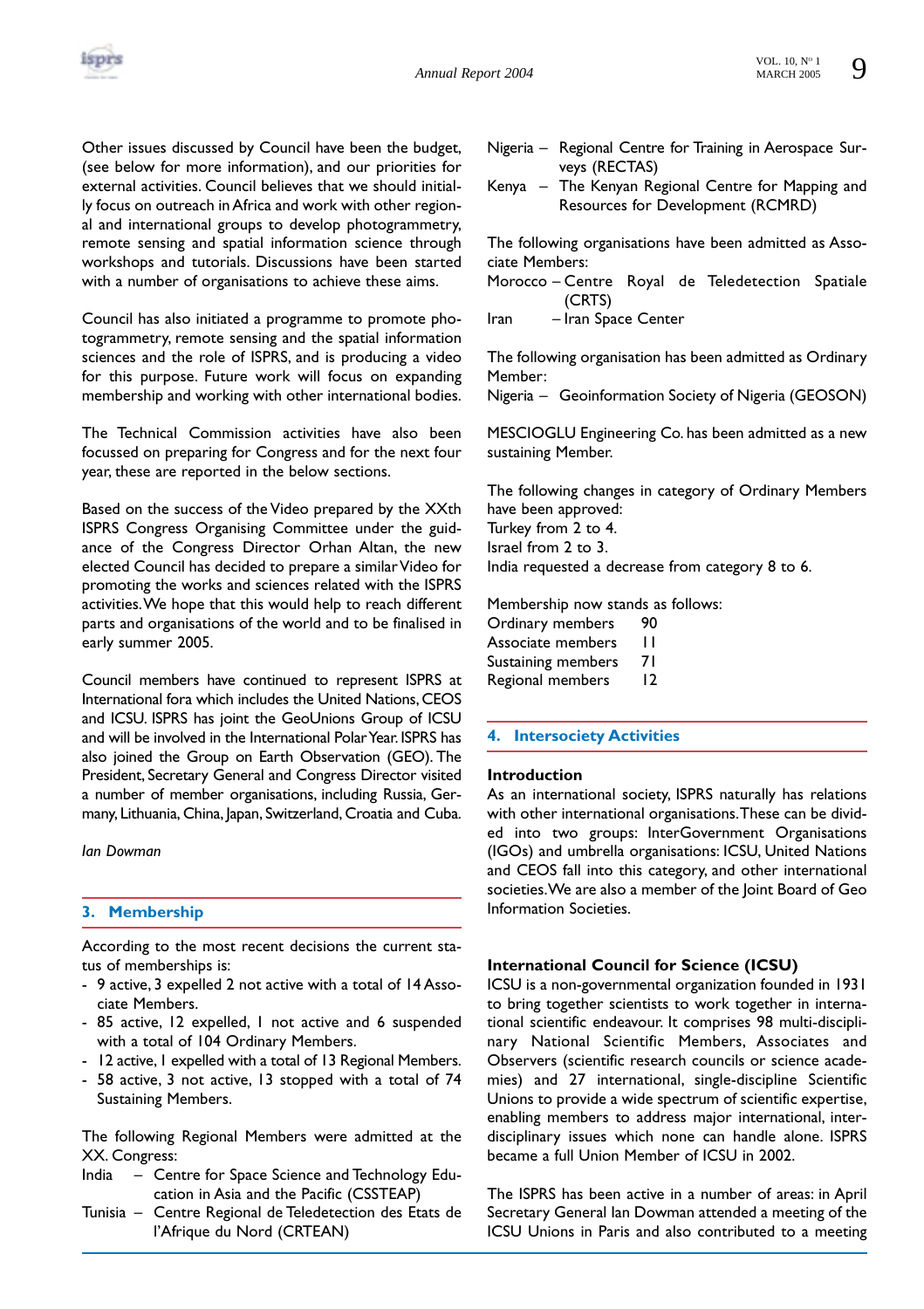

on Science for Health and Wellbeing. Important issues which were discussed included the establishment of Regional Offices, of which one in Africa would be the first; the ICSU grants programme, which was being scaled down because of shortage of funds; and the establishment of an International Polar Year (IPY) and an electronic Geophysical year (eGY).

lan Dowman and Stan Morain also attended a meeting of the ICSU GeoUnions in Boulder, USA in September.The GeoUnions comprise IUG (Geography), IUGS (Geological Science), IUGG (Geophysics and Geodesy), IUSS (Soil Science) and ISPRS. Five themes (desertification, cities, ground water, health and hazards) have been agreed and position papers are being prepared to identify promising areas for collaborative projects.

Professor Ray Harris has represented ISPRS on the Priority Area Assessment committee on Data and Information, which reported during 2004.

The ICSU Plenary will be held in 2005 at which ISPRS will be represented by the President and Secretary General.

# **Committee on Earth Observing Satellites (CEOS)**

#### **CEOS Plenary**

ISPRS is a CEOS Associate and so is represented at the CEOS Plenary. ISPRS is also involved in the three CEOS Working Groups: Information Systems and Services, Cal/Val and Education. During the past year ISPRS has made input to all of the Working Groups. President Ian Dowman attended the CEOS Plenary in Beijing in November and gave a report on the publication of the proceedings of the Workshop on Radiometric and Geometric Calibration in the ISPRS Book Series, and on the ISPRS Congress. The main items of business at the plenary were the relationship between CEOS and GEO (see below), and reports from the working groups. CEOS is likely to change significantly if GEO is set up, with a new role to co-ordinate space sector activities within GEO.

# **CEOS WGCV**

The CEOS Working Group on Calibration and Validation (WGCV) met for its 22nd meeting in June. Two themes dominated the meeting, first the reports of the subgroups which generated much discussion on the selection and use of test sites, and second collaboration with other organisations, particularly ISPRS through the Joint Task Force, and also through the global observing programmes. Stan Morain reported on the joint ISPRS/CEOS Task Force on geometric and Radiometric Calibration and presented the report which had been prepared after the workshop held in December 2003. The task force is continuing its work under the new president of Commission I.

# **CEOS WGISS**

The Working Group on Information Systems and Services is one of the most active areas of CEOS.The current structure and activities are best illustrated by the following diagram, prepared by the chair, John Faundeed for the Plenary.

| Chair - USSS<br>Vice-Chair - ESA<br>Co-User Vice-Chair - MRSCC<br>Co-User View-Chair - UN                                                                                                    | <b>WGISS</b><br>WS65 information infrastructure Team<br>$-$ uranona                                                                     |
|----------------------------------------------------------------------------------------------------------------------------------------------------------------------------------------------|-----------------------------------------------------------------------------------------------------------------------------------------|
| Technology<br>Chair - CHES<br>and Services<br>Vice-Chair - NRSCC<br>Subgroup                                                                                                                 | Projects and<br>Chair - Moth<br><b>Applications</b><br>Vice-Chair - Graffort<br>Subgroup                                                |
| International Directory Network (IDR) - NASA<br>0005 Intersperable Catelog System (ICS) - CSA<br>Oata Services (DS) - DLR<br><b>Andrése : USCS</b><br>25-quristin G500<br><b>GRID - MASA</b> | <b>Contractor</b><br>Global Gaterats - UN<br>WIT CEOP - MAIA<br>WTF Care Test Sites - USGS<br>CROSS RO Data Pertai Project - UN/ RRSC - |

# **WGEdu**

The Working Group on Education, Training and Capacity Building has been preparing a new strategy and in 2005 proposes to carry out a number of important activities.

- 1. Increase the amount of education, training and capacity building materials through the CEOS Education Portal.
- 2. Carry out a pilot project as a practical test of the revised draft Plan of Implementation of the CEOS Data Principles for education purposes. The target groups in the pilot project would be (a) the regional centres for space science and technology education, affiliated to the United Nations; (b) the Universities of Beijing and Wuhan as well as the Harbin Institute of Technology in China; and institutions represented in the African Advisory Group.
- 3. To continue to coordinate and cooperate with Module 1 of the CEOS World Summit on Sustainable Development Follow up Programme in capacity building activities, particularly in support to the work of other Modules of the WSSD Follow up Programme.
- 4. To maintain WGEdu linkages, and contribute as possible, to the broader EO education, training and capacity building community, in particular to the capacity building efforts of the Global Earth Observation System of Systems.
- 5. To pursue through workshops organized by its membership and participation in workshops organized by others the following objectives:
	- a. Promote the implementation of the recommendation of the CEOS ad hoc Team on Utilization that wherever possible, capacity building be integrated within specific projects and in particular in ones where sustained funding will be available following the success of the prototype phase;
	- b. Aid potential satellite data users to understand how data products and space-derived services can benefit them;
- c. Promote capacity building in areas related to the IGOS Themes.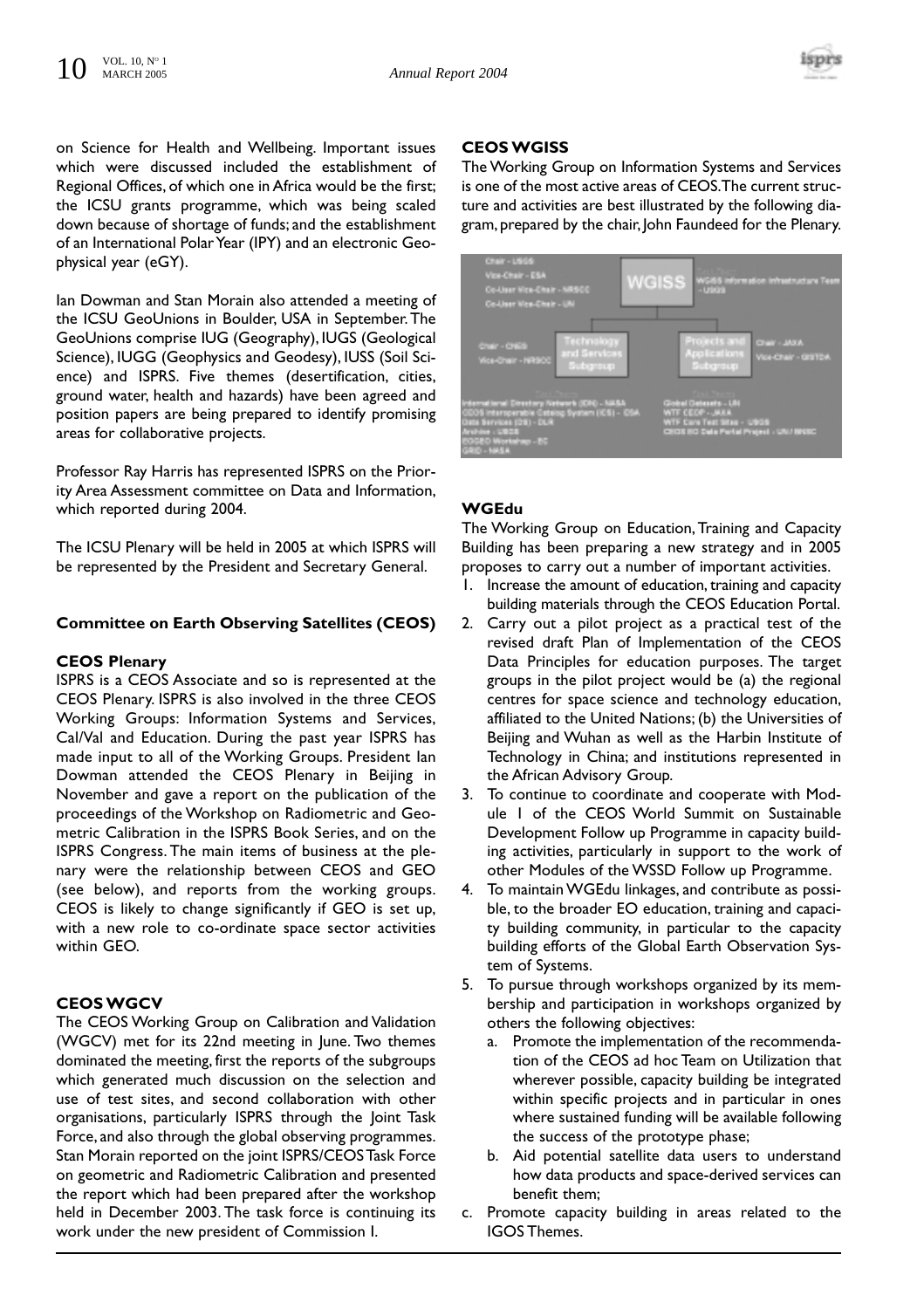

- 6. Coordinate with the African Advisory Group on ways through which the WGEdu can support capacity building in African institutions.
- 7. To contribute, as appropriate and possible, to the capacity building efforts of the Global Earth Observation System of Systems.

ISPRS expects to link with many of these activities during the following year.

# **UN Committee on the Peaceful Uses of Outer Space (COPUOS)**

COPUOS is organised by the Office of Outer Space Affairs (OOSA) from the UN Office in Vienna. ISPRS has attended and presented technical reports and statements at the annual Science and Technology meetings of COPUOS in February and the COPUOS Full Annual meetings in June, since 1989. At the annual June 2004 meeting, President Trinder made policy statements on the benefits of remote sensing and on economic issues of access to commercial satellite remote sensing data. Secretary General Dowman attended the Science and Technology Sub Committee Meeting in February and reported on ISPRS activities. Council have agreed to support OOSA activities as far as is possible within the constraints of the ISPRS budget.

# **Group on Earth Observation (GEO)**

The Group on Earth Observation was formed in 2003 after the First Earth Observation Summit held in Washington DC. the third summit will be held in Brussels in February 2005 and is expected to formally establish GEO. The objective of GEO is to monitor continuously the state of the Earth, to increase understanding of dynamic Earth processes, to enhance prediction of the Earth system, and to further implement international environmental treaty obligations.

ISPRS has been watching the developments but has not so far participated. It is now clear that GEO will play an important role in bringing together government, space agencies and users to develop strategies and co-ordinate Earth Observation Activities. Council has therefore decided to join GEO and participate in the GEO meeting in February.

# **JBGIS**

The Joint Board of Geo Information Societies comprises ISPRS, IAG, ICA, IMTA, IHO, FIG and the International Steering Committee for Global Mapping. The Board met during the ISPRS Congress in Istanbul.The main purpose of the Board is to share information about programmes and structures and to co-ordinate activities.There was discussion in Istanbul on whether the Board should be proactive in representing the views of the Geo Information community, in particular at the World Summit on Information Society.This issue will be pursued at the next JBGIS meeting.

#### **ISO**

ISPRS is a liaison member of several ISO Technical Committees and has a commitment to supporting efforts to establish standards for data format and transfer. ISPRS also supports efforts for interoperability and data transfer through the Open GIS Consortium (OGC).The chair and co-chair of WG II/4 (2000-2004) are involved in ISO TC/211, for projects ISO 19129 "Imagery, gridded data, and coverage framework", ISO 19130 "Sensor and data models for imagery and gridded data", ISO 19115-2 "Metadata – Part 2: Metadata for imagery and gridded data" and ISO 19101-2 "Imagery – reference model".The WG has established links with many other groups working in this area.

From 2004 ISPRS has set up an ad hoc Committee with a remit to co-ordinate WG input to standards, and to encourage ISPRS liaison with ISO.The terms of reference of the committee will be:

- propose persons to serve as Liaison on ISO committees
- propose workshops or sessions at ISPRS meetings
- report to \Council annually on standards activities
- co-ordinate ISPRS inputs to ISO.

Wolfgang Kresse will chair this committee and Hans Knoop will continue as ISPRS representative to ISO, and be a member of the Committee.

# **COSPAR**

ISPRS became a member of COSPAR in 2004, but was unable to attend the COSPAR Plenary because it coincide with the ISPRS Congress. Such clashes will be avoided in the future now that we have better links with COSPAR.

# **Other Relationships**

ISPRS has signed MoUs with SPIE, IEEE-GRSS and the Organization of Islamic Cities and Capitals (OICC) and also has links with other organisations such as Open Geospatial Consortium (OGC), Global Spatial Data Infrastructure (GSDI), Digital Globe. International Society of Biomechanics (ISB) and North African Center of Remote Sensing (CRTEAN), in order to keep in touch with regional activities and to co-ordinate programmes where appropriate. Council will be reviewing ISPRS activities with other organisations and ensuring that we have appropriate representation.

# **Concluding Remarks**

It can be seen that ISPRS is active in many international organisations.This is essential if we are to influence developments in photogrammetry, remote sensing and the spatial information sciences.We have been able to play a part in the part in international gatherings such as UNI-SPACEIII and the World Summit on Sustainable Development and in the future are looking to play a role in the group On Earth Observation and the World Summit on Information Society.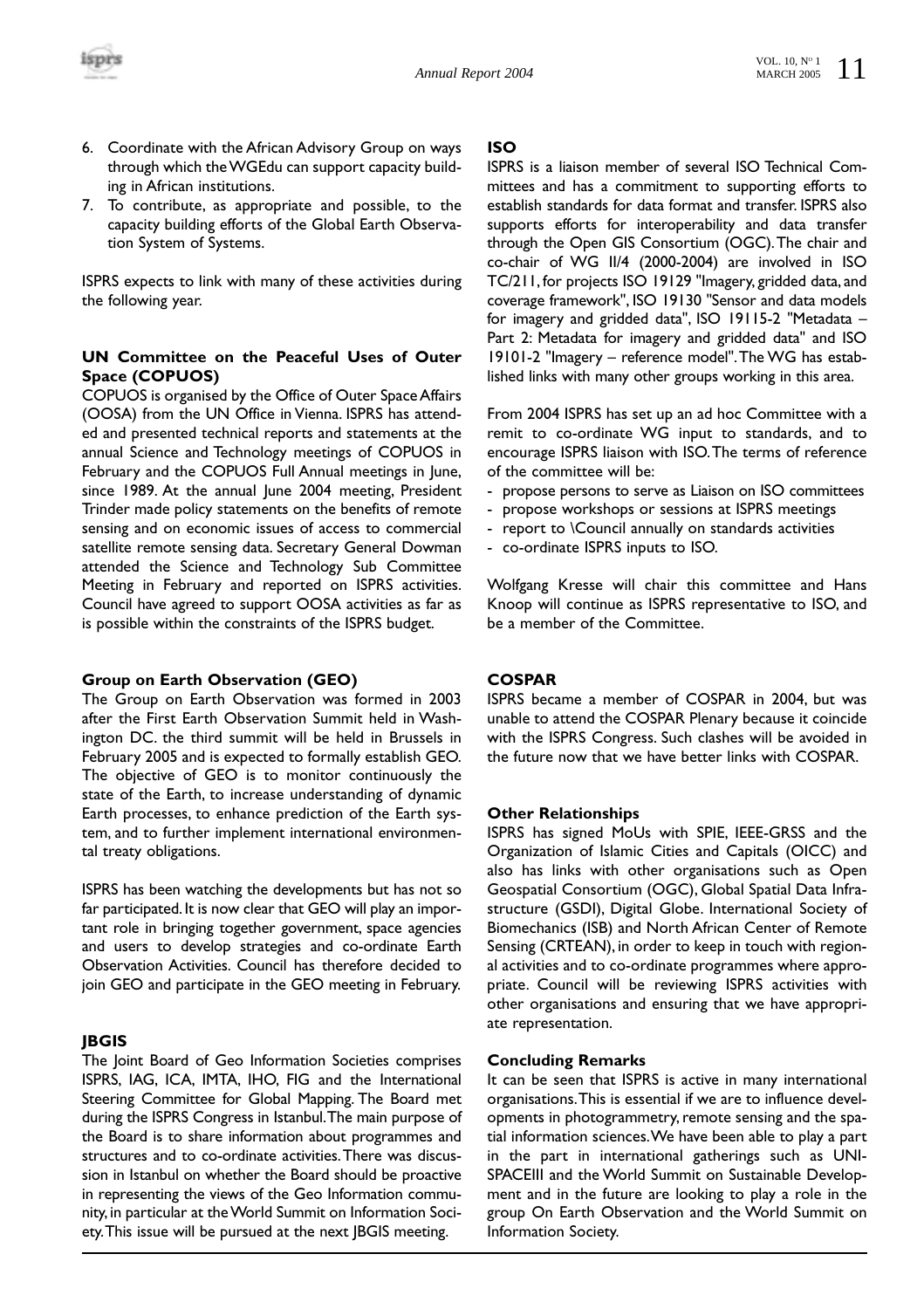

# **ICORSE**

The International Committee on Remote Sensing of Environment (ICORSE) was established in 1998 to provide guidance to the International Symposium on Remote Sensing of Environment (ISRSE), the longest-running symposium of its type in the world. ICORSE is comprised of experts in the field of remote sensing who represent most of the world's national space agencies. In January of 2000, ICORSE signed a Letter of Intent with the International Society of Photogrammetry and Remote Sensing (ISPRS) to strengthen cooperation and coordination. In July of 2000, the General Assembly of ISPRS approved (1) the adoption of ISRSE as a ISPRS-sanctioned event, and (2) the installation of ICRSE as a committee reporting to the ISPRS Council. In this new role, in addition to its role in providing policy and programmatic guidance to ISRSE, ICORSE serves as a standing advisory committee to the ISPRS Council.

The 31st ISRSE will be held in St. Petersburg, Russia, June 20-25, 2005 and the main ICORSE activity has been planning for the Symposium. Secretary General Ian Dowman met with members of ICORSE prior to the first panning meeting in April and President Trinder visited St Petersburg and met the Congress Director in. In December TCPVII, John van Genderen and TCPVIII Ammatzia Peled attended a planning meeting in St Petersburg.

# **5. Treasurer's Report**

2004 was a good year for ISPRS. Of course the highlight for the year was the XXth Congress in Istanbul. It was a tremendous success financially, bringing in more than \$56,000 (USD) of revenue to support Society activities. Since then, several new Sustaining Members have joined the Society; and, a new category for Sustaining Members, called *Educational Members* has been approved by the General Assembly. The Treasurer and Secretary General will solicit participation in this category early in 2005.

The transition between 2000-2004 and 2004-2008 Treasurers was very smooth. It was simplified by the excellent work of both Ammatzia and Rachel Peled who created an integrated and automated accounting system for banking operations, tracking income and expenses, and for preparing invoices and a variety of financial reports. This allowed the XXIst Congress Treasurer to assume day-to-day responsibilities from the very beginning of the new period.All banking regulations and signature authorities required by UBS-Zurich were completed by late September.

Several issues face the Society in 2005. Foremost 5.Treasurer's Report:

is the declining value of the US Dollar. Council's goal early in the New Year is to consult with UBS-Zurich to protect ISPRS investments from this decline. It is important to maintain a conservative stance with regard to the USD, and all other investments, while at the same time ensuring diversification among the investments. The downward trend with the USD may be short-lived. If not, the longer term trend will be a significant driver for the near- and mid-term investment strategy.

Perhaps the most significant new item in the Society's investment portfolio is the ISPRS Foundation.This Foundation received more than \$50,000 in volunteer contributions from individual and industrial sources since Istanbul.This is considered as "seed" money to build a more powerful capability to:(a) support international education and training;(b) collaborate in special projects in Ordinary Member countries; and, (c) to increase participation by students and scientists in international workshops and conferences. In other words, when fully operational, the ISPRS Foundation will benefit all ISPRS members in a variety of ways.To facilitate the process of accumulating a comfortable threshold of operating capital, Council is in discussion with the Foundation Board of Trustees to transfer funds from among current UBS investment accounts.

As indicated in the 2003 Annual Report, there is a growing number of Ordinary Members who are in membership arrears. Last July the General Assembly approved expulsion of several members who were many years in arrears. The aim of the XXIst Council is to reverse this trend to not only maintain, but to expand the roster of Ordinary Members.This category has a huge impact on the ability of ISPRS to represent ISPRS professions in activities of: (a) the International Council of Science (ICSU); (b) organizations in the United Nations that support individual member countries; (c) intergovernmental organizations like CEOS and GEO; and (d) many regional and national programs. Council urges members to contribute their fees as early as possible to maintain the flow of funds for these activities that synergize national programs and involve our professional colleagues at home and abroad.

The financial future of ISPRS looks promising, but ensuring success will demand close attention to an ever-growing array of global financial and market trends. Our Society is maturing financially to become a solid representative of our professions in the international arena.

*Stan Morain,Treasurer*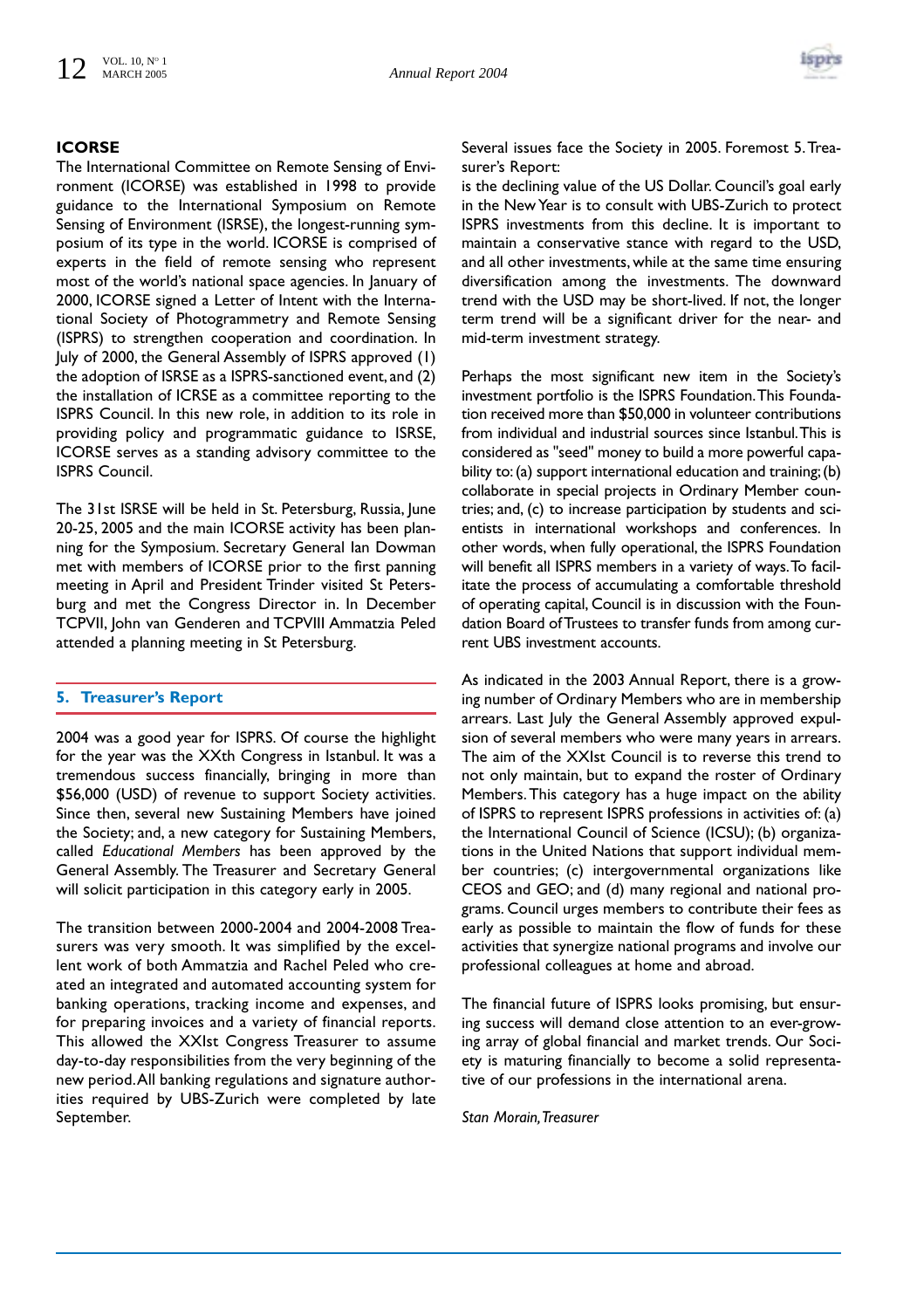

# **Technical Commission Reports**

# **TECHNICAL COMMISSION I IMAGE DATA ACQUISITION - SENSORS AND PLATFORMS**

**Outgoing President:** Stanley Morain **Incoming President: Alain Baudoin Outgoing Secretary:** Amy Budge **Incoming Secretary:** Nicolas Paparoditis

# **Report of outgoing president**

During the quadrennium 2000-2004 the major achievements in launch operations for systems having better that 36 meter spatial resolution are summarised in Table 1. While most of the launches were government systems, four were in the commercial arena.

A major feature of Table 1 shows that Algeria, Nigeria, Turkey,Thailand, and the UK have, or will soon enter the group of space-faring nations with DMC systems. Satellite data acquisition expanded throughout the Congress quadrennium, as did the number of national efforts to launch general purpose and niche-specific satellites for routine Earth observations and global change research.

Major trends are emerging for the Commission. Integration of sensor systems and platforms is one trend.Another lies in inter-comparing image and calibration data derived over

| Table I Land Imaging Satellites Launched 2000-2004                                                    |                 |       |            |      |
|-------------------------------------------------------------------------------------------------------|-----------------|-------|------------|------|
| <36m Res (Courtesy: William Stoney, MitreTech, Inc.)                                                  |                 |       |            |      |
| <b>Satellite</b>                                                                                      | Country         | Owner | Launch     | Res  |
| <b>EROS-AI</b>                                                                                        | <b>Israel</b>   | Com   | 12/05/00   | 1.8  |
| Ziyuan-2A                                                                                             | China           | Gov   | 9/01/00    | 9.0  |
| $FO-I$                                                                                                | <b>USA</b>      | Gov   | 12/07/00   | 10.0 |
| QuickBird2                                                                                            | <b>USA</b>      | Com   | 10/18/01   | 0.6  |
| <b>IRS TES</b>                                                                                        | India           | Gov   | 10/22/01   | 1.0  |
| Proba                                                                                                 | <b>ESA</b>      | Gov   | 10/22/01   | 18.0 |
| SPOT <sub>5</sub>                                                                                     | France          | Gov   | 5/04/02    | 2.5  |
| Ziyuan-2B                                                                                             | China           | Gov   | 10/27/02   | 3.0  |
| <b>ENVISAT</b>                                                                                        | <b>ESA</b>      | Gov   | 3/01/02    | 30.0 |
| AlSat-I                                                                                               | Algeria         | Gov   | 11/28/02   | 32.0 |
| OrbView 3                                                                                             | <b>USA</b>      | Com   | 6/26/03    | 1.0  |
| <b>IRS ResSat-1</b>                                                                                   | India           | Gov   | $10/17-03$ | 6.0  |
| <b>BilSat</b>                                                                                         | <b>Turkey</b>   | Gov   | 9/27/03    | 10.0 |
| CBERS-2                                                                                               | Chi/Bra         | Gov   | 10/21/03   | 20.0 |
| NigeriaSat-1                                                                                          | Nigeria         | Gov   | 9/27/03    | 32.0 |
| <b>DMC UK</b>                                                                                         | <b>UK</b>       | Gov   | 9/27/03    | 32.0 |
| <b>EROS BI</b>                                                                                        | <b>Israel</b>   | Com   | 12/15/04   | 0.9  |
| KOMSAT-2                                                                                              | Korea           | Gov   | 11/15/04   | 1.0  |
| RocSat-2                                                                                              | <b>Taiwan</b>   | Gov   | 4/30/04    | 2.0  |
| <b>ALOS</b>                                                                                           | <b>Japan</b>    | Gov   | 6/01/04    | 2.5  |
| <b>IRS</b> Cartosat I                                                                                 | India           | Gov   | 7/01/04    | 2.5  |
| <b>ThaiPhat</b>                                                                                       | <b>Thailand</b> | Gov   | 12/01/04   | 36.0 |
| $M_{\text{total}}$ $L_{\text{total}}$ $L_{\text{total}}$ 2004<br>الفواصل والمستطيع المساريات والمراوي |                 |       |            |      |

*Note: Launches for 2004 are scheduled but tentative.*

the same geographic sites from several sensors, both for calibration and validation, and for fusing data needed for complex modelling applications. Integration is interpreted to mean either one or both sensor calibration and data fusion; the two often are intertwined in technical discussions.

As the number of wide-angle and narrow-field-of-view image types expands, the need for fusing image data from different systems will demand improved accountability to ensure their proper application. It will not be enough that calibration coefficients between image data sets are understood, but also that users appreciate the geometry and radiometry of sensors operating across the electromagnetic spectrum.Among the image and data types that have exploded onto the technical scene are LiDAR and SAR (including Shuttle Radar Topography Mission— SRTM). One can expect these types of data to become common analytical tools in the 2004-2008 quadrennium.

Pre-launch radiometric and geometric calibration of sensors combined with post-launch calibration and inter-sensor calibration not only imply but demand a global network of instrumented ground calibration test sites. In 2004, the majority of such sites are located in arid zone, dry lakebeds. With the variety of new satellite sensors that include sounders as well as imagers, and with growing international interest in global environmental and climate change monitoring, it is necessary to establish many more instrumented stations throughout the climate zones and ecosystems of the world.This is not a new idea, but one that has yet to be systematically implemented. The Ordinary Members of ISPRS are encouraged to consider their possible role in contributing a site to this network, which would significantly enhance data and image interpretability in their specific locations.

Commission-I is actively collaborating with two CEOS Working Groups (WGCV and WGISS) to provide relevant ISPRS input to sensor and inter-sensor calibration efforts. Mobilising interested Ordinary Members to assist post-launch calibration programs would be a powerful contribution to the scientific value of satellite-acquired Earth data.An enabling technology that will be extremely useful in this endeavour is development of wireless, ground based, mobile mapping, multi-sensor systems that are able to capture and record data from remote sites outside the transmitting and receiving areas of land-line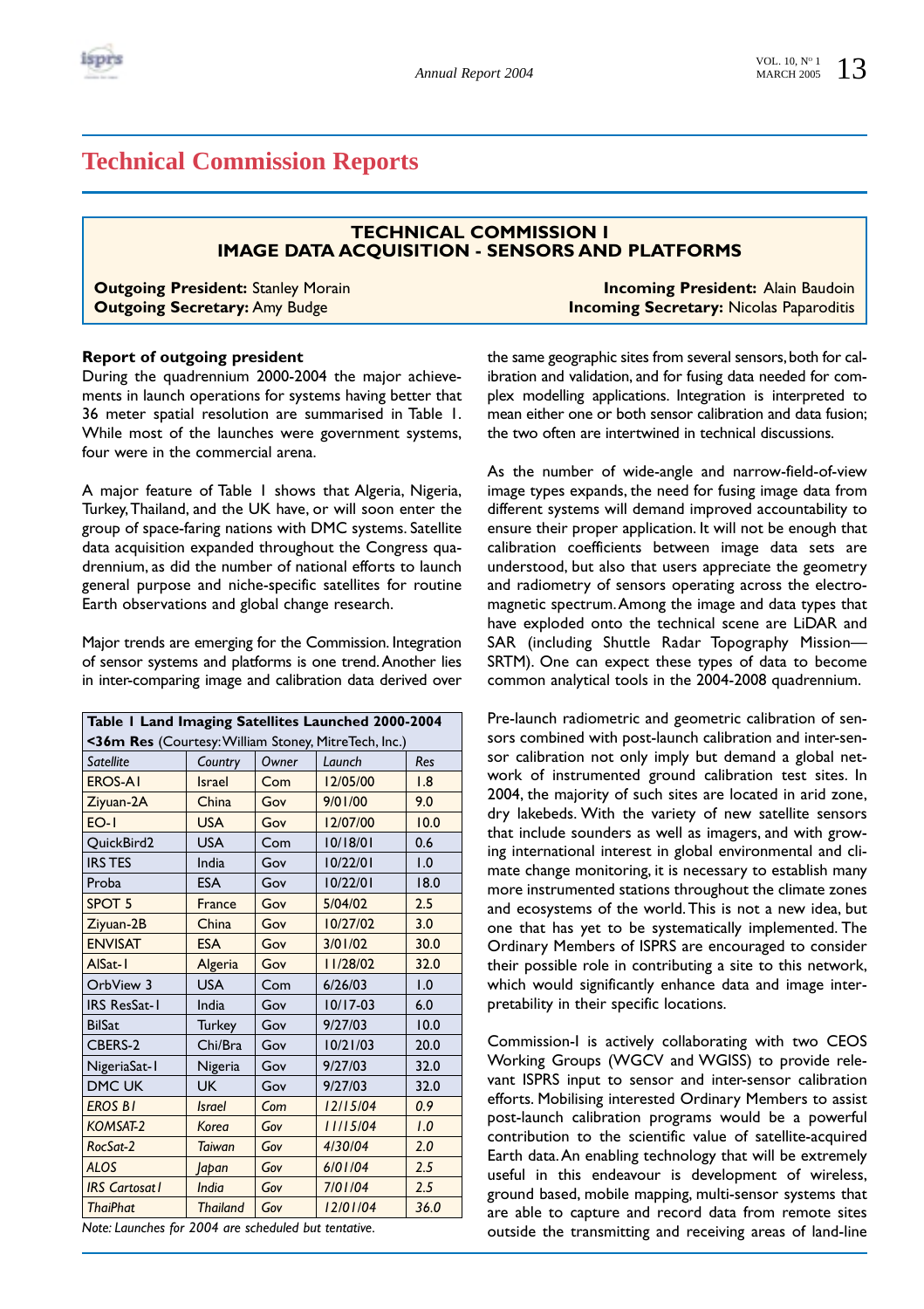

communications.This technology will surely alter remote sensing applications by allowing environmental data to be fed automatically into hydrological, meteorological, geophysical, and ecosystem models.

Lastly, as nanotechnology progresses, the remote sensing community can expect new sectors of platform and sensor systems to evolve based on unoccupied aerial vehicles and robots. Platform and sensor miniaturisation will allow remote sensing to venture into environmentally hostile places like volcanoes, and forest fires, and into hazardous situations like toxic spills or nuclear accidents.

In summary, the work of Commission-I must expand to keep pace not only with aerial and satellite and sensor design, data acquisition and calibration, and image quality assessment, but also with associated new sensor systems that acquire data and imagery in remote localities. Fully integrated systems are the wave of the future.

# **Outlook by incoming president**

The 11 items of the Terms of Reference define the scope of Commission I which is in some way the heart of ISPRS. Without sensors and platforms there will be no data to process, no method to optimize, no application to develop. But without image processing, databases and applications, sensors and platforms will appear useless:The seven other Commissions are the other vital organs of ISPRS and thus close links between Commission I and other Commissions are necessary.

# **The Terms of Reference of TC I**

- a) Design and realization of digital aerial and spaceborne missions for Earth observation;
- b) Design, construction, characterization, and installation of imaging and non-imaging sensors (including Optical, IR, SAR, IFSAR, LIDAR, etc.)
- c) Standardization of definitions and measurements of sensor parameters;
- d) Integration of imaging and non-imaging sensors with other relevant systems;
- e) Geometric and radiometric properties, quality standards, and factors affecting data quality;
- f) Test, calibration and evaluation of sensors (including laboratory, in-flight, inter-calibration and test fields);
- g) Integrated platform guidance, navigation, positioning and orientation;
- h) Data reception and pre-processing;
- i) On-board preprocessing of data and autonomous systems;
- j) Systems and media for recording sensor data, auxiliary data (time, position, attitude, etc.) and film scanners;
- k) Image and non-image data transfer standards.

# **The Resolutions related to TC I**

Ten resolutions related to Commission I have been adopted during the Congress in Istanbul. The most important recommendations, for each resolution, are the following:

- 1) An inventory and performance investigations of Unpiloted Aerial Vehicles should be undertaken;
- 2) Sensor Calibration should be more understandable by the users and methods (and not only calibration parameters) should be described;
- 3) Algorithms for geometric handling of space images should be compared;
- 4) Multi-temporal data acquisition strategies should be designed in future systems and intelligent on-board mission planning, data processing should be studied;
- 5) Accuracy and cost effectiveness of dedicated sensors for DTM generation should be studied and international test sites should be identified;
- 6) Improved methods for integration of attitude and position information with data processing should be developed;
- 7) A handbook of Internet websites related to sensors and platforms, including robots and UAVs should be created on the ISPRS website;
- 8) Robots and their sensors should be reviewed and evaluated;
- 9) Benefits of small satellites should be studied and experiences from developing countries should be shared in an ISPRS forum;
- 10) Mobile mapping systems should be evaluated and the evaluation made available to the global community.

# **The rationale for TC I organisation**

The new Technical Commission I for the next four year period has been organised to fulfil the Terms of Reference and the Resolutions adopted by the General Assembly in Istanbul, looking for a continuity with Working Groups of the previous period but also introducing new topics as recommended in the Resolutions.

Different approaches have been applied to architecture the Commission into Working Groups: the topics identified in the Terms of Reference, the types of sensors and the types of platforms, stressing on what has been found the most important for each WG.

Some topics should be considered for all sensors and all platforms together:Three Working Groups are in this situation:

- WG I/1 on Standards, Calibration and Validation is addressing Resolution 2, one of its main concern being inter calibration between different sensors encouraging the use of common test sites.
- WG I/3 on Multi-Platforms Sensing and Sensor Networks, which should investigate potential performances and use of ground, airborne and spaceborne sensors networks.
- ICWG I/V on Autonomous Vehicle Navigation, including robots and UAVs. For different applications, research on the combination and configuration of different sensors should be conducted to make the navigation system optimal in terms of performance, safety, and cost.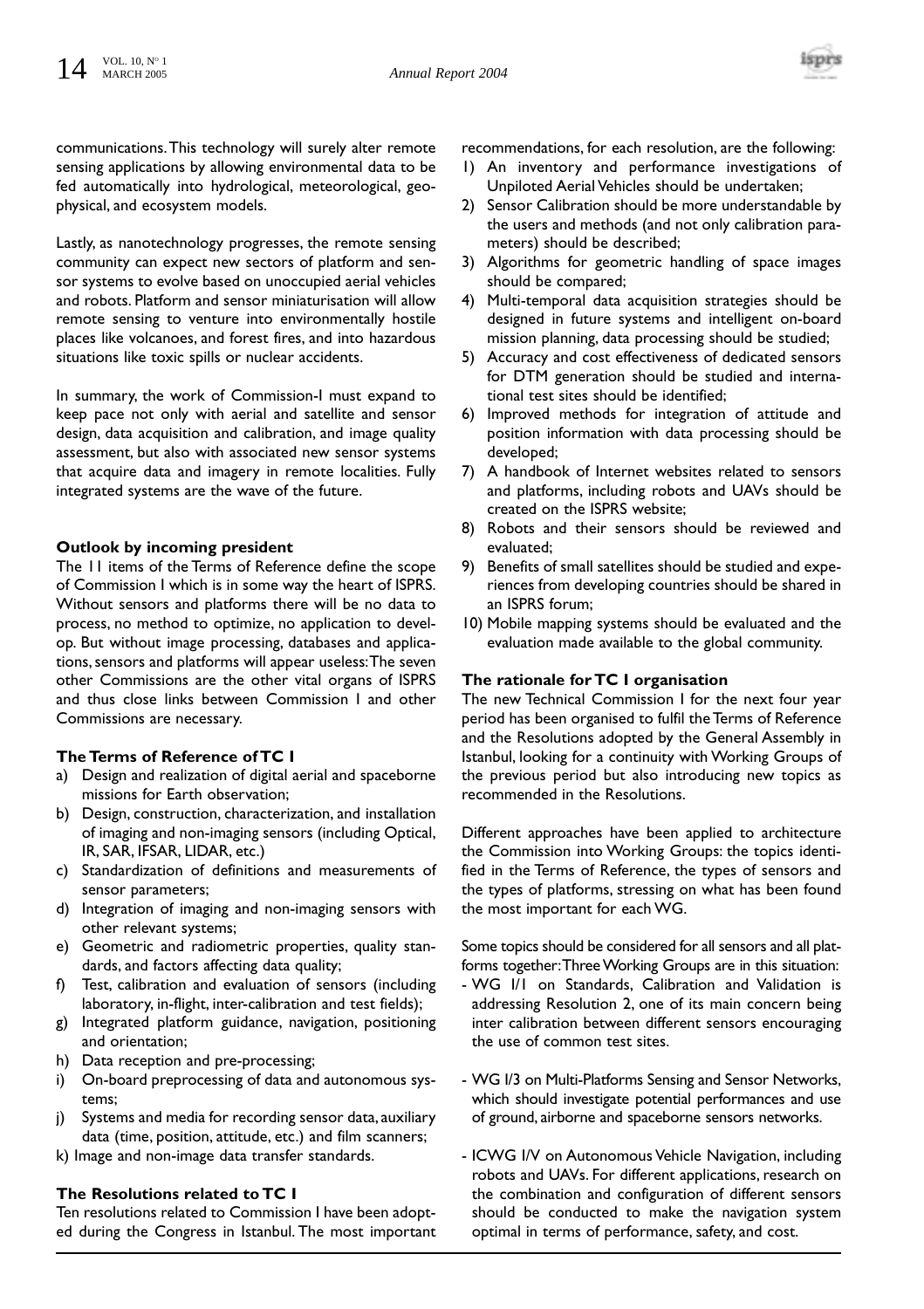Then specific issues related to active sensors will be addressed in one dedicated Working Group:

- WG I/2 on SAR and LiDAR Systems. For this WG where the use of SAR and LiDAR is already mature, new improvements as polarimetric InSAR or fusion with optical images should be evaluated.

As optical sensors are still the most diversified subjects of interest, four Working Groups will address this domain, with only one related to airborne platform:

- WG I/4 (Airborne digital photogrammetric sensor systems). The development of digital cameras is very fast and the advantages of such sensors are known but there is still a need for improving their performances while developing commonly accepted procedures for calibration and testing the multiple design concepts available.

Three Working Groups are related to satellites:

- WG I/5 on Geometric Modelling of optical spaceborne sensors and DEM generation. The quality and accuracy of ortho-images and maps derived from space imagery as well as those of DEM depend not only on sensor performances but mainly on geometric modelling which should be evaluated and compared.
- WG I/6 on Small Satellites. More and more countries are developing their own Earth Observation capacities with small satellites, very often for similar missions (mapping and risk management) and there is a real interest for these countries to share their experience and to assess the benefits of such small satellites compared to other sources of data.
- WG I/7 on Intelligent Earth Sensing. New techniques are now envisaged to improve the systems performances in terms of information quality, relevance and time constraints, giving these systems some capability to react and take decision.These capabilities should be identified and evaluated for the ISPRS community.

# **Working groups of technical commission I for 2004-2008**

# **WG I/1 STANDARDS, CALIBRATION AND VALIDATION**

*Chair: Roland Gachet (France) Co-Chair: Veljko Jovanovic (USA)*

# **WG I/1 Terms of Reference**

- Techniques for laboratory calibration of sensors.
- In-flight radiometric and geometric calibration and validation of sensor systems.
- Establishment and utilization of existing and planned Cal/Val test sites.
- Sensor system parameter standards in relation with appropriate ISO Technical Commissions and projects.
- Managing the Joint ISPRS/CEOS Task Force on Calibration and Validation.
- Integrated activities between Cal/Val experts and data users.
- Overview of sensor-specific at-surface optical properties and temperature products.
- Collaboration with WG VII/1 on Cal/Val issues linked with definitions and measurements of Spectral Signatures.

# **WG I/2 SAR AND LIDAR SYSTEMS**

*Chair: Charles Toth (USA) Co-Chair: Bryan Mercer (Canada)*

# **WG I/2 Terms of Reference**

- Calibration and validation, specifications and formats of SAR and LiDAR data.
- Evaluation and assessment of systems for processing SAR and LiDAR data.
- Systems for generation and editing of DEMs from InSAR and LiDAR.
- Multi-frequency SAR, polarimetric InSAR, multi-pulse and full waveform LiDAR, array sensor systems.
- Systems for integration of InSAR, LIDAR and optical systems.
- Data quality and performance validation of SAR and LiDAR systems.
- Liaison with external groups such as CEOS, IEEE-GRSS, ASPRS LiDAR Committee and EuroSDR.

# **WG I/3 MULTI-PLATFORM SENSING AND SENSOR NETWORKS**

*Chair: Vincent Tao (Canada) Co-Chair: Ismael Colomina (Spain)*

# **WG I/3 Terms of Reference**

- Study of capabilities of multi-platform sensing and sensor networks.
- Theory, technology and application in support of integrated multi-platform sensing and sensor networks and sensor web.
- Integration of imaging and non imaging sensors for sensor networks.
- Interoperable communication and networking of in-situ and remote sensors.
- Sensor data and parameters transfer standards, through participation in ISO TC 172 and OGC.

#### **WG I/4 AIRBORNE DIGITAL PHOTOGRAMMETRIC SENSORS SYSTEMS**

*Chair: Jon Mills (UK) Co-Chair: Jean-Philippe Souchon (France) Co-Chair: Michael Cramer (Germany)*

# **WG I/4 Terms of Reference**

- Collaborate with EuroSDR in the development of com-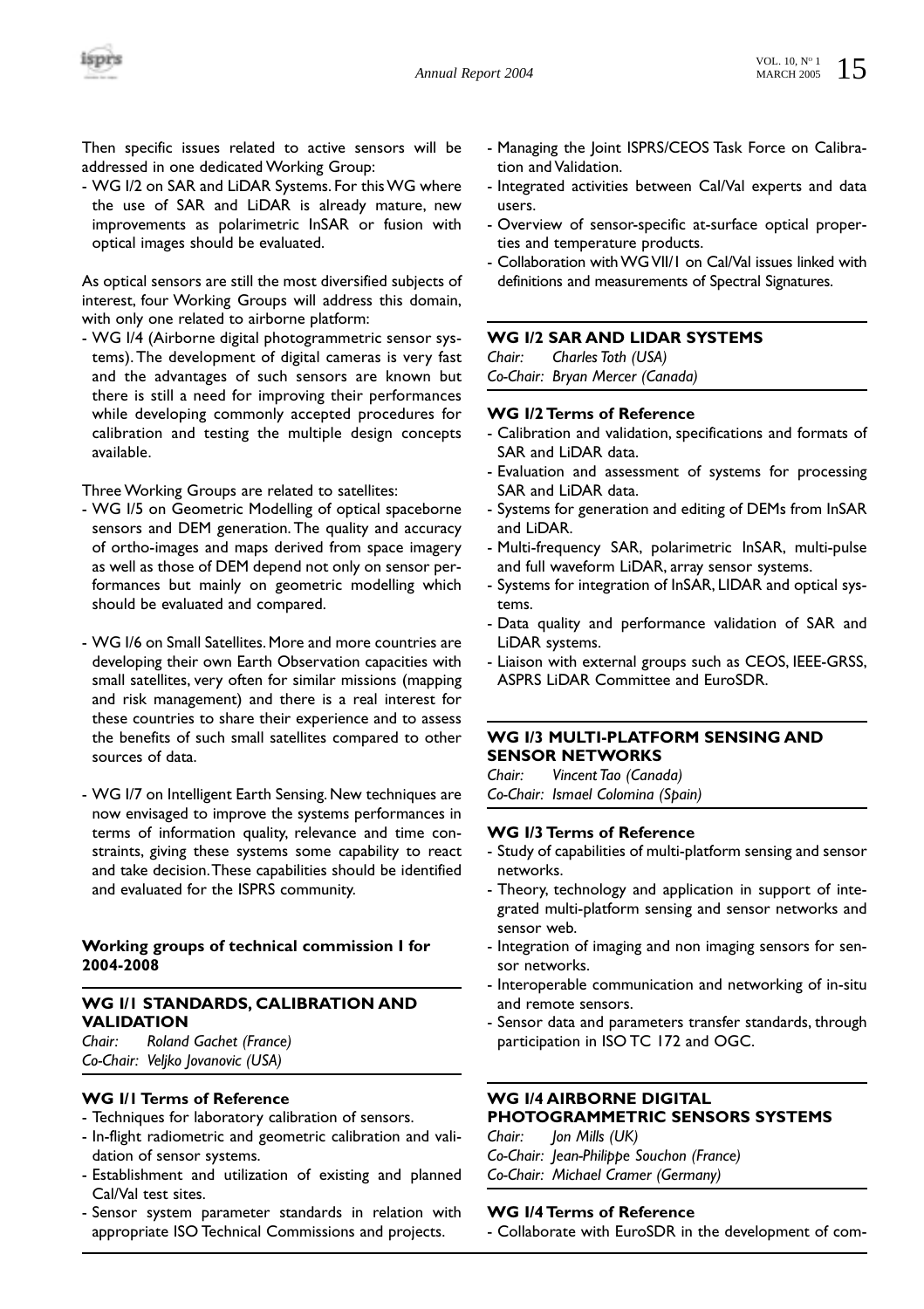

monly accepted procedures for the calibration and testing of airborne digital photogrammetric sensor systems.

- Radiometric/geometric evaluation and cost/benefit performance of photogrammetric products resulting from airborne digital sensor systems.
- Develop workflow guidelines for suitable deployment and application of airborne digital photogrammetric sensor systems and their integration with other imaging and non-imaging sensors.
- Liase with IC WG I/V on the development and evaluation of light payload digital photogrammetric sensor systems specific to unpiloted aerial vehicles (UAVs).
- Compile a comprehensive on-line searchable database of airborne digital photogrammetric sensor systems.

# **WG I/5 GEOMETRIC MODELLING OF OPTICAL SPACEBORNE SENSORS AND DEM GENERATION**

*Chair: Dr. Karsten Jacobsen (Germany) Co-Chair: Dr. Peter Reinartz (Germany) Co-Chair: Daniela Poli (Switzerland)*

# **WG I/5 Terms of Reference**

- Comparison of existing and evolving algorithms for geometrical modelling of space images under operational conditions including direct georeferencing capabilities and special conditions for 2- and 3- line sensors.
- Extrapolation of the previous comparisons (outside the area of the control points), analysis and report for each space imaging system.
- Intensified and detailed study on the accuracy and cost effectiveness of various DEM data acquisition techniques.
- Identification and cataloguing of international test sites for inter-comparison and evaluation of different DEM acquisition methods based on space information.
- Geometric quality requirements for advanced optical systems derived DEM.

# **WG I/6 SMALL SATELLITES**

*Chair: Ugur Murat Leloglu (Turkey) Co-Chair: Jean-Noël Rolland (France) TBC*

# **WG I/6 Terms of Reference**

- User requirements for designing and realizing small satellite missions, including constellations, for Earth observation.
- Inventory of small satellite missions for Earth observation and system performances.
- Assessment of the benefits of small satellites compared to other sources of information.
- Implementation of a forum for industrial and developing countries to share their results, experiences and recommendations.

- Cooperation with WG VI/3 for technology transfer to developing countries.

# **WG I/7 INTELLIGENT EARTH SENSING**

*Chair: Guoqing Zhou (USA) Co-Chair: Winfried Halle (Germany)*

#### **WG I/7 Terms of Reference**

- Intelligent and autonomous sensor and platform control.
- On-board data processing.
- Event-driven sensing and observing.
- Intelligent/smart sensors.
- Intelligent technology application for Earth observing.
- Future trends in the development of sensors and platform.

# **IC WG I/V AUTONOMOUS VEHICLE NAVIGATION**

*Chair: Ron Li (USA) Co-Chair: Jurgen Everaerts (Belgium)*

# **IC WG I/V Terms of Reference**

- Design and development of autonomous vehicle navigation technologies including: GPS, INS, dead reckoning, active and passive image/signal based positioning and navigation.
- Development and integration of vehicle navigation sensors and sensor networks.
- Research and development of algorithms that support autonomous navigation.
- Development and applications of robot navigation systems, driver assistance systems for land vehicles, and Unmanned Aerial Vehicles (UAV).
- Demonstration of state of the art autonomous navigation systems in working environments.

# **IC WG V/I INTEGRATED SYSTEMS FOR MOBILE MAPPING**

*Chair: Naser El-Sheimy (Canada) Co-Chair: Antonio Vettore (Italy)* 

#### **IC WG V/I Terms of Reference**

- Integrated Navigation systems for direct georeferencing.
- Integration with other data sources, in particular laser scanners data.
- Data fusion of land and airborne mobile mapping systems.
- Emerging intelligent processing techniques.
- Future trends in the development of ISMM and Mobile Mapping Systems (MMS).
- New areas of ISMM applications.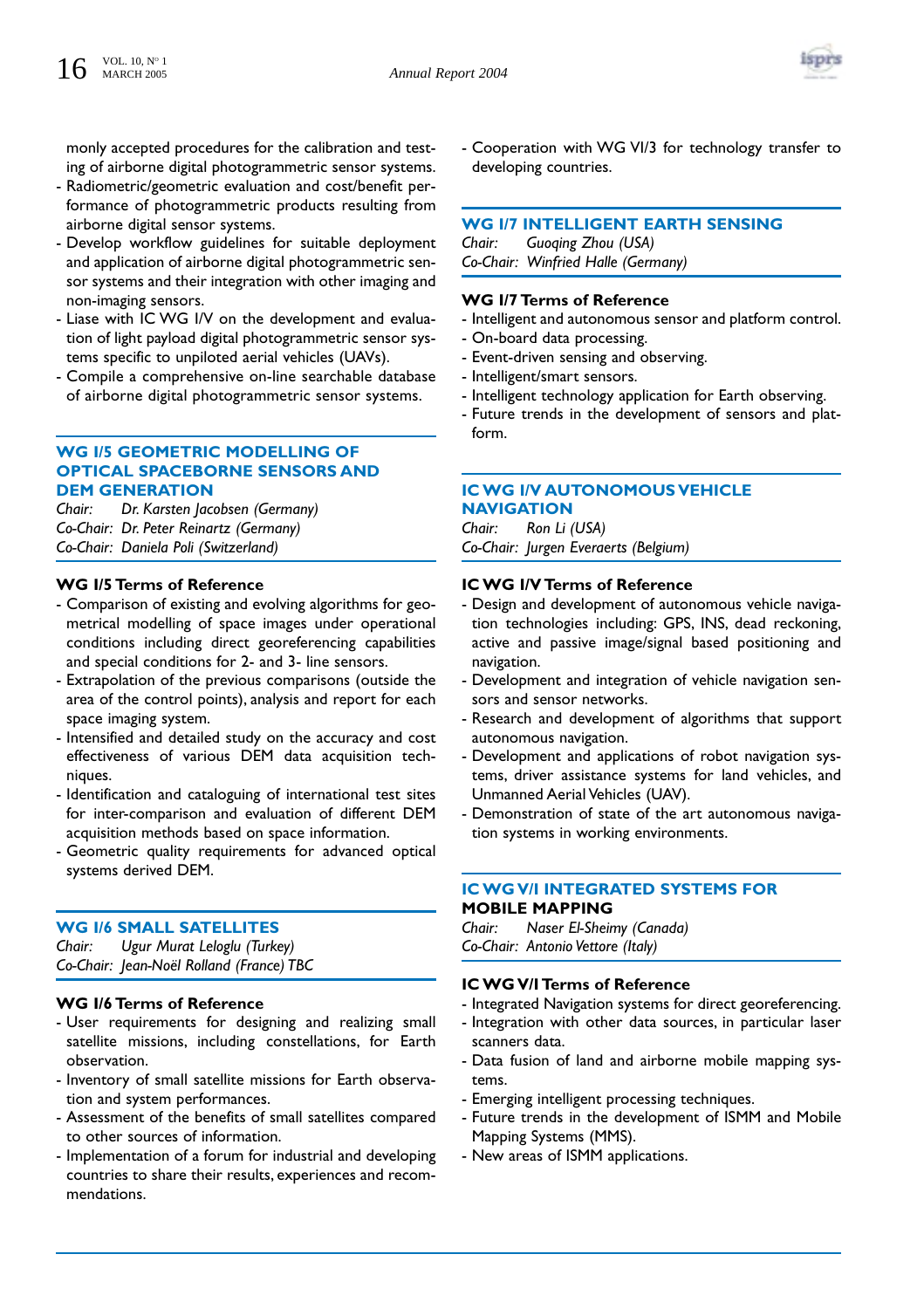

# **TECHNICAL COMMISSION II THEORY AND CONCEPTS OF SPATIO-TEMPORAL DATA HANDLING AND INFORMATION**

#### **Report of outgoing president**

#### **Accomplishments of the Commission**

The year 2004 was marked by the major event of the ISPRS Congress in Istanbul in July.The first half of the year was mainly spent by the Commission Working Groups to prepare the sessions for the Congress. Since the Commission structure was changed at the Istanbul Congress this report summarizes the achievements at the Congress and presents the new Working Group structure after the Congress.

# **Working Group Activities until the Congress (July 2004)**

# **IC WG II/IV - SYSTEMS FOR AUTOMATED GEO-SPATIAL DATA PRODUCTION AND UPDATING FROM IMAGERY**

*Chair: Christian Heipke Co-Chair: Ammatzia Peled*

The IC WG II/IV dealt with all aspects of automated updating of geo-spatial databases from images and other collateral sources in the GIS environment. During the Congress IC WG II/IV organized five technical sessions, two poster sessions and one workshop, the latter in conjunction with the International Cartographic Association (ICA). Major topics included an overview of the state-of-the-art of digital aerial cameras to collect suitable input, automated feature extraction algorithms and systems, and database-driven approaches for the updating process.

The highlights of the presentations were three invited papers delivered by Helmut Mayer (University of the Federal Armed Forces, Munich), Peggy Agouris (University of Maine), and Peter Woodsford (Laserscan, Cambridge/UK and EuroSDR). These three papers demonstrated progress made over the last four years, e. g. the appearance of commercial systems for semi-automated feature extraction, and the increasingly close cooperation between photogrammetry and GIS.They also pointed out the major remaining challenges, namely the development of better automatic algorithms for efficient updating from images by including the user in the updating loop, more advanced statistical modeling and self diagnostics for automatic algorithms, and the exploitation of images directly within a GIS, exploiting the topological data structures for achieving better database consistency.

**Outgoing President:** Chen Jun **Incoming President: Wolfgang Kainz Outgoing Secretary:** Jie Jiang **Incoming Secretary: Alexander Pucher** 

# **WG II/1 – REAL-TIME MAPPING TECHNOLOGIES** *Chair: Rongxing Li*

*Co-Chair: Norbert Haala*

The 4th International Symposium on Mobile Mapping Technology (MMT 2004) was held March 29-31, 2004 in Kunming, China. This event was sponsored jointly by the working groups from ISPRS, FIG and IAG, including ISPRS Commision I,WG II/1,WG II/2,WG IV/2 and WG V/5, FIG WG 5.3 and IAG WG SC4.1.

# **WG II/2 - SYSTEMS FOR SAR AND LIDAR PROCESSING**

*Chair: Brian Mercer Co-Chair: Charles Toth*

The activities of WG II/2 started with a Technical Session on 'Systems for SAR and Lidar Processing'. Four of five scheduled papers were presented.An invited paper by Ian Dowman introduced the session with an excellent overview of the technologies. Subsequent presentations included two Lidar and an airborne InSAR paper. In the poster session, only nine of twenty-three posters were presented. Of these, seven were SAR-related, in topics ranging from speckle reduction in images to deformation measurements from differential InSAR to stereo measurements from spotlight SAR.

# **WG II/3 - INTEGRATED SYSTEMS FOR INFORMATION SERVICES**

*Chair: Poul Frederiksen Co-Chair: Chongjun Yang*

The Web and now also the Grid are the keys that facilitate the information services on the Internet or Intranet. Information services are used in many different fields such as archaeology, updating of geo-databases, data acquisition, and dissemination of imagery and increasingly within individual organizations and between different organizations for administrative and technical purposes. Grid computing is enabling resource sharing and coordinated actions in a dynamic and multi-institutional virtual organization. The Grid and Web communities are converging through the Web Service Resource Framework (WRSF).

The three major components of geospatial services – the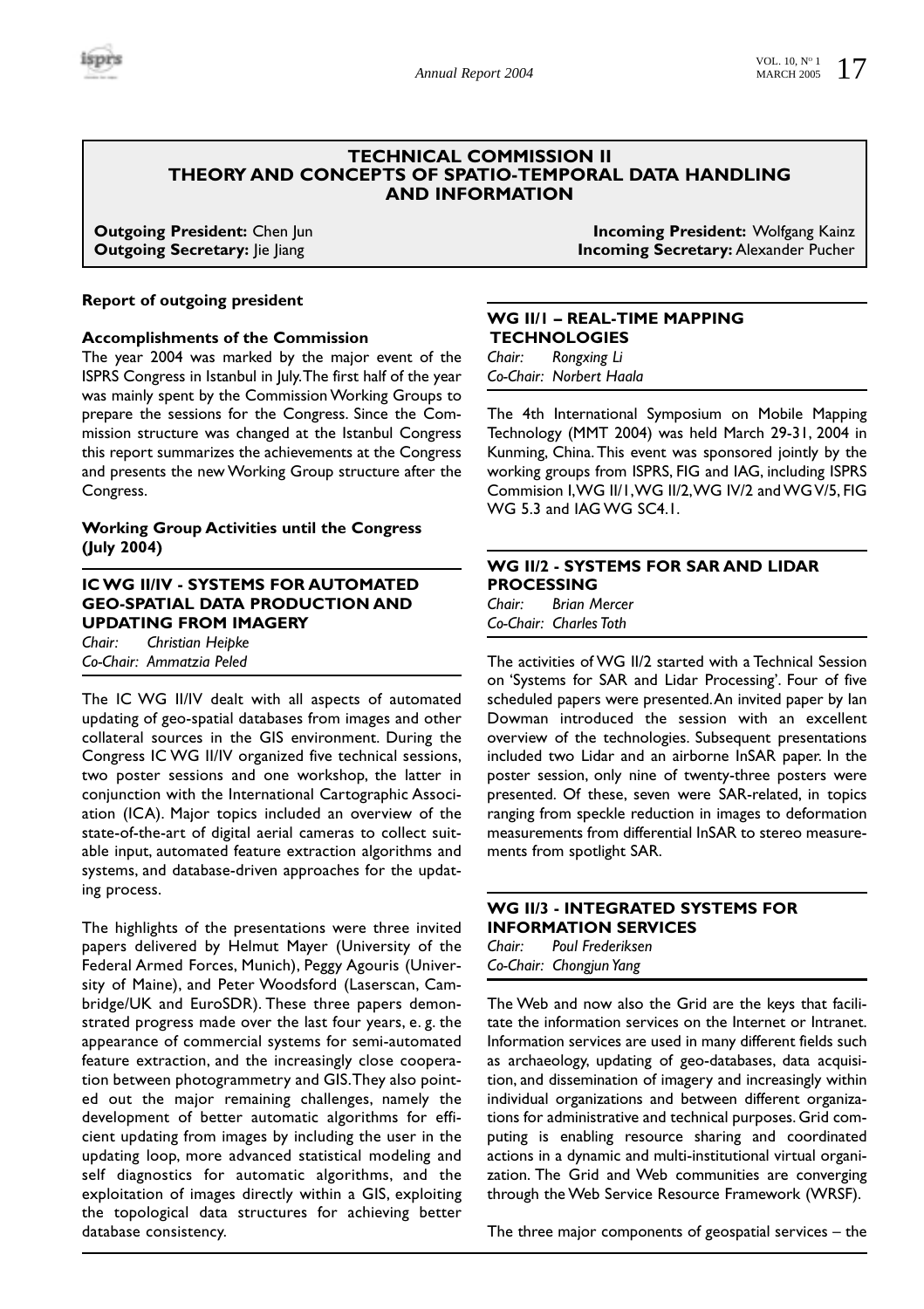

data services, the value-added services and the broker services – have been dealt with from different points of view and in relation to various applications and projects. Two international bodies set the scene for Web services: the World Wide Web Consortium and the Organization for the Advancement of Structured Information Standards.The Global Grid Forum sets the Grid service standard.

It is obvious that the future will bring many independent geospatial data and service providers. Service chaining where output from one service will be input to the next service are already seen. Standards for this concept are found in the OGC specifications (WMS, WCF, WFS etc.) and are demonstrated in various services.

# **WG II/4 - IMAGE DATA STANDARDS**

*Chair: Wolfgang Kresse Co-Chair: Liping Di*

The technical session on 'Image data standards' gave an insight into the status of work already done in the area of standardization of geo-spatial production, management and dissemination including the techniques and process required for these activities. It was pointed out that while standards on vector-GIS are almost completed (with comprehensive vector geometry standards and more general vector visualization standards) the standards on raster-GIS are still being developed.

# **WG II/5 - DESIGN AND OPERATION OF SPATIAL DECISION SUPPORT SYSTEMS**

*Chair: Wolfgang Kainz Co-Chair: Qiming Zhou*

The working group dealt with the development of concepts, implementation techniques and tools of spatial decision support systems as well as with the integration of different data types for problem solving and decisionmaking support. During the Congress the WG organized two technical sessions and one poster session.

The major achievements at the Congress were the demonstration that novel approaches to spatial decision making such as rough sets and the integration of raster and vector improve the possibilities of spatial decision support systems and are effectively applied in real world problems.

# **WG II/6 - SPATIAL ANALYSIS AND VISUALIZATION SYSTEMS** *Chair: Zhilin Li Co-Chair: Geoffrey Shea*

Three sessions have been organized, two oral and one poster session. In total, 21 papers were presented. It can be observed that the movement in spatial analysis is to exploratory analysis and relational analysis. In visualization, the movement is to the integration of image data and 3-D models. Spatial analysis and geo-visualization meet on the web to form web-based exploratory analysis.

# **Outlook by incoming president**

# **New Working Group Structure**

The second half of the year was spent in forming the Commission Working Groups and to identify the WG officers.The following table shows the Working Group structure of the Commission after the decisions taken by the General Assembly in Istanbul. We have seven Working Groups and one Inter-Commission Working group with Commission IV.

The Working Groups and their officers have been approved by Council in the joint meeting with the Technical Commission Presidents in Chiang Mai, Thailand, in November 2004.The Working Groups are preparing their activities for 2005.

| <b>Number</b>     | <b>Name</b>                             | Chair                        | Co-Chair                    |
|-------------------|-----------------------------------------|------------------------------|-----------------------------|
| III               | Spatio-Temporal Modeling                | Donna PEUQUET, USA           | <b>TANG Xinming, China</b>  |
| II/2              | Spatial Reasoning, Analysis,            | LIU Yaolin, China            | Abdülvahit TORUN, Turkey    |
|                   | and Data Mining                         |                              |                             |
| II/3              | Multiple Representations of Image       | Monika SESTER, Germany       | Lars HARRIE, Sweden         |
|                   | and Vector Data                         |                              |                             |
| II/4              | Spatial Planning and Decision Support   | Ali SHARIFI, The Netherlands | Nik Nasruddin MAHMOOD.      |
|                   | <b>Systems</b>                          |                              | Malaysia                    |
| II/5              | Communication and Visualization of      | William CARTWRIGHT,          | Hiroyuki YOSHIDA, Japan     |
|                   | Spatial Data                            | Australia                    |                             |
| II/6              | System Integration and Interoperability | Marinos KAVOURAS, Greece     | Stephan WINTER, Australia   |
| II/7              | Quality of Spatio-Temporal Data         | SHI Wenzhong, Hong Kong,     | Robert JEANSOULIN,          |
|                   | and Models                              | China                        | France                      |
| <b>ICWG II/IV</b> | Dynamic and Multi-Dimensional Systems   | Christopher GOLD,            | LI Zhilin, Hong Kong, China |
|                   | and Applications                        | United Kingdom               |                             |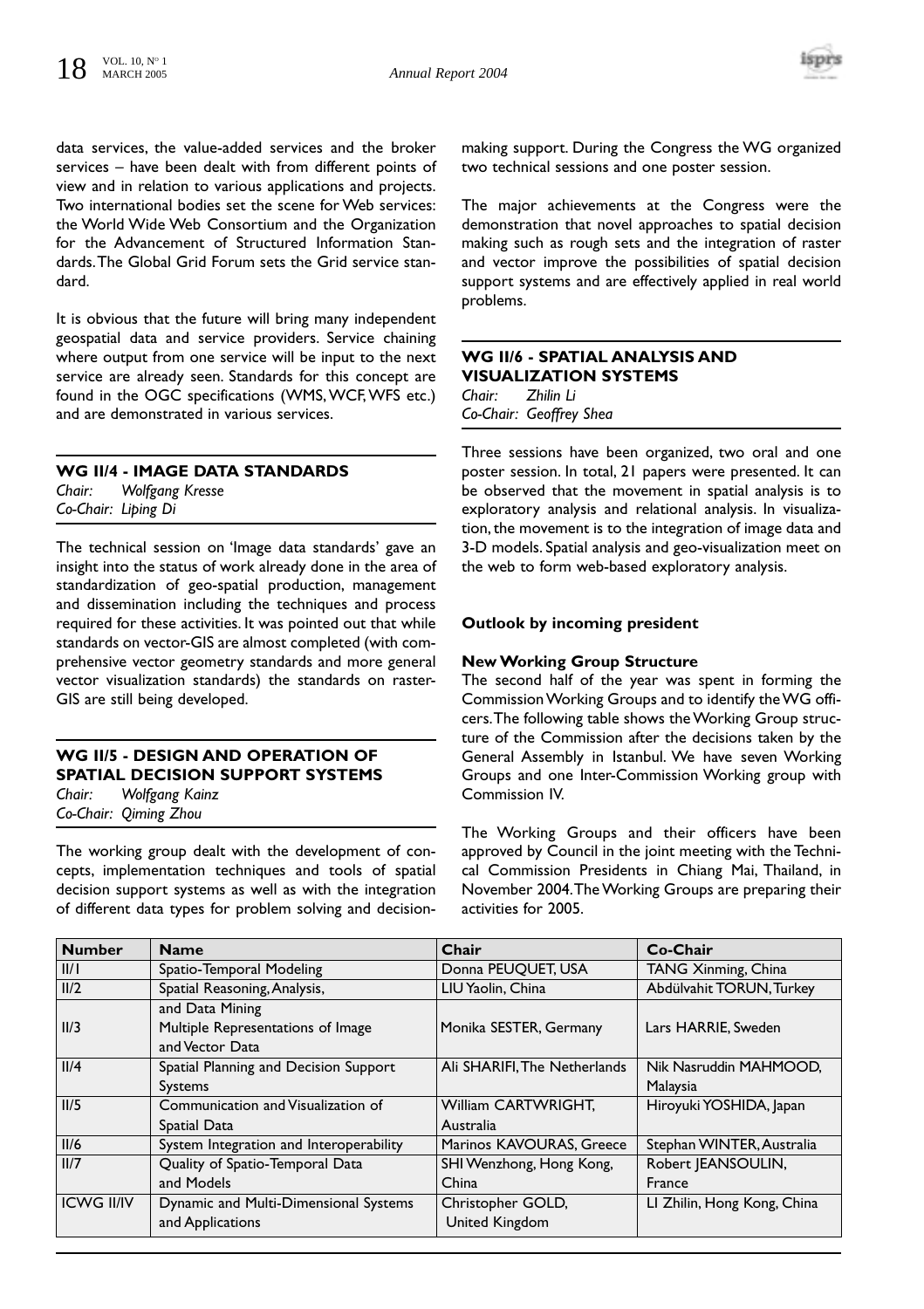

# *Commission Terms of Reference*

- Fundamentals of spatial database design, spatial data structures, spatial analysis and geostatistics, spatial querying, spatial reasoning, spatial and temporal modeling
- Aggregation, generalization, abstraction and rendering of image and vector data
- Spatial decision support systems
- Processing, analysis and modeling of multi-dimensional geospatial data
- System integration and modeling aspects for data and geoinformation processing
- Interoperability of heterogeneous spatial information systems
- Semantic and geometric integration of heterogeneous spatial information
- Communication and visualization of spatial data
- Data mining, filtering, retrieval and dissemination
- Spatial data quality and spatial model quality

#### *General Resolutions pertaining to Commission II*

# **General Resolution G.3 Automating 3D Object Generation and Database Updates**

*The Congress:*

*Noting*

- the innovations in computer vision;
- the advances in film-less digital sensing from the air, the ground and from space.

#### *Recognizing*

- the growing need for 3D content in global, regional and local GIS databases;
- the requirements to have such contents available in an updated form.

#### *Recommends that*

- fully automated algorithms for generating 3D objects from imagery be studied and developed;
- fully automated methods be studied and developed for updating current 2D and 3D GIS content using digital imagery acquired from aerial, terrestrial and space systems.

# *Resolutions pertaining to Commission II*

# **Resolution II.1 Spatial-Temporal Concepts and Databases**

# *The Congress:*

*Noting*

- that today's methods and solutions for handling spatialtemporal database related issues are still very limited;
- that spatial-temporal infrastructure is a new area to be investigated in the near future;
- that the fundamental concepts for and the practical feasibility of developing spatial-temporal databases and infrastructures are challenging areas.

#### *Recognizing*

- that there is a very strong demand on spatial-temporal databases for GIS applications, especially in those areas related to temporal features and monitoring of dynamic changes;
- that the needs for spatial-temporal databases and infrastructures are increasing to cope with rapid developments of new and faster spatial data acquisition technologies, such as LIDAR and high resolution satellite images.

#### *Recommends that*

- research be continued for the development, access and management of spatial-temporal databases and the mapping from one database to another to solve semantic interoperability and schematic and semantic heterogeneity;
- research be continued in the areas of spatial-temporal analysis and geostatistics;
- research be continued on the modelling of data uncertainty and quality including the determination of risk indicators;
- spatial-temporal and dynamic GIS applications be developed.

# **Resolution II.2 Multi-Dimensional & Multi-Resolution Spatial Information**

*The Congress:*

*Noting*

- an increasing availability of high resolution (in space and time) data from different sources;
- an increasing availability of and demand for 3D-data;
- the need for providing data in different resolutions;
- the heterogeneity of data sources in structure, semantics and geometry.

#### *Recognizing*

- that current methods to model and analyze data of different dimension, scale, and temporal resolutions are inadequate for advancing the use and dissemination of spatial information.

#### *Recommends that*

- research for development of structures for managing multi-scale and multi-representation data be strengthened;
- methods for generating multiple resolutions of data by generalization and abstraction be developed;
- research be conducted for semantic and geometric data integration and harmonization;
- spatial ontologies and their concepts be developed;
- research on 3D data structures (including topology and level of detail) and 3D-analysis tools be continued.

# **Resolution II.3 Design and Operation of Spatial Decision Support Systems**

*The Congress:*

*Noting* 

- the increasing need for up-to-date geospatial information and support for decision makers on local, regional, national and international levels.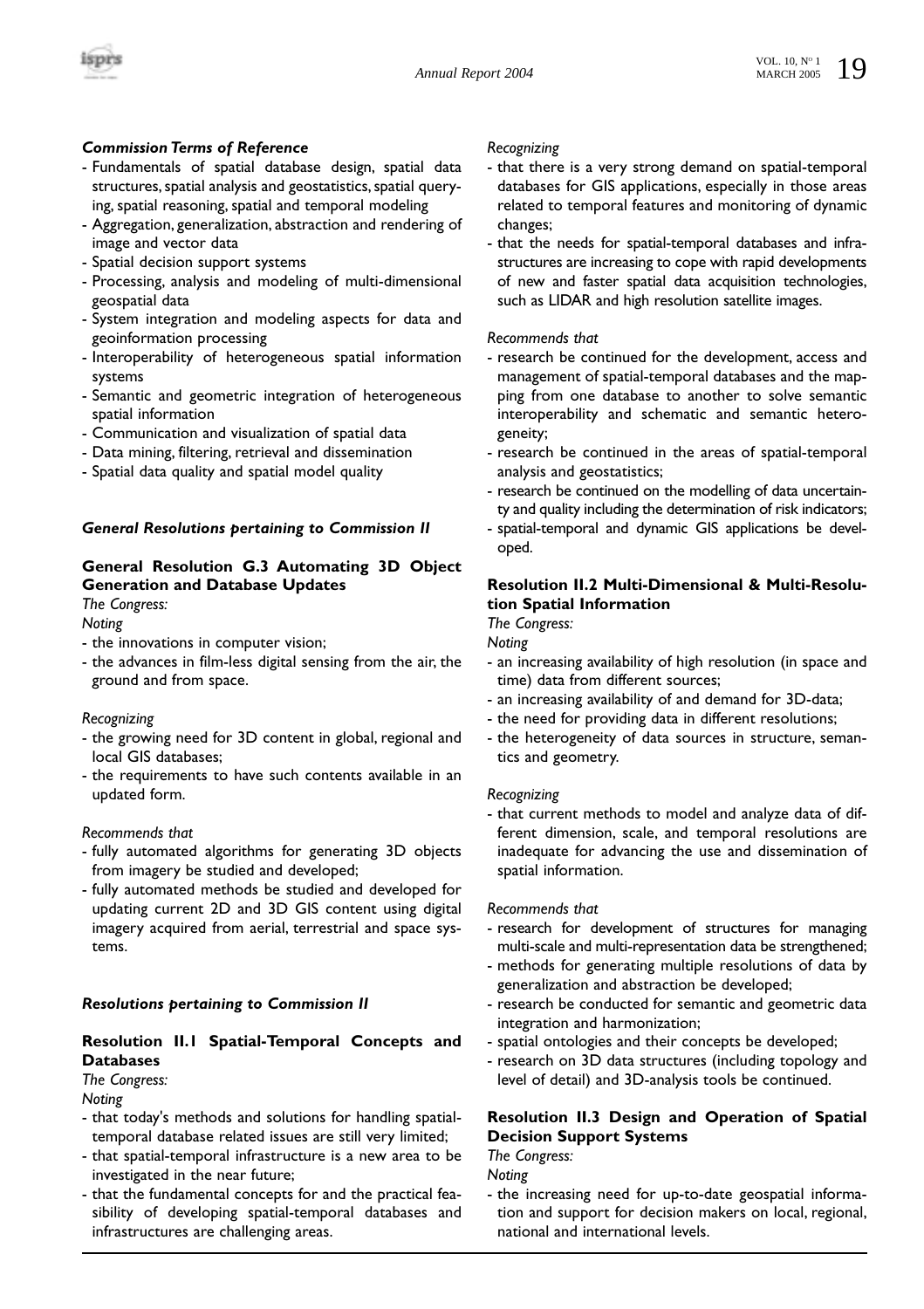

#### *Recognizing*

- that the integration of image and vector data in spatial decision support systems can provide the means to achieve this decision support.

# *Recommends that*

- efforts be undertaken to develop and enhance methodologies needed to improve the integration of field and object data in spatial decision support systems;
- studies be conducted to assess and predict the statistical fitness for use of combining image, vector, and collateral data used for decision processes.

# **Resolution II.4 Raster-Based Spatial Analysis on the Web**

# *The Congress:*

*Noting*

- the increasing demand for spatial analysis tools for a variety of applications;

# *Recognizing*

- raster-based spatial analysis methodology will be the key to the future development of GIS;
- more comprehensive spatial analysis systems need to be established.

# *Recommends that*

- raster-based spatial analysis with integration of webbased visualization systems be strengthened;
- the role of scale in spatial analysis be researched.

# **Resolution II.5 Dynamic and Multi-Dimensional GIS**  *The Congress:*

*Noting*

- the increasing demand to extend 2-D traditional GIS processing systems to 3D;
- the need to incorporate GIS with dynamic data and/or with changes in temporal data.

# *Recognizing*

- that dynamic and multi-dimensional GIS is becoming one of the key issues of digital Earth movement;
- the efforts of ISPRS WGs in promoting the academic research and industrial development on dynamic and multi-dimensional GIS during 2000-2004.

# *Recommends that*

- the series of international workshops on dynamic and multi-dimensional GIS be continued; studies be continued on dynamic and multi-dimensional GIS.

# **Working groups of technical commission II for 2004-2008**

**WG II/1: SPATIO-TEMPORAL MODELING** *Chair: Donna Peuquet (USA) Co-Chair: Tang Xinming (China)*

# **Terms of Reference**

- spatial and space-time data models and structures
- mobile non-point object modeling
- spatio-temporal relationships
- space-time topology

# **WG II/2: SPATIAL REASONING,ANALYSIS, AND DATA MINING**

*Chair: Liu Yaolin (China) Co-Chair: Abdülvahit Torun (Turkey)*

# **Terms of Reference**

- Spatial reasoning processes
- information discovery in spatial databases
- Spatial analysis and statistics
- Spatial data mining

# **WG II/3: MULTIPLE REPRESENTATIONS OF IMAGE AND VECTOR DATA**

*Chair: Monika Sester (Germany) Co-Chair: Lars Harrie (Sweden)*

# **Terms of Reference**

- Generalization and data abstraction of vector, raster and surface data, as well as related to semantics
- cartographic and model generalization
- generalization and simplification of digital surface data
- semantic abstraction levels
- Object representations for MRDB (Multiple Resolution / Representation Data Bases)
	- data in various levels of resolution
	- data in various thematic presentations
- link structures between individual objects of different representations
- Matching of image and vector data via different scales and themes
	- automatic determination of appropriate abstraction level, where data sets are comparable

- matching taking semantics and geometry into account Development of multi-scale and multiple representations analysis tools, i.e. analysis operations that make use of the MRDB-structures.

# **WG II/4: SPATIAL PLANNING AND DECISION SUPPORT SYSTEMS**

*Chair: Ali Sharifi (The Netherlands) Co-Chair: Nik Nasruddin Mahmood (Malaysia)*

- Theory, concepts design and development of Spatial Planning Support Systems (SPSS)
	- Modeling Spatial planning processes
	- Suitability assessment, site selection, location/allocation and resource allocation problems
	- Integration of bio-physical and socioeconomic models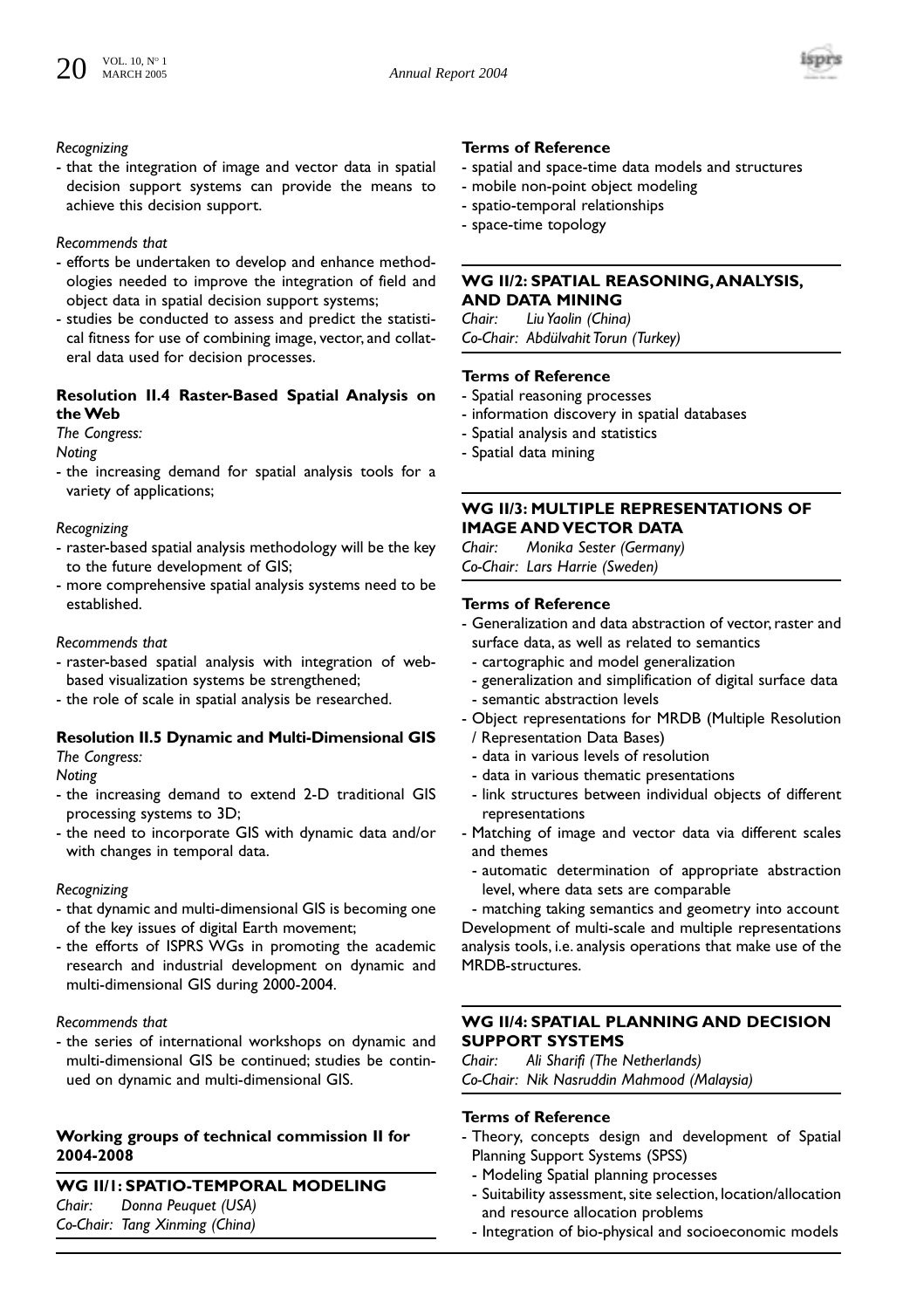

- Design and development of Planning/Spatial Support Systems (PSS, SPSS)
- Theory, concepts, design and development of Spatial Decision Support Systems (SDSS)
	- Theory concepts and application of Spatial Multiple Criteria Decision Analysis (SMCDA) in single and group environment
	- Theories and concepts of decision supports using vague information
	- Theory and application of knowledge-based systems
	- Design and development of Spatial Decision Support Systems, (SDSS)
	- Design and development of Collaborative Spatial Decision Support Systems, (CSDSS)
- Theory, concepts, design and development of Integrated Planning and Decision Support Systems (IPDSS)

#### **WG II/5: COMMUNICATION AND VISUALIZATION OF SPATIAL DATA**

*Chair: William Cartwright (Australia) Co-Chair:*

# **Terms of Reference**

- Communication of spatial information
- Geovisualization (including the Web)
- Novel methods and tools for uncertain data

# **WG II/6: SYSTEM INTEGRATION AND INTEROPERABILITY**

*Chair: Marinos Kavouras (Greece) Co-Chair: Stephan Winter (Australia)*

#### **Terms of Reference**

- Ontologies and geosemantics
- Semantic and geospatial data(base) interoperability
- Geo-spatiotemporal knowledge representation

# **WG II/7: QUALITY OF SPATIO-TEMPORAL DATA AND MODELS**

*Chair: Shi Wenzhong (Hong Kong) Co-Chair: Robert Jeansoulin (France)*

#### **Terms of Reference**

- Quality control for spatio-temporal data
- Uncertainty propagation in spatial analysis
- Presentation of quality information by metadata in GIS
- Quality of spatio-temporal models
- Models for quality of spatio-temporal data

# **IC WG II/IV: DYNAMIC AND MULTI-DIMENSIONAL SYSTEMS AND APPLICATIONS**

*Chair: Christopher Gold (UK) Co-Chair: Li Zhilin (Hong Kong)*

#### **Terms of Reference**

- Continue the series of ISPRS workshops on Dynamic and Multi-dimensional GIS (DMGIS)
- Research on the development of dynamic GIS, especially for marine environment
- Research on the development of multi-dimensional GIS (e.g. true 3-Dimensional GIS)
- Develop methodology and algorithms for dynamic operations in GIS
- Research on the design and development of databases for dynamic and multi-dimensional GIS.
- Enhance the collaboration of with the communities of "Spatial Data Handing" and "Computational Geometry".

# **TECHNICAL COMMISSION III PHOTOGRAMMETRIC COMPUTER VISION**

| <b>Outgoing President:</b> Franz Leberl    | <b>Incoming President:</b> Wolfgang Förstner    |
|--------------------------------------------|-------------------------------------------------|
| <b>Dutgoing Secretary:</b> Rainer Kalliany | <b>Incoming Secretary:</b> Karl-Heiko Ellenbeck |

#### **Prologue**

This report summarizes the events of ISPRS Commission III during the year 2004.As the ISPRS Congress in Istanbul divided the year in two halves, this report contains a commented summary of the outgoing president Prof. F. Leberl over the whole period and the result of the initiation of the work of the new Working Groups since the congress as core of the activities of the Commission in the next four years period.We want to thank Franz Leberl for his enthusiastic dedication, his determination in establishing the

doubly blind review process at conferences and the strong promotion of the links to the neighbouring disciplines.

#### **1. Main Conclusions of the Outgoing President**

#### **1.1 The Motto**

The outgoing president set out in 2000 based on his own self-defined motto: "Towards photogrammetric computer vision". It is thus gratifying to a new name and new terms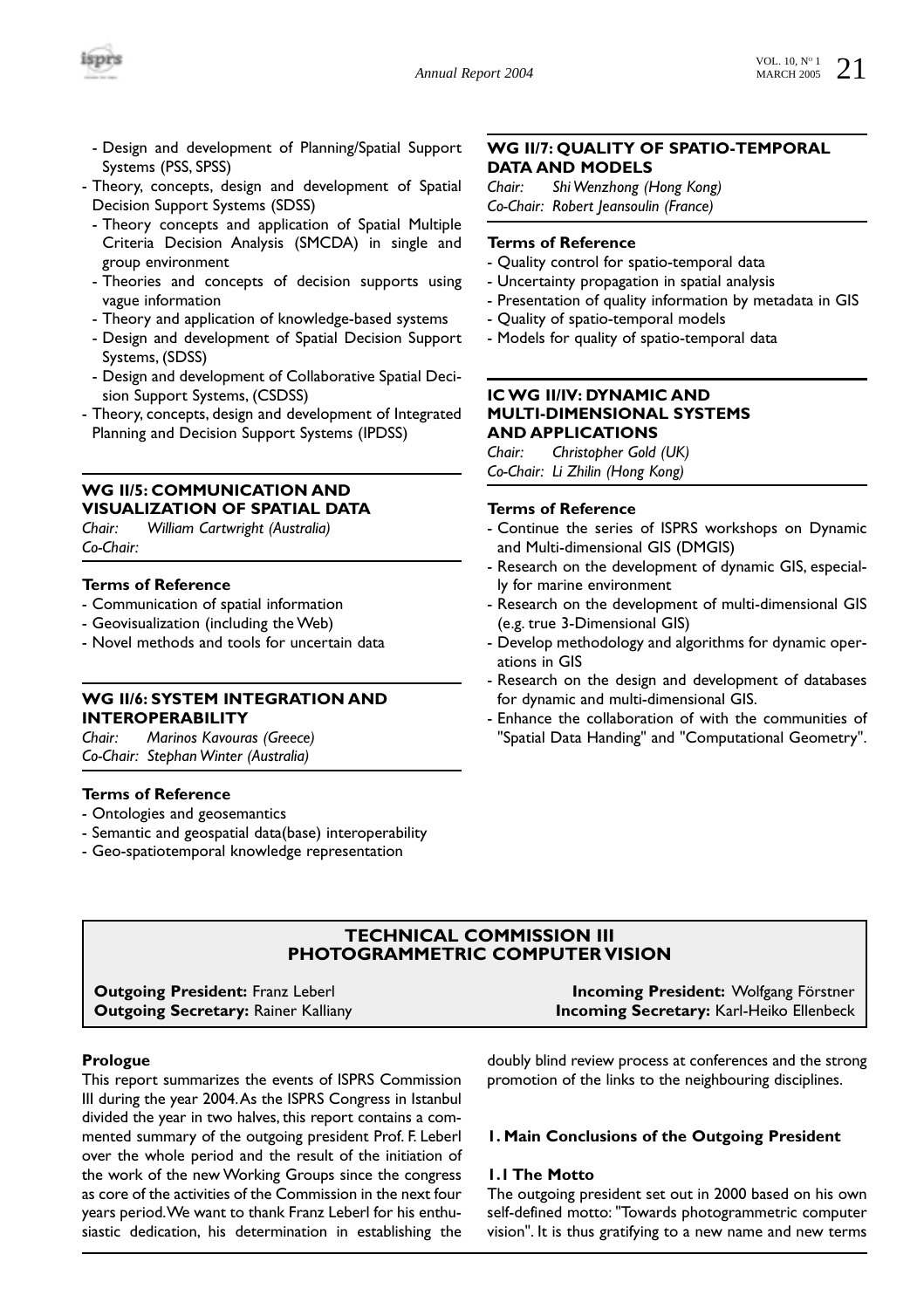

of reference for the Commission could be developed that reflect this basic orientation towards computer science:

# **Commission III: Photogrammetric Computer Vision and Image Analysis**

- a) Algorithms for geometric analysis of image data regardless of scale;
- b)Geometric analyses of IR, SAR, IFSAR and LIDAR;
- c) Automated feature and attribute extraction techniques and methodologies from multi-sensor, multi-resolution, multi-spectral, hyper-spectral, and multi-temporal imagery;
- d)Fundamental research into image understanding for object detection, recognition, identification and reconstruction;
- e) DEM generation and integration of three-dimensional modelling concepts into image analysis processes;
- f) Integration of spatial information systems and object models for object recognition;
- g) Sensor pose determination (including auxiliary information);
- h) Projective and multi-view geometry;
- i) Image sequence analysis;
- j) Algorithms for including features in the orientation processes;
- k) Spatial, spectral and temporal properties of natural and human-formed objects;

# **New terms of reference for Commission III, developed during the period 2000-2004**

# **1.2 Academic Endeavour**

Commission III deals more with academic topics than other ISPRS commissions. Commission III is the element of ISPRS that is most affected by the evolution of the new academic discipline of computer science where computer vision and graphics have become core topics and core subjects in virtually every university's computer science curriculum.

# **1.3 An Active Community**

The Commission was very active in the last period:There were more papers (180) and attendees (353) at its Inter-Congress Symposium in 2002 in Graz, Austria than ever before. The proceedings of the congress contain 213 papers related to Commission III confirming the high activity.

#### **1.4 Double-Blind Reviews?**

In 2002 F. Leberl introduced academically oriented peer review procedures and double blind reviews of full papers for acceptance, which was very successful and unanimously praised when implemented at the Symposium of the Commission. It is intended to continue such an academically oriented conference organization, both for the mid-term symposium in 2006 in Bonn, as well as for the Commission III related papers at the congress 2008 in Beijing.

# **1.5 Computer Science Exposure**

As computer vision and computer graphics move to centre stage in the computer sciences, ISPRS and its Commission III will continue to attract players form those disciplines.Though this was less successfully implemented in the period of 2000-2004 it still is one of the main goals to integrate the activities of these neighbouring fields.

# **1.6 Highlights in 2000-2004?**

Obviously there was a lot of work done and has been presented in Istanbul on terrain surface modelling from aerial laser scanning. Another very active topic has been and continues to be the automated image analysis directed towards the extraction of GIS data base content from digital images. Less active was the work done on automatically determining camera and platform orientation by triangulation, direct geo positioning or combinations thereof.

# **1.7 Highly Successful Tutorials**

One interesting key-number to describe the vitality of the Commission is the attendance at Tutorials.Three of them were held at the occasion of the Symposium in 2002, and they were all oversubscribed!. Also the tutorials here in Istanbul were very successful, considering that of the six Tutorials; fully three were in the context of Commission III. This demonstrates the degree to which people need Commission III.

# **1.8 The effect of new sensors**

Somewhat disappointing was the level at which the advent of new sensing technologies got reflected in the Commission's work. New digital aerial cameras have been introduced that can change the prevalent and traditional thinking in photogrammetry, yet the papers do not reflect this opportunity. In robotics, a range of imaging sensors is becoming popular with very intriguing geometries, such as catadioptric cameras, and yet this does not live in the Commission yet.

# **1.9 Towards Photogrammetric Computer Vision and Image Analysis**

We do not have an accepted definition of when computer vision (or graphics) are "photogrammetric". In the computer science field, "photogrammetry" is seen as a narrow intersection of the Geo-application with imagebased measurements using special cameras. I suggest that we counter this view by defining "Photogrammetric Computer Vision" as that branch of computer science that deals with 3D object models at a verifiable accuracy from sensor data streams.This should be promoted as an international "motto". We started in 2000 with a motto for the residency, and continued in 2002 by labelling our Commission III Symposium as "PCV'02 - Photogrammetric Computer Vision".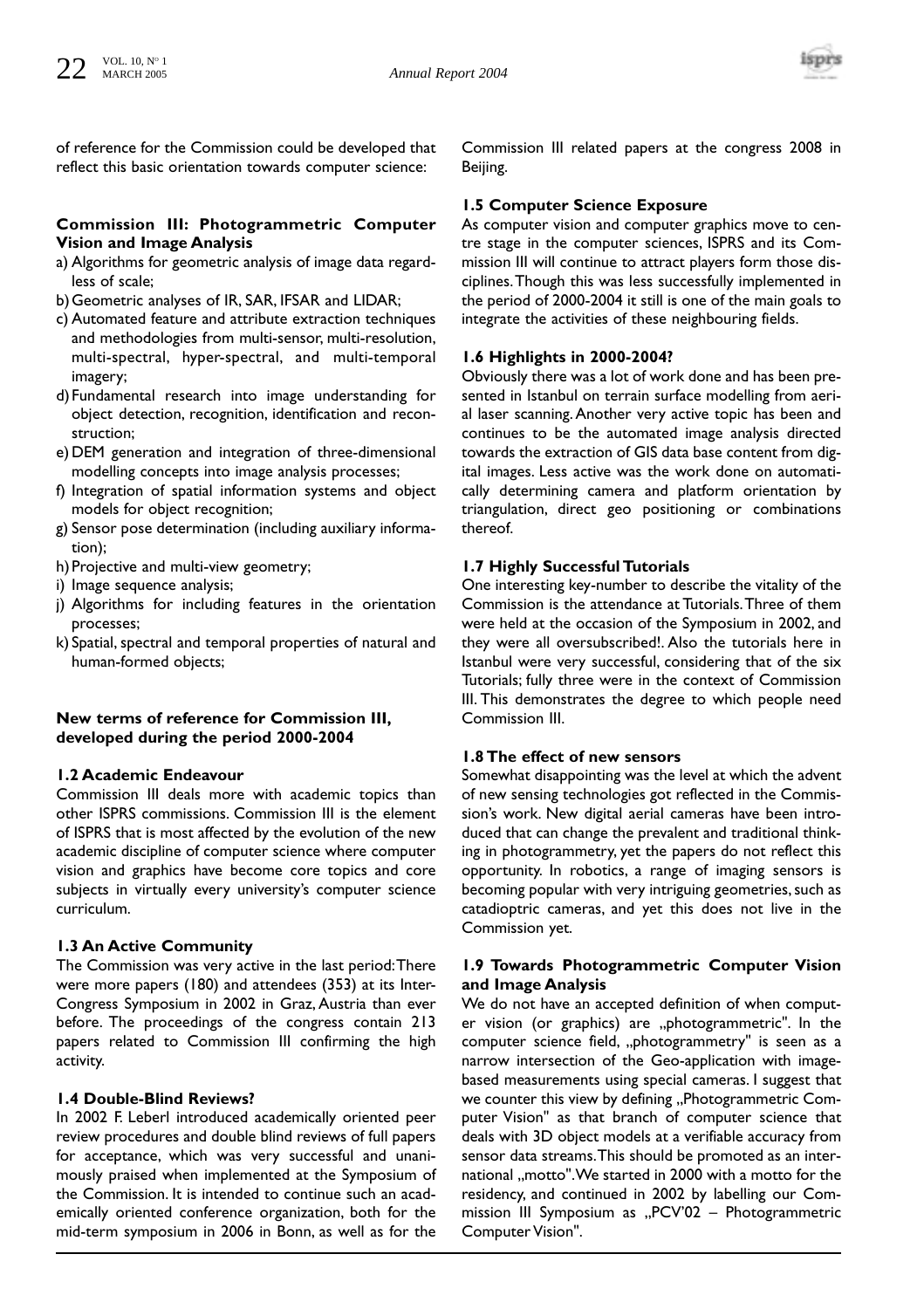

# **2.The start of the new Commission**

Th goal of the work in Commission III is to design, develop and evaluate mathematical models and methods for automatic

- orientation and calibration of images,
- surface reconstruction,
- fusion of multi-modal data,
- processing and interpretation of laser range data,
- interpretation of images and
- image sequence analysis

with emphasis on

- integration of geometry, statistics and semantics,
- modeling of spatial objects and temporal events,
- modeling context,
- scale behaviour of appearance models,
- use of graphical models, especially Markov random fields and Bayesian networks.

The work should intensify the links with the computer vision and pattern recognition community, especially by integrating key players into the working groups. Following the good tradition of photogrammetric research, benchmarking is one of the main practical ways to promote the field and at the same time bring together researchers of different fields.

In the meantime six working groups have been established. Four of the six working groups chairs or co-chairs have their background in the area of computer vision. In an open discussion the goals were setup. All working groups plan, partly announce a workshop in 2005, establish a doubly blind review process. Most of them are placed in conjunction with conferences for computer vision or pattern recognition.

# **WORKING GROUP III/1:AUTOMATIC CALIBRATION AND ORIENTATION OF OPTICAL SENSORS**

*Chair: Camillo Ressl (Austria) Co-Chair: Peter Sturm (France) Co-Chair: Ilkka Niini (Finland)*

The major goal of WG III/1 is to promote within ISPRS more or less fully automatic methods for calibration and orientation without requiring markers. Current state-ofthe-art methods are to be tested with respect to general applicability and robustness.Thereby, a further refinement and robustification of these methods is to be fostered.

WG III/1 will therefore provide various test data sets for image calibration/orientation tasks and invite researchers to evaluate their algorithms against known ground truth data with respect to general applicability and robustness.

# **WORKING GROUP III/2: SURFACE RECONSTRUCTION**

*Chair: Olaf Hellwich (German) Co-Chair: Daniel Scharstein (USA)*

WG III/2 wants to promote more or less fully automatic methods for surface reconstruction. Current state-of-theart methods with respect to general applicability, reliability and performance are to be tested.

WG III/2 will therefore provide various synthetic and real test data sets for surface reconstruction tasks and invite researchers to evaluate their algorithms against known ground truth data.

WG III/1 'Automatic Calibration and Orientation of Optical Sensors' and WG III/2 'Surface Reconstruction' plan the joint 'BenCOS Workshop': Towards Benchmarking Automated Calibration, Orientation and Surface Reconstruction from Images' in conjunction with the International Conference on Computer Vision, 15./16. October, 2005, in Beijing.

# **WORKING GROUP III/3: PROCESSING OF POINT CLOUDS FROM LASER SCANNERS AND OTHER SENSORS**

*Chair: George Vosselman (The Netherlands) Co-Chair: Claus Brenner (Germany) Co-Chair: Juha Hyyppä (Finland)*

The goal of WG III/3 is to analyse point clouds from laser range finders, but also from multiple view image matching as basis for surface and object reconstruction as well as interpretation. Special problems to be addressed are segmentation and filtering, generation of digital surface models and digital elevation models, earth surface characterization, and automated as well as semi-automated extraction of objects from multiple sources (close range and aerial scans, RGB, NIR and others) There is a close cooperation with the WG V/3 on 'Surface and object reconstruction from terrestrial laser scanners'.

WG III/3 organizes the ISPRS Workshop 'Laser scanning 2005', 12.-14. September, 2005 in Enschede,The Netherlands.

# **WORKING GROUP III/4:AUTOMATIC IMAGE INTERPRETATION FOR CITY-MODELLING**

*Chair: Franz Rottensteiner (Australia) Co-Chair: Theo Moons (Belgium) Co-Chair: Norbert Haala (Germany)* 

The aim of WG III/4 is to develop and analyse various methods for automatically and efficiently generating high resolution 3D-city models, integrating all types of topographic features, especially buildings and vegetation. Problems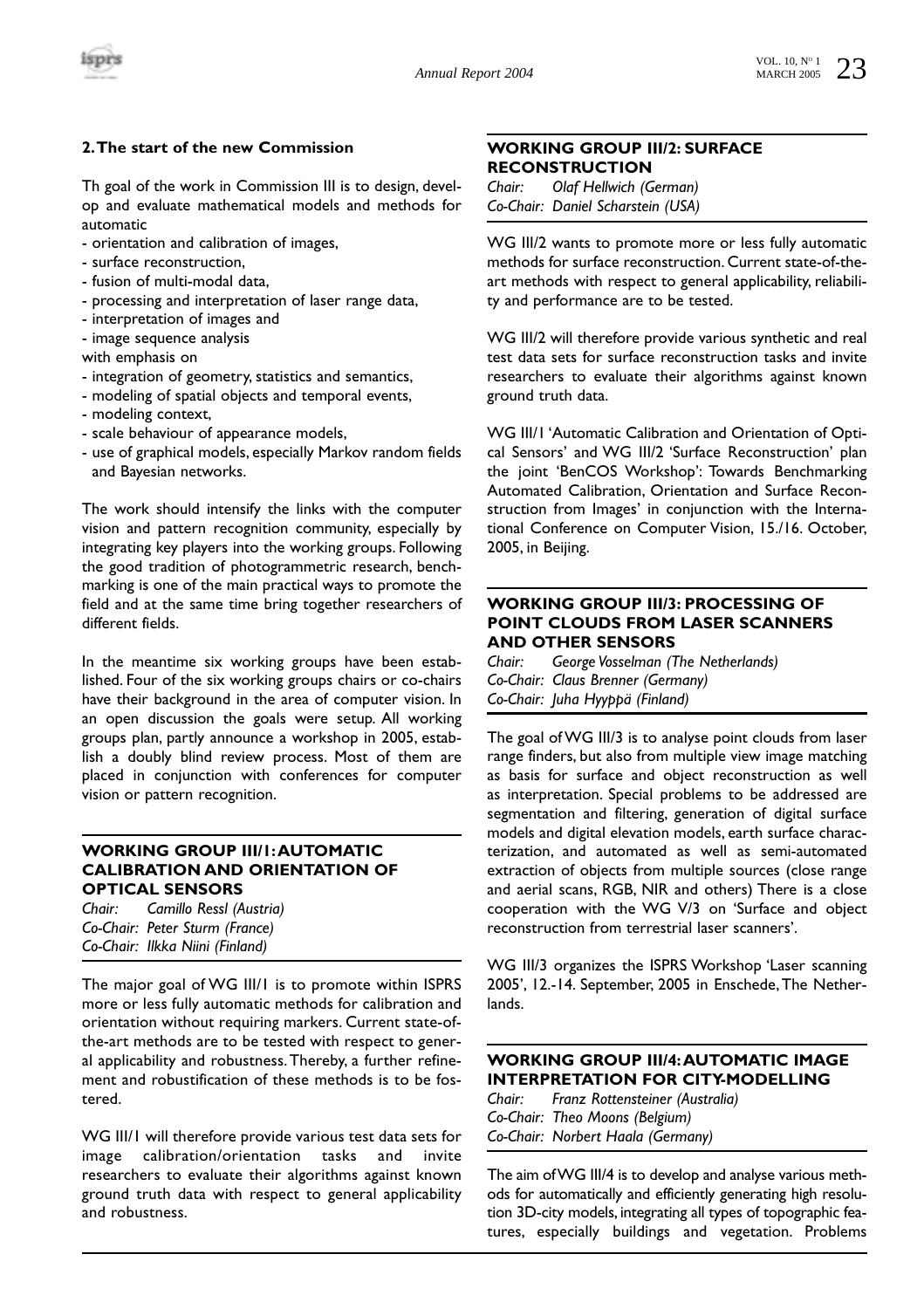

addressed are the interpretation of the aerial, space borne and terrestrial image, laser, and (In)SAR data possibly together with information from traditional cartographic products, CAD models, and urban GIS, automatic as well as semiautomatic generation of urban models with level-of-detail (LOD) and inferred attribution including analysis of the trade-off between geometry and radiometry / texture for visualization and the assessment of efficiency and quality of techniques for extraction of buildings and vegetation and their dependence on the quality of the input data.

# **WORKING GROUP III/5: MODELS AND ALGORITHMS FOR ROAD EXTRACTION AND TRAFFIC MONITORING**

*Chair: Uwe Stilla, Germany Co-Chair: Chunsun Zhang (Australia)*

The goal of WG III/5 is to develop, implement, and test models and strategies for automated 2 1/2 D and 3 D road extraction from optical, radar, and laser data. Particular areas of interest are the modelling of to model road crossings for data interpretation, the extraction of road attributes, to develop and test algorithms for detection and velocity estimation of methods for micro- and macroscale traffic monitoring.

The WG III/4 'Automatic Image Interpretation for City-Modelling' and WG III/5 'Models and Algorithms for Road Extraction and Traffic Monitoring' organize a joint ISPRS / DAGM Workshop on "Object Extraction for 3D City Models, Road Databases and Traffic Monitoring" (CMRT05) 29.- 30.August 2005 in Vienna,Austria.

# **INTER COMMISSION WORKING GROUP III/1: IMAGE SEQUENCE**

*Chair: Marc Pollefeys (USA) Co-Chair: David Nister (USA)* 

ICWG III/6 promotes research in the following topics: tracking single and multiple objects, ego-motion determination for navigation, object and event reconstruction from single and multiple video streams, camera and camera network calibration from video sequences including cameras with non-standard geometry, object identification from video sequences.

The WG co-organize the Workshop on 'Omnidirectional Vision, Camera Networks and Non-Classical Cameras', October 2005, co-located with the International Conference on Computer Vision in Beijing.

The midterm symposium 'Photogrammetric Computer Vision 2006' is scheduled to take place in Bonn in the week 18.-22. September 2006.

# **TECHNICAL COMMISSION IV GEO-DATABASES AND DIGITAL MAPPING**

**Outgoing President:** Costas Armenakis **Incoming President:** Shailesh Nayak

# **Terms of References**

- Development, access and management of spatio-temporal databases;
- Spatial data infrastructures;
- Image-based geo-spatial databases;
- Data libraries, data clearinghouses, data warehouses, distributed archives and access to remote data sources, including metadata and digital data standards;
- Web based access, retrieval and dissemination of spatial data, including web-based location-based services;
- Integration of spatial information systems and image analysis for database-driven change detection, data capture and updating;
- Dynamic spatial information systems, spatial data revision and versioning;
- Interfacing 3D models with facility management systems;
- Database generation for digital topographic and thematic mapping (including Ortho-images and digital terrain models);

**Outgoing Secretary:** Florin Savopol **Incoming Secretary:** Subhan Khan Pathan

- Digital landscape modelling and visualization, and large scale urban models;
- Global environmental databases and mapping;
- Extraterrestrial mapping and spatial information systems;
- Analysis of systems and their components for automated and semi-automated digital mapping and geo-information systems;
- Analysis of industry needs and design of systems for production and update of Geo-information.

# **1. State of Science and Technology**

Since the beginning of civilisation, spatial information has been the most effective means of depicting events over space and time.With the advent of orbital remote sensing data and the organisation of spatial databases around a Geographical Information Systems (GIS), combined with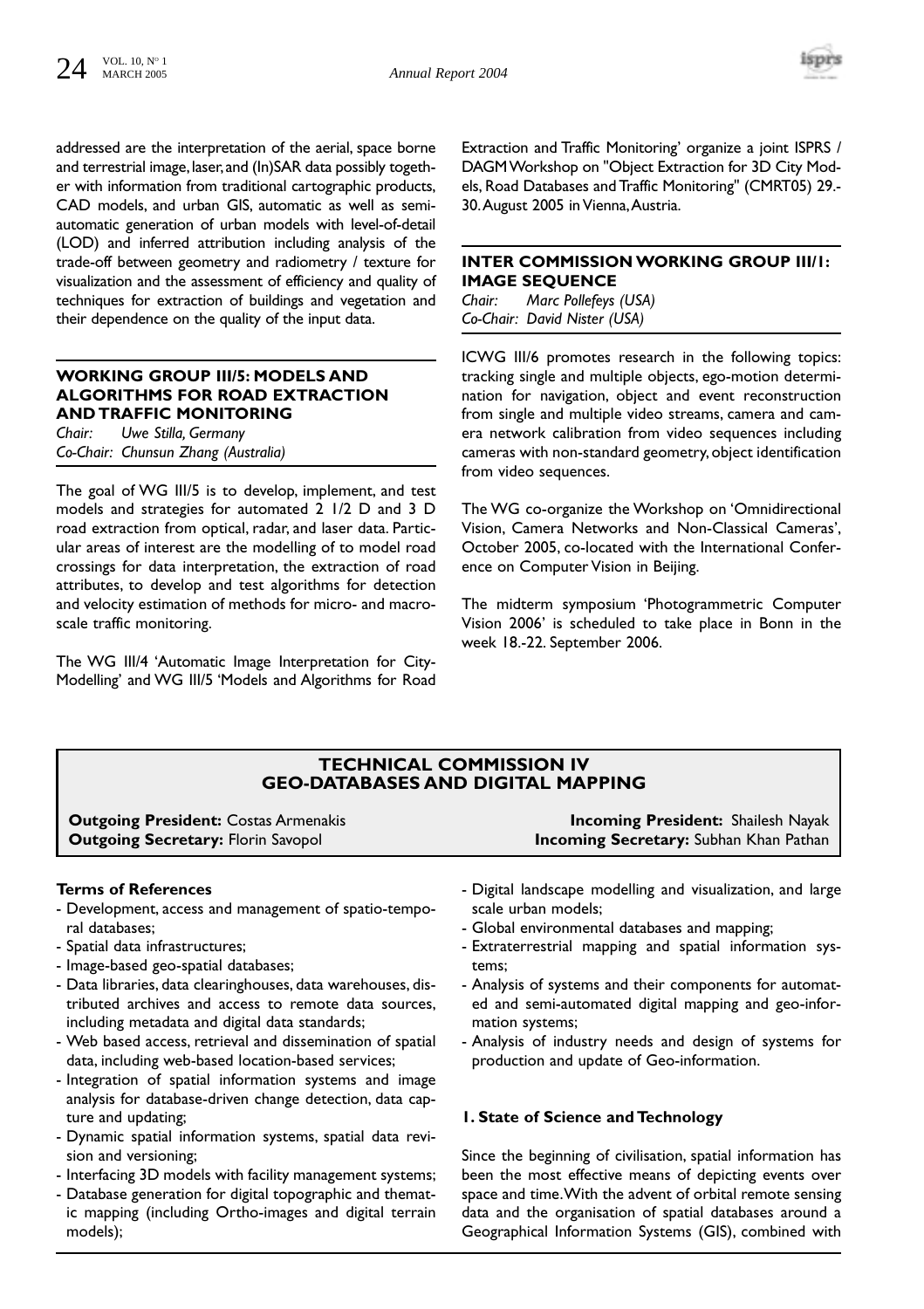the Global Positioning System (GPS), the process of systematic spatial information acquisition has now become much easier. Over the last two decades, the combination of computer technology, communication technology, database technology, digital cartography, etc. has seen the emergence of Geo-databases, Digital Mapping and Distributed Access systems.

The advancement in availability of multi-sensor, multispectral, multi-resolution data from varied sensors and pattern recognition and image processing techniques for extraction of thematic information have provided unique spatial information about natural resources and the environment. While full automated processes are still to come, significant levels of automation have been introduced in database generation and mapping based on GISdriven processes and image processing techniques. We expect that these algorithms and developments will soon be integrated into the commercial software of the geospatial information systems. The availability of such information has catalyzed the development of databases, analytical and predictive modelling through GIS and Decision Support System (DSS). Such models are also being developed based on neural networks, fuzzy logic and hybrid soft computing techniques.The advances in geo-grid computing for facilitating analysis of large databases along with Web-GIS are crucial.

Establishment of Spatial Data Infrastructure (SDI) is a prime activity in a number of countries, as part of a National Information Infrastructure (NII).The value of NII would be to aid as a decision-making tool and more in the context of assisting planning for various developmental activities.There is a need of the standards to be evolved for content, framework, data access and metadata. An ideal front end to access, manipulate data in its native format and to provide the ability to view data from different formats and projections in one view need to be developed.

The need for adequate mapping of temporal and threedimensional aspects of the image data has increased, as the computing power available to meet these needs. Therefore, it requires interdisciplinary approach involving image analysis, photogrammetry, GIS, and expert systems. It is also envisaged to focus on integration and fusion of different data to create a new data product by fusing information from incongruent sources or to derive a better understanding of relationships between observations using correlative analysis or visual fusion of disparate data.

High-resolution satellite sensors and the new airborne digital cameras enhanced the mapping techniques and operations and have created new mapping opportunities. Image fusion and multi-sensor approaches not only have improved the data quality and reliability but also offer new types of information.There is a need to evaluate various 3D models for the purpose of generating accurate landscape modeling, their visualization and derivation of various terrain parameters such as contours, slope, drainage, watershed boundaries and morphological structures.The availability of high-resolution orbital imagery has renewed interest in the development towards ortho-image generation, mapping and updation of features. In this regard, the automatic extraction of information from high-resolution imagery needs to be focused.

In the recent years the web-mapping technology has matured and moved towards 3D web applications, sensor web environments, web-based services, and distributing (grid) geo-computing.The spatial component is nowhere much more visible that in the location-based services, mobile mapping and mobile GIS.

A number of global databases are available to meet the needs for protection of environment.Therefore, there is a need to address problems related to the level of detail of quality specifications, fuzzy boundaries, and specifications of completeness, concept of fitness-for-use compared with the issue of compliance-with-specifications, linguistic aspects of geographic information, conceptualisation and formalization of uncertainty in the geometric and thematic description of spatial objects. It has become necessary to characterize and evaluate global databases and to promote their integration with various types of resource databases for their sustainability.

The data supplied by planetary missions (Nojomi, Spirit-MER 'A' and Opportunity-MER 'B' and The Moon Mission of India) will open a new chapter in mapping of extra-terrestrial systems and creating spatial databases. The High Resolution Stereo Camera (HRSC) on board the "Mars Express" provides multi-spectral image data with a spatial resolution up to 10 m as well as continuous stereo coverage revolutionizes the data acquisition on the Martian surface.Thus, there is a need to address the reference system (Ellipsoid), Digital Terrain Models, scale of mapping, projection, map sheet layout, sheet designation and name, nomenclature on extra terrestrial bodies etc. for the successful creation of spatial databases related to extra-terrestrial systems.

The spatial databases, information marketplace, client/server and Internet computing are the three major areas, which are transforming the geo-information based industries in the world.The ability to manage spatial data types natively in an object-relational database is a major challenge for the geo information management industry. Therefore, the industry should concentrate how best it can provide the low-cost public information, value added data products to the users, cost effective tools for sharing the database, etc., which will surely influence the market development and industry growth in geo-information management.

"Near real-time mapping", "automation", "issue-based mapping", "web-based spatial services" and a "spatially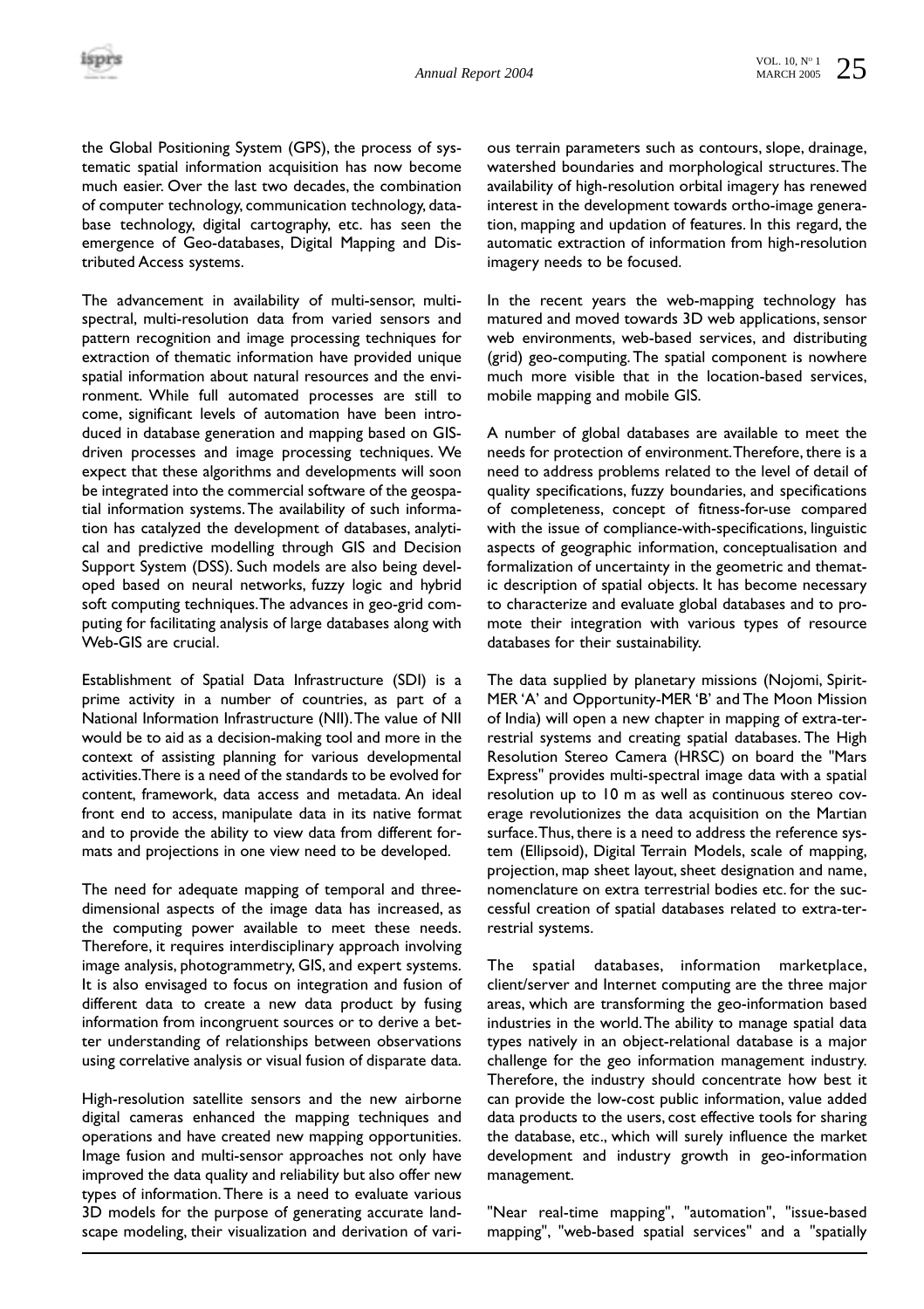

aware society and applications" are some of the up-coming challenges for Commission IV.

# **2.Accomplishments of Commission IV**

Since the 2000 ISPRS Congress in Amsterdam, the interest and work in the field of spatial information sciences have significantly grown. As a result, two new Commissions have been formed by ISPRS to respond to these new challenges in the themes of Commission IV. The Theory and Concepts of Spatio-Temporal Data Handling and Information will be addressed by the new Commission II, while the themes of Geodatabases and Digital Mapping by the new Commission IV.The proposed resolutions reflect the new working areas for the new Commissions.

During the first half of 2004 the activities of Commission IV were concentrated in the preparation of the technical program of the XXth ISPRS Congress in Istanbul.

Commission IV has planned during its tenure to address science, technology and applications with a view to promote excellence in the fields of geo-databases generation and digital mapping from air and space-borne sensors, spatial data infrastructures (SDI), image databases and information systems, visualization and web based GIS, digital landscape modeling, global databases, extra terrestrial geo-information systems, geo information systems and industries. The Commission has finalized the working groups on the above-mentioned themes and has planned to carry out its activities with nine working groups and two IC WG II/IV and VII/IV. In finalizing the terms of reference, the main emphasis has been put on the ToRs of the Commission, Congress Resolutions and status of science and technology of each theme.

The following workshops have been organized.

WG IV/2: Federated Databases and Interoperability coorganised the 4th International Symposium on Mobile Mapping Technology "MMT 2003" (organized by Com. I, WG II/1, II/2, IV/2,V/5), 29-31 March 2004, Kunming, China.

Dr. Monika Sester, Chair of WG IV/3: Data Generalization and Data Mining became a member of the Board of the ICA Commission on Generalization, while members of the WG were planning to participate in the ICA workshop in Leicester in August 2004.

WG IV/6: Landscape Modelling and Visualization organized one special ASPRS/ISPRS WG IV/6 session at the Annual ASPRS Conference,23-28 May 2004,Denver,Colorado,USA.

ISPRS TC IV is proposing to organise an International Symposium on "GEOSPATIAL DATABASES FOR SUS-TAINABLE DEVELOPMENT" between October 9-13,

October, 2006 at Goa, India and will be preceded by two parallel tutorials on "Geospatial databases for optimal utilisation of natural resources".

During this symposium, the Inter-Commission sessions with ISPRS TC II and TC VII have also been planned.

# **3.Working Group Activities**

# **WG IV/1: SPATIAL DATA INFRASTRUCTURES (SDI)**

*Chair: Jie Jiang, China Co-Chair: Gabor Remety-Fulopp, Hungary Secretary: Gang Han, China*

#### **Terms of References**

- Development and management of multi-scale national, regional and global databases;
- Data harmonisation and synergy approaches of multiscale vector data and imagery;
- Integration of spatial data with socio-economic and environmental data for various geographic information services;
- Standards for content, access, evolution and update of data framework;
- Development of comprehensive metadata, quality evaluation procedures and their standardization;
- Cooperation and Liaison with GSDI,WGISS, ICA, OGC and ISO.

# **State of Science and Technology**

Spatial data infrastructure (SDI) is generally defined as the technologies, policies, and people necessary to promote sharing of geospatial data throughout all levels of government, the private and non-profit sectors, and the academic community.The goal of SDI is to reduce duplication of effort among agencies, improve quality and reduce costs related to geographic information, to make geographic data more accessible to the public, to increase the benefits of using available data, and to establish key partnerships with states, counties, cities, tribal nations, academia and the private sector to increase data availability.

The development of SDI was initiated in national level, and then expend to regional and global level. Since last few years, people have also paid attention to city level SDI. Currently the development of SDI is t various stages of development in different countries and regions.

Policies/Standards, data sources and data service network are the 3 key issues in SDI. By now lots of datasets have been formulated in different level of SDI and efforts are also being made towards defining the metadata standards and data exchange standards. With the further development of SDI, increasing attention is paid to the application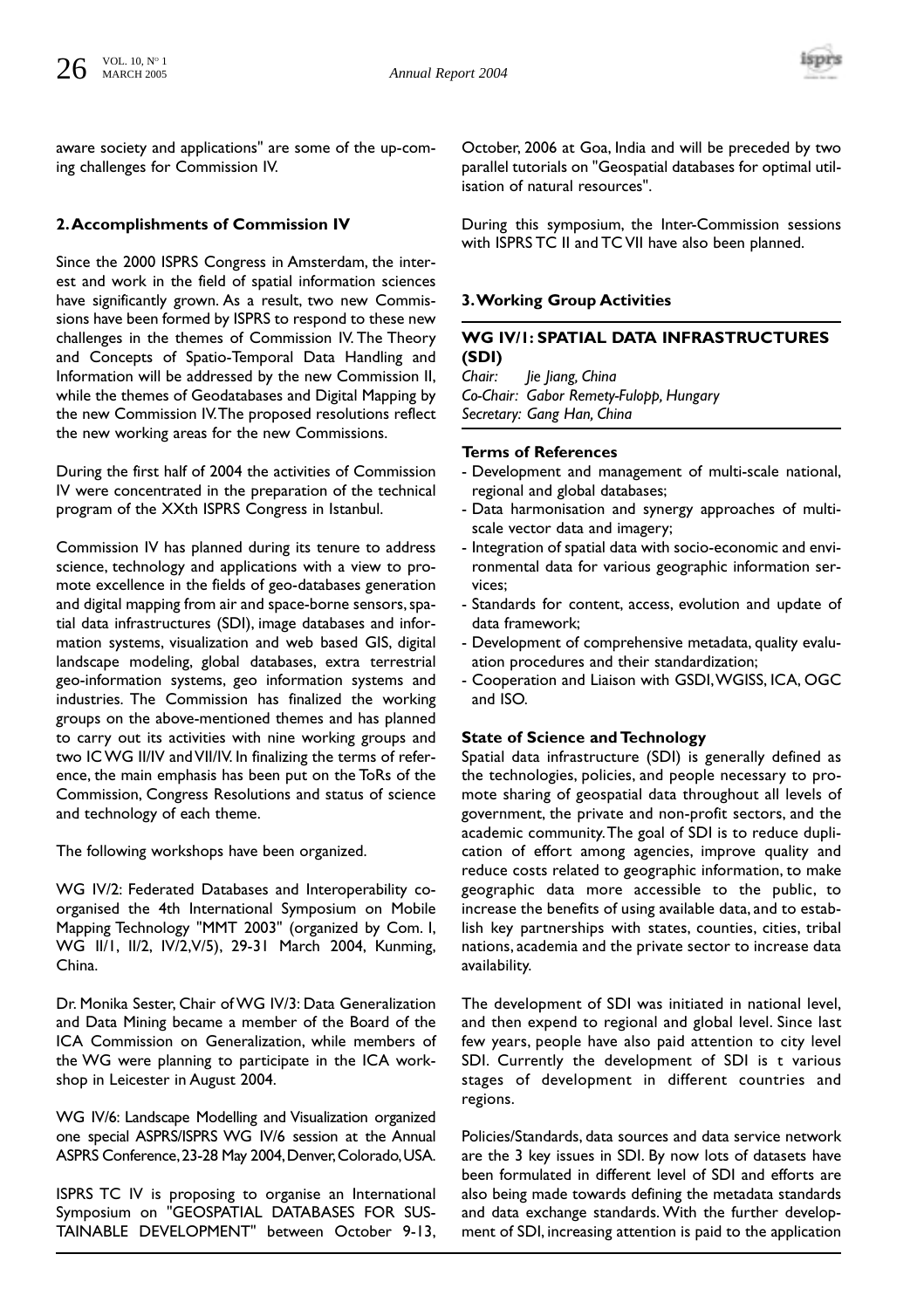

and operation of SDI. More efforts should be undertaken to study application-related issues of SDI, such as integration & harmonisation of multi-scale vector data and image data, standards on data content, and multi-level data management and updating.

# **Accomplishments of Working Group**

The terms of reference and planning of activities have been finalized.The planning for the workshop has bee initiated. First circular has been issued.The Website has been developed.

#### **News**

2005: 1st workshop, 14-16 October, in Hangzhou, China (cooperate with ISO,ICA,GSDI and other ISPRS WGs).

2007: 2nd workshop in Hungary.

#### **WG IV/2: IMAGE-BASED GEO-SPATIAL INFORMATION MANAGEMENT**

*Chair: Peggy Agouris, USA Co-Chair: Matt Duckham,Australia Secretary: Arie Croitoru, USA*

#### **Terms of Reference**

- Characteristics of Image- and Video-Based Spatial and Temporal Databases;
- Content-Based Indexing, Querying, Data Mining, and Information Retrieval in Image- and Video-Based Geospatial Databases;
- Spatio-Temporal Imagery Database Management and Organization;
- Managing Uncertainty and Redundancy in Large Collections of Imagery;
- Geospatial Information Management in Sensor Networks;
- Automated Semantic Annotation of Imagery, and Image-Derived Multimedia Metadata;
- Imagery-Enriched Virtual Reality Models as GeoSpatial Databases;
- Collaboration with TC II and the relevant Special Interest Groups (e.g. SIGMOD, SIGIR, SIGKDD) of the Association for Computing Machinery (ACM).

# **State of Science and Technology**

At the turn of the 21st century the demand for geo-spatial information is higher than ever before.This increasing demand stems from great advancements made in fields that traditionally relied on geo-spatial information (such as car navigation or environmental monitoring). It is further intensified by a growing appreciation of the value of geo-spatial information in other fields in which utilizing geo-spatial information has not been common practice, like location based services and web-based GIS. In conjunction with these trends, users now demand detailed, accurate and timely information anytime, anywhere. For such users, geo-spatial information has become a valuable commodity.

One of the primary sources of timely and accurate geospatial information that has the capacity to accommodate such demand is imagery. In the past, it was aerial and satellite imagery that provided an extremely flexible and detailed data source from which a wide range of highly accurate datasets could be generated. Through the photogrammetric and remote sensing processing of images, extensive areas could be accurately mapped, thus allowing for more frequent updating and monitoring.

This situation is changing rapidly. Aerial and satellite imagery are now accompanied by a wide range of sensors of various types. A growing number of imagery satellites are now orbiting the earth, constantly observing and collecting imagery and related data.A number of these satellites already provide sub-meter resolution imagery that is widely available. On the surface, a rapidly increasing number of terrestrial digital imaging and video sensors are being deployed and integrated with other widely popular mobile electronic devices. Users are now equipped with state-of-the-art wireless mobile computing devices, and can now capture, view, process and deliver information in near-real time.

This unprecedented wealth of imagery data and imagebased geo-spatial information, in conjunction with the emergence of more sophisticated users, has brought with it significant challenges, which are reflected in our Working Group's Terms of Reference.

#### **Accomplishments of Working Group**

The terms of reference and planning of activities have been finalized.The workshop has been organized with WG IV/3.

#### **News**

2005: 1st Collaborative Workshop on High Resolution Earth Imaging for Geospatial Information with WG IV/3 in Hannover, Germany, May 17-20.

2007: 2ndWorkshop in Winter in Australia or Fall in the US (location/exact dates to be decided). Preliminary talks with WG II/6 (System Integration and Interoperability) for a joint workshop in Melbourne initiated.

# **WG IV/3:AUTOMATED GEO-SPATIAL DATA ACQUISITION AND MAPPING**

*Chair: Christian Heipke, Germany Co-Chair: Peter Woodsford, UK Secretary: Markus Gerke, Germany*

- Evaluation and development of semi-automated and automated algorithms for update, change detection and quality control;
- Facilitation of the integration of these algorithms into digital photogrammetric and GIS workstations;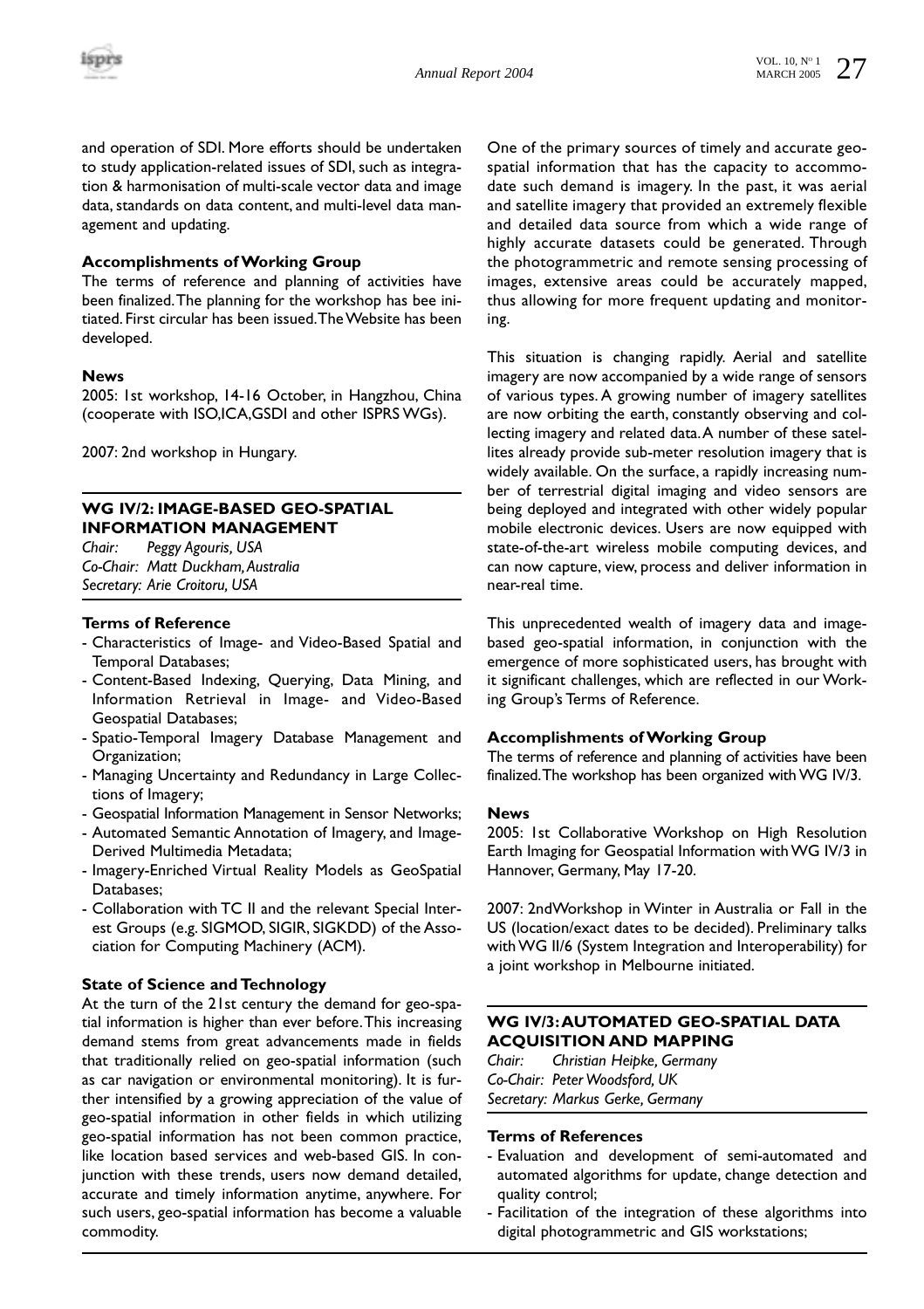

- Adaptation of update processes to increasingly complex data models;
- Development of advanced techniques for implementing "near-real-time" mapping;
- Collaboration with ISPRS TC II and WG IV.1, IV.2, IV-8 with Euro SDR (formerly OEEPE) and ICA Commission on Updating and Versioning.

#### **State of Science and Technology**

There are many scientific groups doing research in automatic geo-spatial feature acquisition. One focus is on capturing of 3D objects.The use of sensors like laser scanners is of increasing importance, especially in combination with imaging sensors.The new digital sensors have become of interest for automatic image interpretation and object extraction research. Presently, the appropriate way to incorporate automatic image analysis into operational systems is by semi-automation, which is reflected by recent developments.

Emphasize is clearly shifting from pure data acquisition and linear flow lines to updating existing databases.Therefore, data models now have an important role in updating. Nevertheless, in certain cases there remains a requirement for near-real time mapping.

Quality control and improvement are key concerns.There has been significant progress in managing topological change in geo-spatial databases, although full 3D topology is not yet solved. Positional accuracy improvement as an aspect of update is becoming an outstanding concern. Data models are becoming more complex, for instance update procedures need to maintain unique identifiers.

Digital photogrammetric workstations are increasingly integrated with GIS data management, so covering the complete process from data capture to data management, analysis, visualisation and dissemination. At present they are incorporating database and visualization functionalities, partly in 3D.

# **Accomplishments of Working Group**

The terms of reference of WG has been finalized. The planning for organizing workshop has been initiated.

#### **News**

2005: 1st Workshop on High Resolution Earth Imaging for Geo-spatial, Information in collaboration with IV.2, I.1, I.5, Hannover, Germany, May 17-20.

2005: Collaboration for The First International Symposium on Geo-information for Disaster Management (March 21-23, Delft NL), Participating: ISPRS WG IV.8, AGILE, EuroSDR.

2007: 2nd Workshop on High Resolution Earth Imaging for Geo-spatial Information, Hannover (Participating WGs: I.2, I.5, I.6, possibly others (TBD)).

# **WG IV/4: LANDSCAPE MODELLING AND VISUALISATION**

*Chair: Jochen Schiewe, Germany Co-Chair: Marguerite Madden, USA Secretary: Thomas Jordan, USA*

# **Terms of References**

- Assessment of remote sensing data for generating and visualizing landscape and models;
- Integration of multi-source and multi-scale data in local and regional landscape modelling and visualization applications;
- Application of dynamic models for integrating multitemporal landscape data sets;
- Application and assessment of advanced visualization, virtual reality and multimedia methods for 2-D, 3-D and 4-D mapping tasks in stand-alone or web-based environment.

#### **State of Science and Technology**

Landscape Modelling and Visualization are central tasks for characterizing the current environmental conditions, assessing trends and predicting future states. Hence, the results are crucial information for decision makers working for a sustainable environment from various view points and at different scales.

With both, advancements in sensing and visualization technology on one hand, and increasing user demands with respect to semantical and geometrical accuracy, near realtime access to the information and the various displaying formats on the other hand, manifold research has to continue in these areas, which will be accompanied and forced by this Working Group. In particular, the focus will be on:

- efficient and enhanced landscape data and information representation for decision support;
- continued efforts be made to accurately and comprehensively model the landscape through visualization and landscape metric computation;
- advancements in telepresence, virtual, and augmented reality technology be integrated with remote sensing to develop full sensory experience of virtual environments;
- the usability of photorealistic rendering vs. non-photorealistic rendering.

# **Accomplishments of Working Group**

The ToRs of the working group has been finalized. The planning for the workshop has been initiated.

#### **News**

2005: 1st Workshop in conjunction with the Annual conference of the American Society for Photogrammetry and Remote Sensing (ASPRS) GIS Division, to be held March 7-11, 2005 in Baltimore, Maryland.

2007: 2nd Joint Workshop with other WGs of ISPRS (like IV-6), time and location (in Germany) still to be determined.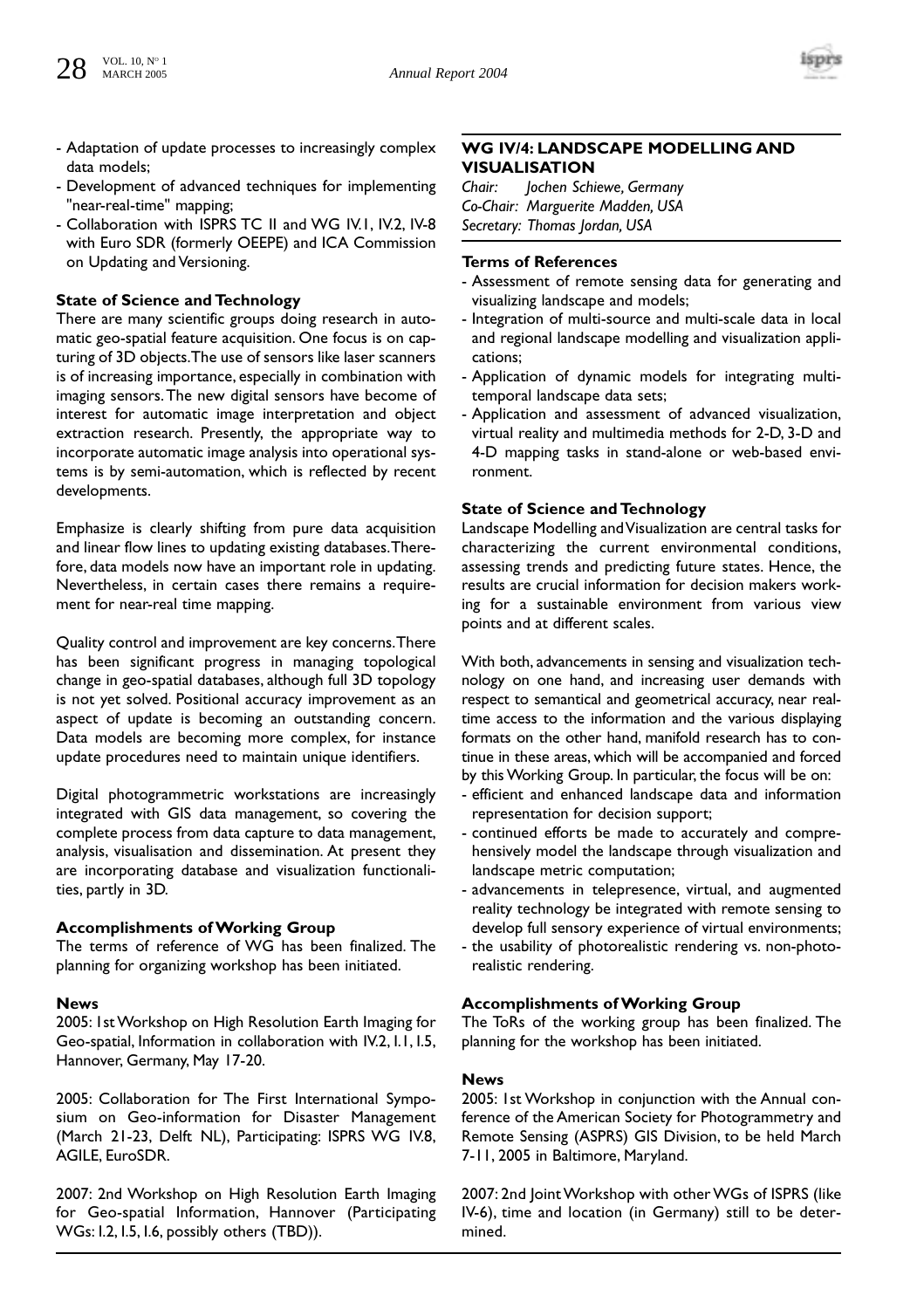

# **WG IV/5:WEB-BASED GEO-INFORMATION SERVICES AND APPLICATIONS**

*Chair: Mukund Rao, India Co-Chair: Songnian Li, Canada*

#### **Terms of References**

- Web-based geo-spatial data processing, services and applications;
- Web-based geo-spatial technology integration;
- Adaptation of GRID computing technology for Web services;
- Development of adaptive visualizations of spatial information;
- Applications of web-based 3D GIS and collaborative geographic visualization;
- Application modelling and development of web geo-spatial data processing and services;
- Cooperation with related commissions and/or working groups, ICA (Internet and Mapping Commission), WGISS, etc.

#### **State of Science and Technology**

In the recent years the web-mapping technology has matured and moved towards 3D web applications, sensor web environments, web-based services, and distributing (grid) geo-computing.

#### **Accomplishments of Working Group**

The terms of references have been finalized.

#### **News**

2005: 1st workshop In conjunction with the 13th International Conference on GeoInformatics, to be held in Toronto, June or August 2005.

2007: 2nd Workshop on Web-GIS – Technologies,Applications and Services in India (place to be determined).

#### **WG IV/6: LOCATION BASED SERVICES**

*Chair: Michael Hahn, Germany Co-Chair: Stephan Nebiker, Switzerland*

# **Terms of References**

- Concepts and data models for LBS, including data structures, formats, compression techniques, 3D LBS and streaming issues;
- Processes for real time integration, generalization, updating and visualization of spatial information supporting mobile applications;
- LBS system architectures, interoperability, communication technologies and networks
- Advances in mobile positioning, location management, tracking, billing, logistics and emergency services;
- Development of personalized mobile services and intelligent agents;
- Service content, acquisition and update of non-spatial and spatial content, content management and integra-

tion of user content , location enabling and location aware services, info mobility services;

- Presentation and user-interaction issues of LBS, usability, mobile interface design, cartographic and multimedia aspects;
- Value added services, new applications fields and legal aspects of LBS;
- Cooperation with related working groups of ICA; IAG, and others (tbd);

# **State of Science and Technology**

New generalization approaches were developed for small display devices and 3D building representation. Content (pictorial)-based retrieval is becoming and additional feature in image databases and complements the textual-type of queries.The spatial component is nowhere much more visible that in the location-based services, mobile mapping and mobile GIS.

#### **Accomplishments of Working Group**

The terms of reference have been finalized.

#### **News**

2005: Participation with the WG at the ICA International Cartographic conference in A Coruna, Spain, July 9-16, 2005.

Special session in collaboration at the with the Open Mobile Alliance (OMA) Meeting December 12-16, 2005, Location:TBD.

Joint Workshop with FIG commission 3 Working Group 3.2 SIM infrastructure) – Under discussion.

Joint Workshop on "Mobile Society and Location Based Services" in Germany or Great Britain October 2005 or March 2006.

2007: Joint Workshop with other WGs of ISPRS (WG IV-4, others), of ICA and FIG time and location (in Germany or Switzerland) TBD.

# **WG IV/7: EXTRATERRESTRIAL MAPPING**

*Chair: Jürgen Oberst, Germany Co-Chair: Paul Schenk, USA Secretary: Marita Wählisch, Germany*

- R&D for advanced techniques in data acquisition, processing, and analysis pertaining to the mapping of celestial bodies
- Definition or evaluation of reference systems, coordinate systems, map sheet definitions, etc. and their standardization
- Development of spatial information systems to support extraterrestrial exploration and science
- Web based delivery of extraterrestrial map products and GIS data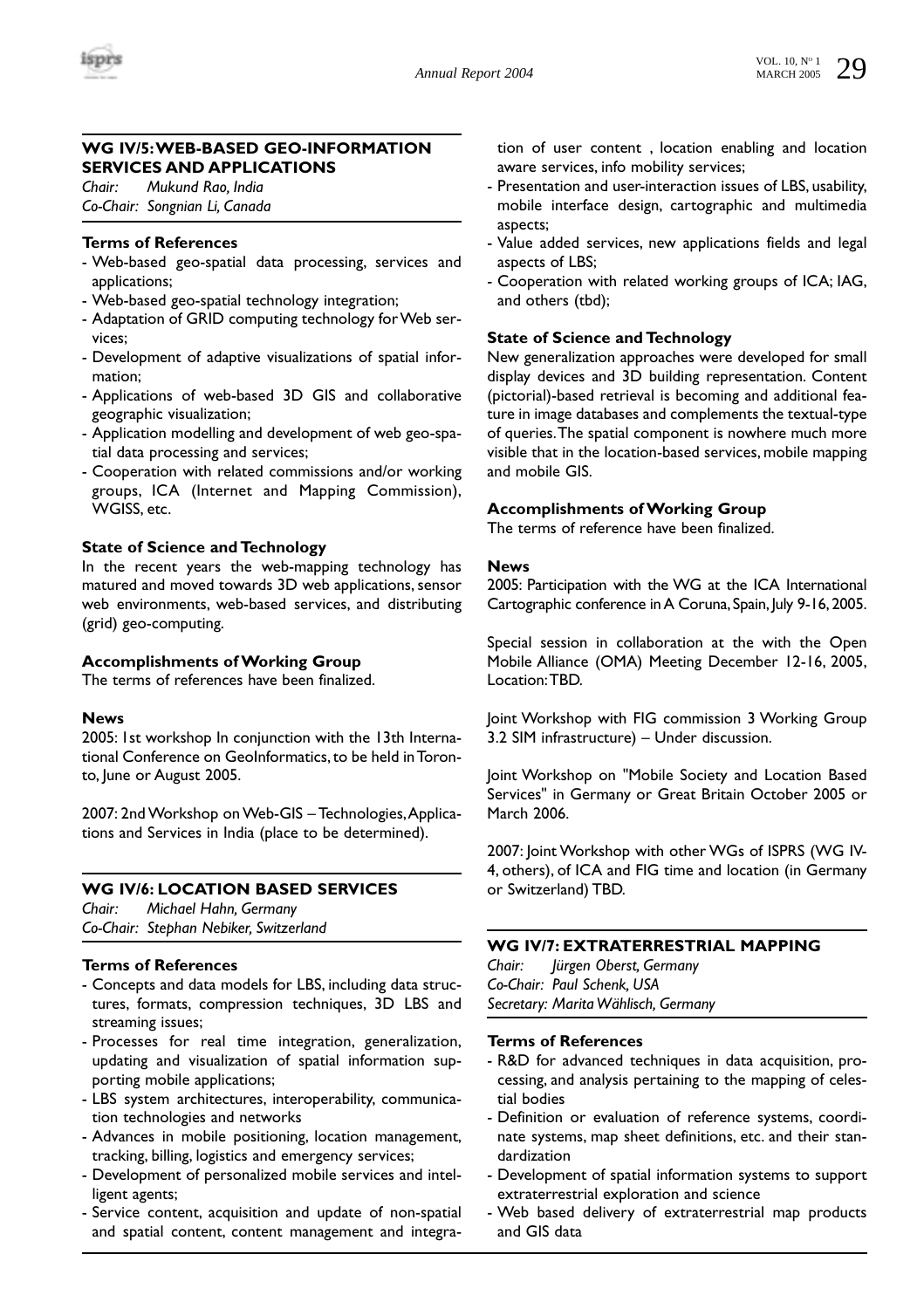

- Cooperation with related working groups viz. IAU, NASA, ESA,ISRO,JAXA and other space organisations and liaisons with the ICA Commission on Planetary Cartography

# **State of Science and Technology**

The past decade has seen a number of successful and spectacular planetary exploration missions. NASA orbiters and landers are exploring Mars. Cassini is beginning its orbital tour through the Saturnian System and has returned first image data from the satellites of this giant outer planet. Messenger, launched earlier this year, is headed for Mercury. On the European side, Mars Express and its onboard High Resolution Stereo Camera (HRSC) are mapping the surface of Mars from orbit in 3-D; Smart-1 is approaching the Moon.

With the public showing renewed interest in space- and planetary exploration, space agencies worldwide have expressed ambitious plans for new planetary missions. NASA is continuing its strong Mars Exploration Program and has just announced a major initiative for a return to the Moon. Likewise, ESA is planning to launch missions to Venus (Venus Express) and Mercury (BepiColombo). Japan will send the Lunar-A and the Selene spacecraft to the Moon. Likewise, India and China are preparing their own lunar orbiter missions.

With this large number of planetary missions coming at a quick pace and returning an ever increasing volume of data, there is an emerging need for advanced methods, techniques, and spatial systems to support space exploration with high-resolution, high-precision mapping data.

In this next 4-year term the working group will continue their active involvement in the planning, preparation, and execution of future lunar and planetary missions in order to maximize the utility of data obtained for supporting future space exploration. The group will promote research in developing improved and advanced techniques for mapping of celestial bodies. In addition, the group will foster the development of spatial information systems to support extraterrestrial exploration and science.

One more direct goal of the working group is to improve the communication and information exchange among the working group members, which are not all professional cartographers, but come from a wide spectrum of research fields, such as geology, geophysics, and geodesy. We will establish a working group web page for information exchange and organize a number of group workshops, at least once a year.The working group will closely cooperate with the ICA Commission on Planetary Cartography, the IAU/IAG working group on cartographic coordinates and rotational elements, the Mars Geodesy and Cartography Working Group, and, of course, the many scientists from the general planetary science community.

# **Accomplishments of Working Group**

The terms of reference have been finalized.

#### **News**

2005:Working group meeting: possible meeting opportunities:

- following the Lunar and Planetary Science Conference, Houston,TX.
- special session at the EGU (European Geosciences Union) Meeting,Vienna
- special session at the AOGS (Asia Oceania Geosccience Society) Meeting, Singapore

2006: Extra-Terrestrial mapping / Working group meeting, preferably together with project team meetings, e.g. of MarsExpress, Berlin.

2007:Working group meeting, preferably in the form of a special session at large geosciences meetings (see above).

# **WG IV/8: SPATIAL DATA INTEGRATION FOR EMERGENCY SERVICES~**

*Chair: Sisi Zlatanova,The Netherlands Co-Chair: Jonathan Li, Canada Secretary: Andrea Fabbri,The Netherlands*

#### **Terms of References**

- Integration of 3D GIS and intelligent image analysis systems for emergency management in urban environments;
- Application of low-cost and real-time digital imaging and mobile mapping technologies for emergency response;
- Application of 3D data structures, algorithms, and standards for emergency data management and exchange;
- Geo-ontology and semantics for emergency response;
- Innovative knowledge-based systems for browsing and analysis in distributed environments;
- 3D visualization of scenes and situations (including indoor) on different mobile front-ends;
- Analysis of emergency management needs for production and updating of spatial information.

# **State of Science and Technology**

Resent disaster occurrences have tragically demonstrated, the whole disaster management sector is under pressure for better, more sophisticated and appropriate means for facing man-made and natural risks. This effort has a high priority in the political agenda in many governments all over the world. Amongst all, the key issues in disaster management are the need to ensure interoperability of emergency services, provision of appropriate information and to ensure that citizens receive high-quality care.

High pressure for new technologies is observed in the Response Phase. Time constrains, stress, equipment with limited capacity are only few of the factors having impact on the rescue operations. Furthermore an efficient collaboration and understanding is needed between different groups of teams such as the Health Sector, Police and Fire Brigade and civil protection, beyond their specific services that are already coordinated with other organizations.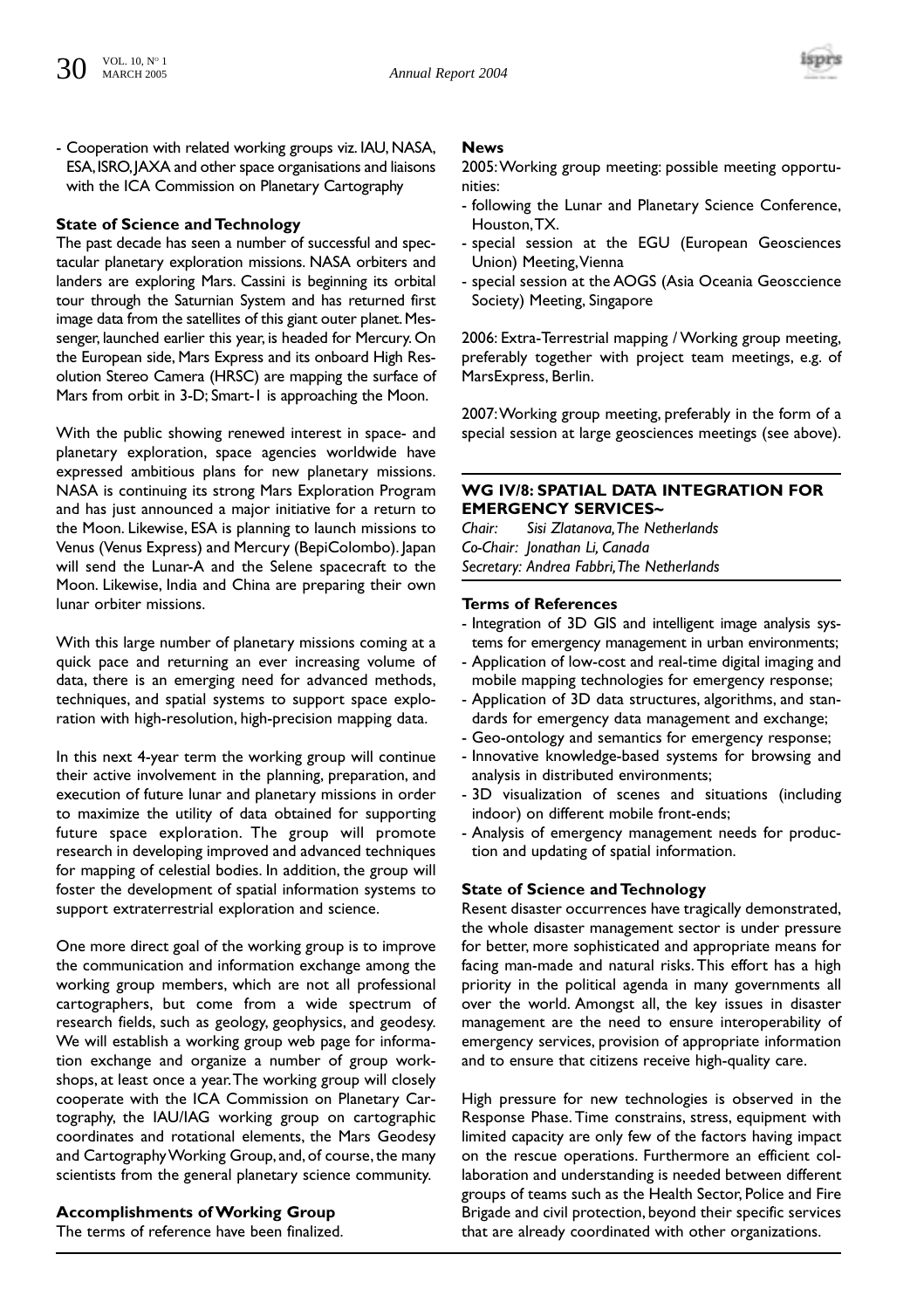Spatial information plays a key role in the achievement of these goals. What is the current status? Most information available is designed, stored, and managed by organizations that normally have distinct mandates. In normal circumstances these organizations operate largely independent of each other.They are only partly designed to work in a multidisciplinary environment,and their systems reflect this status with known limitations to their interoperability. The experience suggests that the real barriers are not lack of data or insufficient technical capabilities.The bottlenecks are in most cases difficulties in making data available, providing the most appropriate data and making systems cooperate.Often automation is provided but in a specific domain carrying out dedicated tasks and unable to deliver intelligence to multi-user groups.

The goal of this Working Group is to contribute to the investigation of user requirements, research, development and testing new technologies for intelligent use of spatial information in the Response Phase of risk and disaster management.

#### **Accomplishments of Working Group**

The ToRs have been finalized.The planning for the international symposium has been initiated. The website has been organized.

#### **News**

2005:The 1st International Symposium on Geo-Information on Disaster Management, 21-23 March 2005, Delft, The Netherlands.

2007: The 2nd International Symposium on International Symposium on Geo-Information on Disaster Management, June 2007,Toronto, Canada.

# **WG IV/9: MAPPING FROM HIGH RESOLUTION SPACE-BORNE AND AIR-BORNE DATA**

*Chair: David Holland, UK Co-Chair: Pradeep Srivastava, India Secretary: R Nandakumar, India*

# **Terms of References**

- To investigate the update of topographic vector datasets;

digital terrain models; ortho-images and thematic (landcover) datasets from high-resolution imagery.

- To investigate how synergy may be achieved between the various high resolution and other sensors, for topographic and thematic mapping.
- To determine methodologies for the integration of mapping data with high resolution images, to aid in the extraction of terrain information.
- In collaboration with ISPRS Working Groups I/4 (airborne digital photogrammetric sensor systems), I/5 and III/4 and to evaluate the information content and accuracy of the new high-resolution sensors.
- To contribute to work on standardising the description of raster and vector contents of digital maps.

# **State of Science and Technology**

"Mapping from high resolution data" is a very active area of both research and application. High-resolution digital imagery, from both satellite and airborne sensors, is increasingly being used to capture and update topographic and thematic geospatial information throughout the world. One of the main areas of research is the automation of the data capture processes - from the detection of changes to the extraction of 2D and 3D objects.A second area of interest is the integration of data from multiple sensors and the fusion between sensor-data and pre-existing vector (mapping) data. Another active area of research is the callibration of digital sensors,and the assessment of the geometric accuracy of the resulting data.The working group will collaborate with other ISPRS WGs to consolidate research in these areas.

# **Accomplishments of Working Group**

The ToRs have been finalized.

# **News**

2005: Collaboration with "High-Resolution Earth Imaging for Geospatial Information", May 17-20 2005.

Workshop on "Mapping from Space-borne Imagery" in late 2005/early 2006 in India.

2007: Digital sensor calibration and applications, in collaboration with WG I/4.

# **TECHNICAL COMMISSION V CLOSE-RANGE SENSING:ANALYSIS AND APPLICATIONS**

**Outgoing President:** Petros Patias **Incoming President:** Hans-Gerd Maas **Outgoing Secretary:** Alexandra Koussoulakou

# **Report of outgoing president**

The Commission's V thematic interests were extensively covered at the ISPRS Congress in Istanbul. Specifically, the papers which have been presented in a total of 16 Oral and 7 Poster sessions (see figure 1).

# **Terms of Reference for Commission V**

- Investigation of systems and algorithms for real-time imaging
- Development, evaluation and promotion of vision metrology technology with special con-sideration of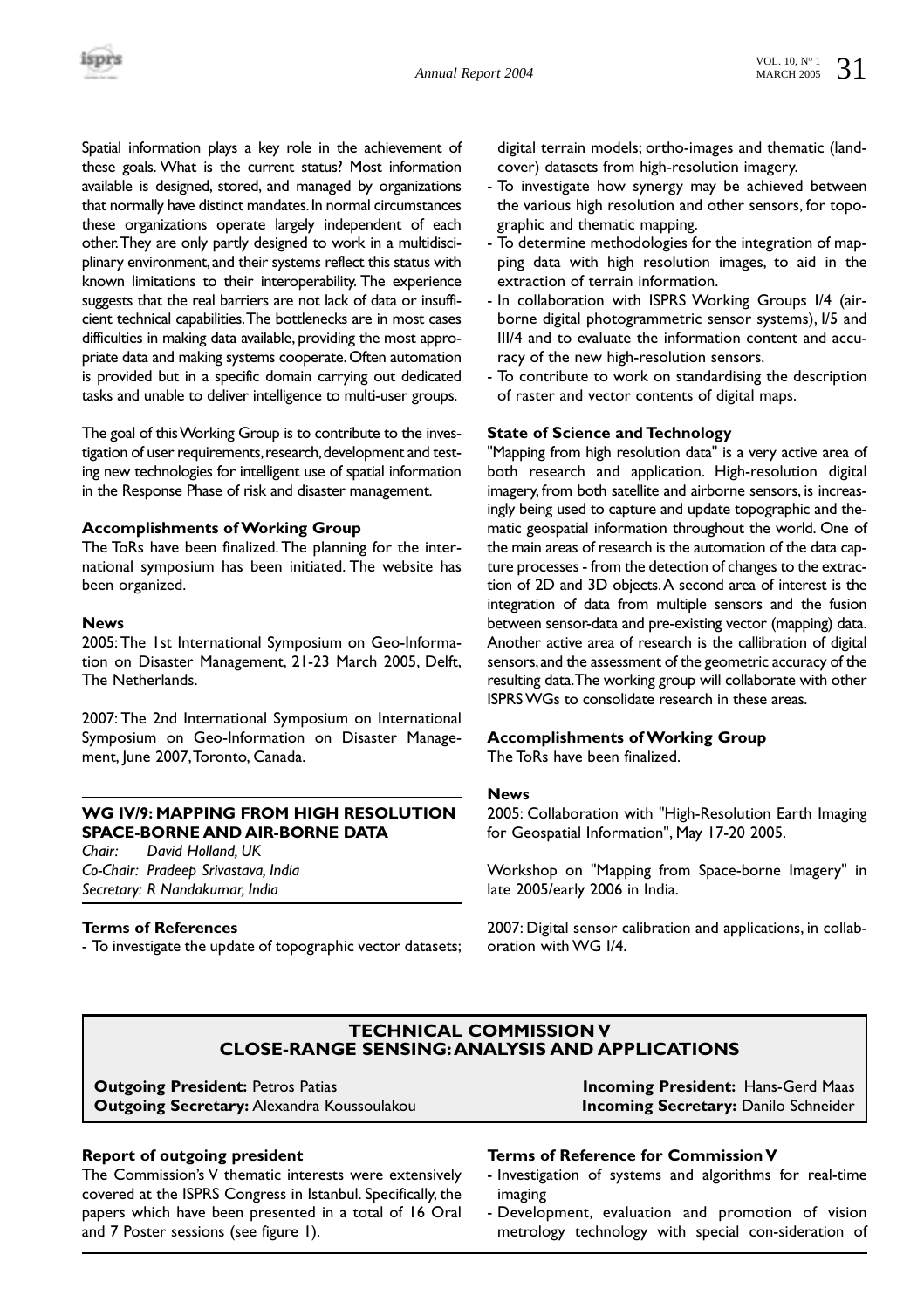

| <b>WG</b>    | <b>Number of papers</b> |
|--------------|-------------------------|
|              | 40                      |
| 2            | 22                      |
| ว            | 17                      |
|              | 69                      |
|              | 8                       |
|              | 21                      |
| IC V/III     | 18                      |
| <b>Total</b> | 195                     |

*Figure 1.*

CAD/CAAD and spatial information systems

- Integration of three-dimensional modeling concepts into image analysis processes
- Integration of multiple sensors and data fusion for advanced object extraction
- Design and development of image sequence analysis procedures
- Development of vision-based techniques for visualization, virtual environments and animation
- Support and promotion of a variety of existing and potential applications, such as industrial, heritage, mobile mapping, medical, biomechanics and robotics

# **WG V/1 AUTOMATION FOR VISION METROLOGY SYSTEMS AND INDUSTRIAL APPLICATIONS**

*Chair: Stuart Robson (UK) Co-Chair: Thomas Luhmann (Germany)*

# **Terms of Reference**

- Development of off-line and on-line systems, digital imaging systems and solutions for metrology and robot vision
- Development of algorithms and procedures for automated sensor orientation and system calibration
- Mathematical models and algorithms for vision metrology with emphasis in automation
- System performance evaluation in theoretical and practical aspects in collaboration with WG III/8
- Sensor fusion and the integration of disparate data types
- Target and feature recognition in multi-image correspondence
- Range image acquisition, localisation and segmentation
- New sensors and areas of application for vision metrology
- Cooperation with CMSC

# **Accomplishments of the WG during 2004**

A Panoramic Photogrammetry Workshop has being organised for the 19-21 February 2004 in Dresden by Prof Hans-Gerd Maas, Prof Ralf Reulke and Prof Thomas Luhmann.

The WG has reviewed the Congress papers and assisted in Technical Sessions.

# **WG V/2 SCENE MODELING AND VIRTUAL REALITY**

*Chair: Sabry El-Hakim (Canada) Co-Chair: George Karras (Greece)*

# **Terms of Reference**

- Creation of accurate and realistic looking virtual reality (VR) models from real scenes and objects
- Knowledge-assisted 3D scene understanding and reconstruction for VR applications
- Integration of computer graphics and VR technology with close-range vision techniques
- Improvement of performance aspects, such as speed and automation, of all procedures of 3D- scene reconstruction
- Design strategies for multi-sensor data collection and integration for complex scenes and environments
- Identifying new VR applications requiring high precision 3-D models created with photogrammetric techniques
- Increasing the collaboration between ISPRS and computer graphics, computer vision, and computational geometry groups

# **Accomplishments of Working Group during 2004**

The WG has reviewed the Congress papers and assisted in Technical Sessions.

# **WG V/3: MEDICAL IMAGE ANALYSIS AND HUMAN MOTION**

*Chair: Frank van den Heuvel (The Netherlands) Co-Chair: Hans-Peter Meinzer (Germany)*

# **Terms of Reference**

- Development of real-time medical imaging systems
- Use of photogrammetric and computer vision techniques for data analysis in medical imagery
- Dynamic analysis of human motion
- 3D medical imaging for anthropometry and expression analysis
- 3D representation and visualization and medical VR, including support to tele-medicine
- Fostering cooperation between ISPRS and the communities of medical/biomedical engineering, sports science and human/apparel engineering

# **Accomplishments of Working Group during 2004**

Contact has been established with the technical group "3-D Analysis of Human Movement" (http://www.utc.edu/Human-Movement/) of the International Society of Biomechanics.

A tutorial titled "Medical Imaging meets Photogrammetry" is organized for the ISPRS congress in Istanbul, Turkey. The tutorial is expected to bring together experts from the medical and the photogrammetric field. (http://www.isprs 2004-istanbul.com/tutorials/tutorials/tutorials.htm

The WG has reviewed the Congress papers and assisted in Technical Sessions.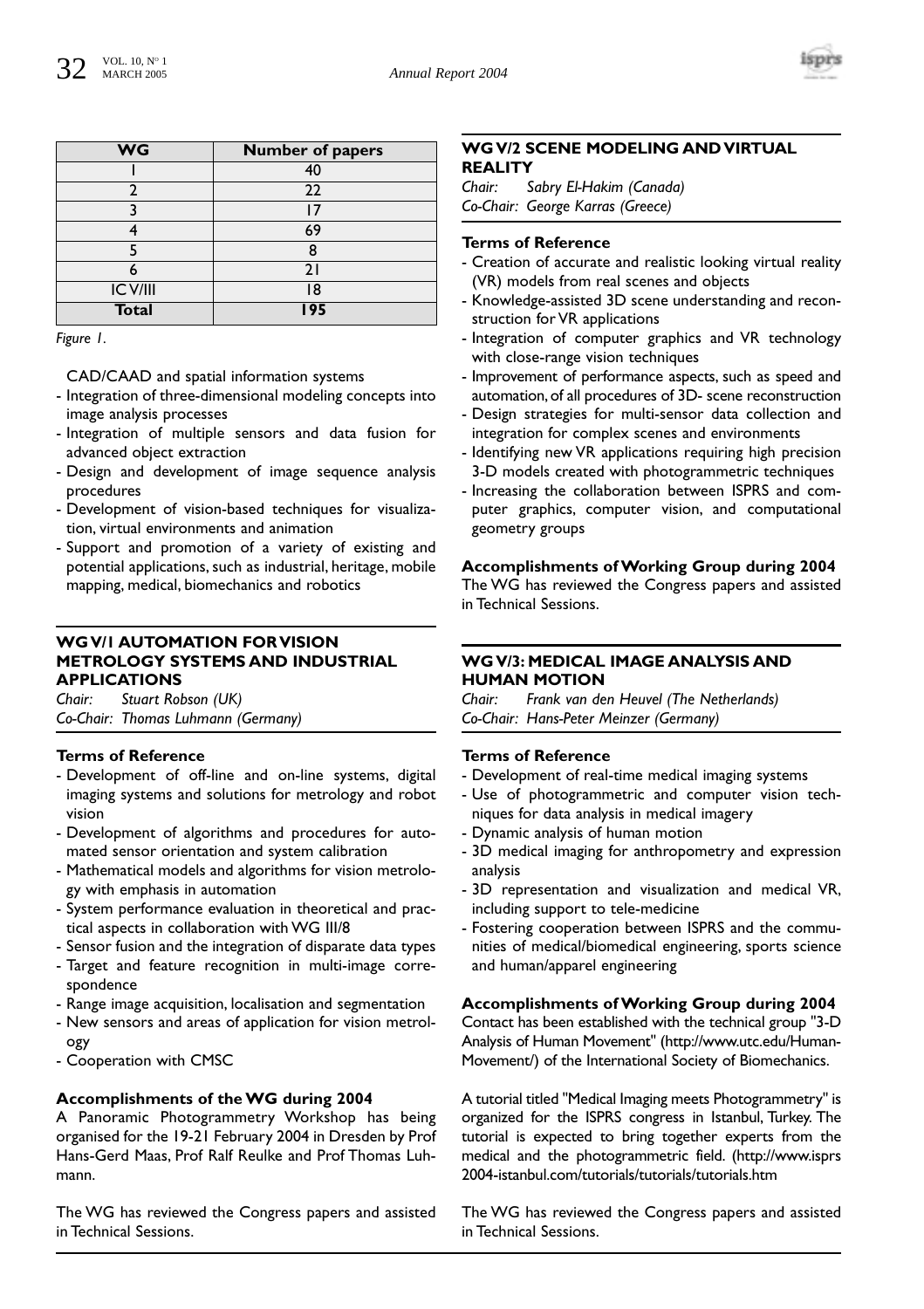# **WG V/4: IMAGE ANALYSIS AND SPATIAL INFORMATION SYSTEMS FOR APPLICATIONS IN CULTURAL HERITAGE**

*Chair: Hirofumi Chikatsu (Japan) Co-Chair: Gabriele Fangi(Italy)*

# **Terms of Reference**

- Development and integration of close-range vision techniques and spatial information systems for recording, 3D reconstruction, modeling and visualization of structures and items of Cultural Heritage
- Incorporation of innovative technologies and development of new products
- Development of low-cost and rapid techniques in documentation and monitoring of the cultural heritage
- Development of standard procedures and products in cooperation with related disciplines
- Use of Internet and VR techniques to facilitate promotion of cultural heritage
- Close cooperation with national and international groups (eg. CIPA), as well as ISPRS WGs VII / 4 and VII / 5.

# **Accomplishments of Working Group during 2004**

The WG has co-organized with CIPA the "International Workshop on vision techniques applied to the rehabilitation of city centers", Lisbon, Portugal, Oct. 25-27, 2004.

The WG has reviewed the Congress papers and assisted in Technical Sessions.

# **WG V/5: IMAGE- QUICK RESPONSE AND DISTRIBUTED COMPUTING FOR CLOSE RANGE APPLICATIONS**

*Chair: Anthony Stefanidis (USA) Co-Chair: Vincent Tao (Canada)*

# **Terms of Reference**

- Methodologies and applications of integrating close range and air-/space-borne imagery.
- Integration of office-to-field solutions for data collection, remote data access, and mobile management
- Integration of indoor and outdoor 3-D models in urban and industrial areas
- Distributed multimedia geospatial databases incorporating close range imagery and other types of geospatial information
- Wireless field computing applications for geodata acquisition and processing

**Accomplishments of Working Group during 2004** Prof.V.Tao organized the 4th Int. Symposium on "Mobile Mapping Technology", Kunming, China, March 29-31, 2004.

The WG has reviewed the Congress papers and assisted in Technical Sessions.

# **WG V/6 :VISUALIZATION AND ANIMATION**

*Chair: Armin Gruen (Switzerland) Co-Chair: Shunji Murai (Japan)*

# **Terms of Reference**

- Development of image-based techniques for integration of live figures and environment generation tasks into the animation process and procedures
- Study of methods and techniques to support the interaction of real and virtual objects
- Encouragement of collaboration with the computer animation community for the exchange of knowledge, techniques and applications
- Promotion of application-specific photogrammetric technology through cooperation with related ISPRS Working Groups and through presentations at technical meetings of the animation community

# **Accomplishments of Working Group during 2004**

The WG has reviewed the Congress papers and assisted in Technical Sessions.

The WG has organized the "The International workshop on processing and visualization using high-resolution imagery", Pitanulok,Thailand, Nov. 18-20, 2004.

# **IC WGV/III: IMAGE SEQUENCE ANALYSIS**

*Chair: Marc Pollefeys (Belgium) Co-Chair: Guoqing Zhou (USA)*

# **Terms of Reference**

- Algorithms and processes in image sequence analysis, temporal analysis, time-constrained solutions and dynamic analysis and tracking.
- Integration of image data with navigation sensor data and multi-sensor information.
- Devices for image sequence acquisition and storage.
- Systems and applications in robot vision, machine vision, medical imaging, autonomous navigation, motion analysis, deformation analysis and data capture for VR.

# **Accomplishments of Working Group during 2004**

The WG has reviewed the Congress papers and assisted in Technical Sessions.

# **Outlook by incoming president**

# **State of Science and Technology of Commission Topics**

The focus of research and development of ISPRS Commission V has propagated into a wide range of new application fields during the past years. Commission V has also seen a large number of successful research projects passing into practical application and opening new fields of activity for photogrammetrists. A central issue in many developments is the integration of sensor technology with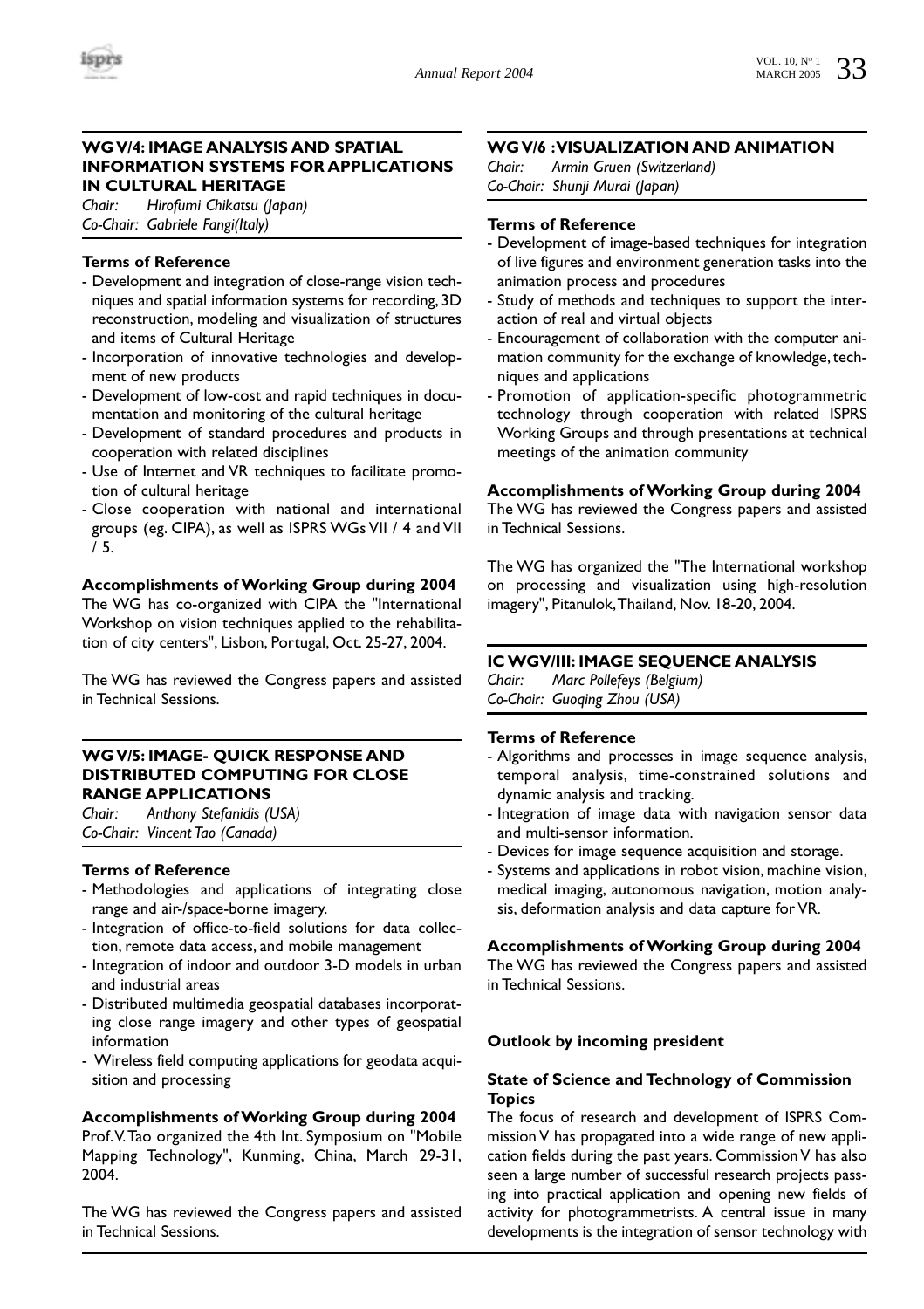

fully automated data processing schemes to generate highly automated online or real-time photogrammetric measurement systems. Commission V has always been successful in attracting 'non-photogrammetrists' - noting that this term is undefined and that everybody extracting quantitative information from imagery is a photogrammetrist per definition.

While Commission V activities were formerly mainly focused on applications such as cultural heritage recording and documentation, many promising new application fields are found in industrial design, production and quality control processes. Sophisticated image engineering approaches were developed to support the reliability of image analysis procedures and to achieve success rates beyond 99.9% in fully automatic multi-ocular photogrammetric 3D measurement systems. Active systems based on cameras combined with projection techniques allow for 3D surface measurements at data rates beyond one million points per second. In addition, they allow for the realization of powerful illumination algorithms in vision systems used for example in reverse engineering. These techniques have opened immense new markets for photogrammetry, which have only rudimentarily been exhausted by now.

Laserscanners have been used in industrial measurement systems for more than two decades. The advent of terrestrial laserscanners with a range of several hundred meters and a data rate in the order of 10 kHz has added a new dimension to cultural heritage recording in recent years. Laserscanners also depict a rather powerful instrument for new market sectors such as facility management. Laserscanners and laserscanner data processing can be considered a bridge between photogrammetry and traditional engineering geodesy, with the instrument design resembling the one of geodetic instruments and point cloud processing principles derived from photogrammetric image processing and image analysis techniques. Laserscanner and high resolution camera sensor data fusion depict a topical research issue in this field. Besides conventional central perspective digital cameras and laserscanners, diverse unconventional sensor types are becoming popular. Many of these can be summarized in the category of omni-directional vision systems.

Photogrammetry delivers many contributions to the development of virtual reality products, with applications fields ranging from cultural heritage to animation and movie production. In addition to the generation of high quality textured 3D object models, multi-ocular image sequence processing introduces the 4th dimension, allowing for manifold applications in 3D motion analysis. Image sequence analysis and sensor fusion also play a major role in the development of mobile mapping systems and in autonomous vehicle navigation tasks. Beyond this, the fusion of sensorics, photogrammetric data processing, CAD, GIS and VR techniques has recently opened new research and application fields in augmented reality.

Besides industrial applications, medical imaging can be considered an application field with a strong growth potential, where photogrammetric techniques can deliver valuable contributions. New application fields can also be seen in biometry, where photogrammetric techniques are used in applications ranging from forestry to raster electron microscopy.

# **Accomplishments of Commission during the current year**

Germany applied for ISPRS Commission V for the period 2004 - 2008 with Hans-Gerd Maas as commission president, Danilo Schneider as secretary and Dresden as 2006 symposium venue.The bid was confirmed by the general assembly during the ISPRS congress in Istanbul. Based on the state of science and technology and the task of the commission defined by the resolutions, the following commission scope was defined:

- Photogrammetric techniques in industrial design, production and quality control processes.
- CAD/CAM-based techniques, image engineering.
- Systems, techniques and applications in cultural heritage recording and documentation.
- 3D object tracking, motion analysis and deformation measurement techniques.
- 3D/4D data acquisition for virtual reality and computer animation.
- Industrial and autonomous robotics.
- Terrestrial laserscanning.
- Integrated point cloud and image acquisition and processing techniques.
- Sensor and data fusion techniques.
- Medical and biometric applications.
- Automation of photogrammetric data processing, optimisation of precision and reliability.
- Promotion of photogrammetric techniques, opening of new application fields.

After the Istanbul congress the Commission V working groups were re-initialized to cover the commission terms of reference. Only slight changes in the general working group structure had to be applied to cover the scope of the commission. The following working groups were established and confirmed:

- WG V/1: Industrial vision metrology systems and applications (Luhmann, van den Heuvel)
- WG V/2: Cultural heritage documentation (Grussenmeyer, Hanke)
- WG V/3:Terrestrial laserscanning (Pfeifer, Lichti)
- WG V/4: Virtual reality and computer animation (El-Hakim, Remondino)
- WG V/5: Development in image sensor technology (Reulke, Zheltov)
- WG V/6: Medical Image analysis, human motion and body measurement (Patias)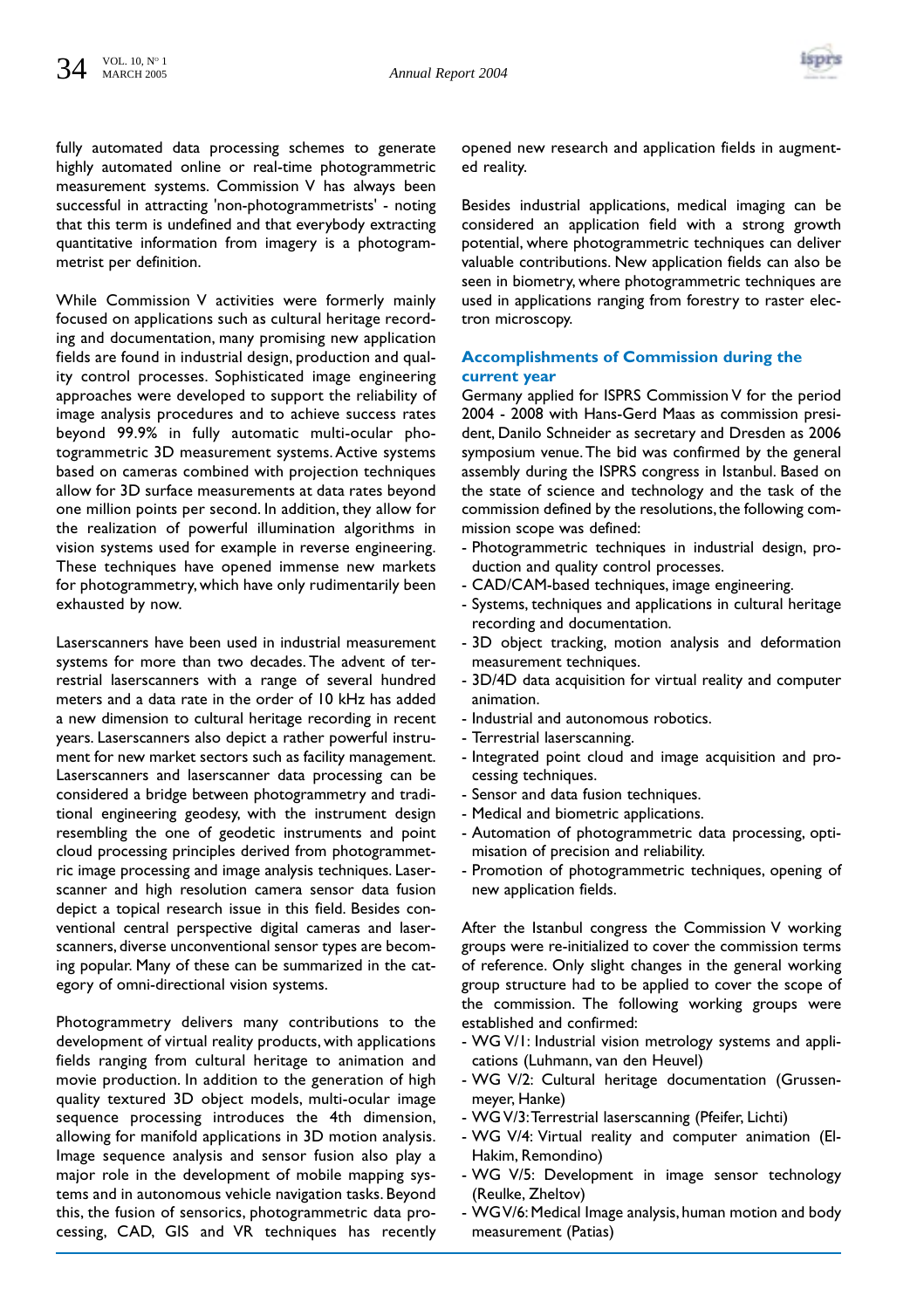

- IC WG V/I: Integrated systems for mobile mapping (El-Sheimy,Vettore)
- IC WG I/V:Autonomous vehicle navigation (Li, Everaerts)
- IC WG III/V: Image sequence analysis (Pollefeys, Nister)

**Working Group Activities During the current year**

After their establishment and confirmation, the working groups started planning their activities. Most working groups will have a workshop in 2005, mostly co-organized together with other ISPRS working groups or with neighbouring societies. By now, the following conferences and workshops organized or co-organized by Commission V WGs have been announced:

- V/1: Sessions at 7th International Conference on Optical 3-D Measurement Techniques, Vienna (Austria), 3.-5. October 2005
- V/2: Co-Organizing XX. Symposium of CIPA, Torino (Italy), 27.09.-1.10.2005
- V/3: Co-Organizing Laserscanning 2005, Enschede (The Netherlands), 12.-14. September 2005
- V/4:3D Virtual Reconstruction and Visualization of Complex Architectures (3D-Arch' 2005), Mestre-Venice (Italy), 22.-24.August 2005
- V/5: Panoramic Photogrammetry Workshop, Berlin (Germany), 24.-25. February 2005
- IC V/I: 5th International Symposium on Mobile Mapping Technology (MMT 2006), Padua (Italy), 8.-11. May 2006

# **TECHNICAL COMMISSION VI EDUCATION AND OUTREACH**

**Outgoing President:** Tania Maria Sausen **Incoming President:** Kohei Cho

**Outgoing Secretary:** João Ávila **Incoming Secretary: Mitsunori Yoshimura** 

#### **Report of Outgoing President**

The Commission was involved in the following activities of the ISPRS Congress 2004 which was held in Istanbul, Turkey.The activities included 4 Technical Sessions (TS), 2 Poster Sessions (PS), one presentation in a plenary session, Business Meetings, the CATCON 3 competition, decision of Best Poster Awards.The 4 TS had a very good participation, with 40-120 persons per session and a total of 300 participants. 19 papers (2 of which invited) were presented, and lively discussions were followed.The CAT-CON 3 competition was organized by WG VI/2. 9 software packages and 2 demonstration packages were presented.About 100 persons visited the competition.Three prizes were awarded to non commercial software and a special Gold Prize Award to the firm Intermap for a tutorial on InSAR. (The preparation of Congress report was supported by E. Baltsavias of ETH Zurich)

After the ISPRS Congress, the 4th Workshop on Remote Sensing Education for the Mercosul Area was held at the Universidade do Vale do Rio dos Sinos - UNISINOS, UNITEC - Pólo de Informática in São Leopoldo city, Porto Alegre state, Brazil on August 11-13, 2004.

The workshop theme was "A new challenge in Education: preparing the citizen of the 21st century" and provided the opportunity to join specialists from the Mercosul countries, representing a big concentration of experience and knowledge in the remote sensing education area and space information systems.

This century represents a new challenge for educators and students in terms of technological breakthroughs,

new methodologies and ways of teaching.This workshop emphasized education under a new global perspective and experiences.

This event was organized by the SELPER International – Latin American Society for Remote Sensing Specialists – Teaching and Research Committee; the SELPER Brazil Chapter; the National Institute for Space Research – INPE; the Universidade do Vale do Rio dos Sinos – UNISI-NOS and the International Society for Photogrammetry and Remote Sensing - ISPRS – Technical Commission 6 – Education and Communication.

It was sponsored by the China–Brazil Earth Resources Satellite - CBERS Programme; the Brazilian Space Agency – AEB; the Comisión Nacional de Actividades Espaciales – CONAE, Argentina and three Brazilian financial agencies CAPES, FAPESP and FAPERGS.

#### **Outlook by Incoming President**

The technology advancement is rapidly expanding the way of education. Many universities are now developing e-Learning materials and organizing e-Learning courses. Video on Demand (VOD) is allowing students to take lectures at any time, any place.With the use of Internet, distance learning has become much interactive and less expensive.Various kinds of educational materials are freely accessible on the Internet. Considering various aspects of education, the Commission VI for 2004-2008 has set up total of 5 working groups and one special interest group to promote and clarify the role of ISPRS in the field of education.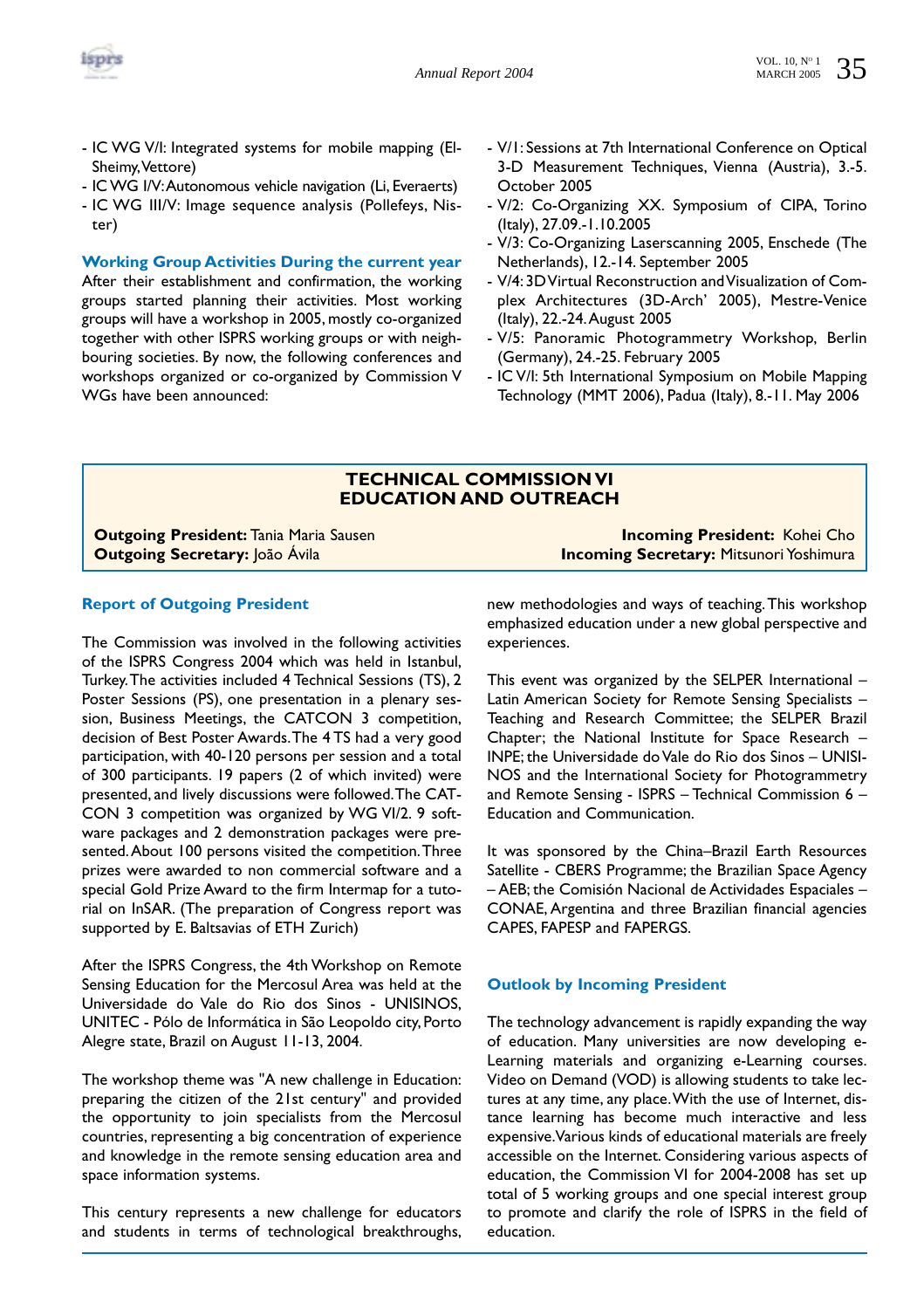Without certain pedagogy, e-Learning does not work properly. Even in the age of e-Learning, face-to-face education is fundamental and most important.The accreditation is also an important issue to be discussed considering various frameworks of education. In WG VI/1, we plan to discuss about the frameworks and methodologies of education.

WG VI/2 will concentrate on e-learning, and will try to collect, evaluate and disseminate information on e-Learning in timely manner.

WG VI/3 is for international cooperation and capacity building. In this WG, we have set up a new position, regional coordinators (RC), for coordinating regional needs and events with ISPRS activities.The ISPRS Council has decided to concentrate more in Africa and in other regions where education are much expected.The Special Interest Group(SIG) on Technology Transfer will be organizing workshops or seminors every year mainly in developing countries for technology transfer.

In WG VI/4, we plan to collect and evaluate the educational resources on the Internet and set up a kind of portal site for introducing proper educational material on the Internet.

In order to promote student activities within ISPRS,WG VI/5 was set up. Under this WG, students will be organizing their own group call Student Consortium (SC). WG VI/5 will act as the interface of SC to ISPRS. We believe that this new mechanizum may activate the student activities within ISPRS.

# **Working Groups of Technical Commission VI for 2004-2008**

# **WG VI/1 EDUCATIONAL FRAMEWORKS AND METHODOLOGIES**

*Chair: Henrik Haggren(Finland) Co-Chair: Alain Duperet(France) Co-Chair: Anders Boberg(Sweden)*

# **Terms of Reference**

- Investigation, evaluation, and clarification of national and international frameworks of education in terms of legislation and accreditation.
- Assessment of methodologies for optimizing various ways of education including school education, life-long education, re-education of senior engineers, and international exchange in education.
- Promotion of scientific publications in our fields and collection and dissemination of respective bibliographic information.
- Development of connections with international organizations such as FIG, ICA, UN for investigating and evaluating the international frameworks on education.

# **WG VI/2 E-LEARNING**

*Chair: Gerhard Konig, Germany Co-Chair: Mark R. Shortis,Australia Secretary: Christiane Katterfeld, Germany CATCON Coordinator: Shashikant Sharma, India* 

# **Terms of Reference**

- Collection, analysis, dissemination and promotion of material, software and data (hardcopy and/or softcopy) for e-learning including computer assisted teaching and distance learning.
- Investigation of the role of e-Learning in modern education and training such as material, methodologies and tools.
- Assessment and evaluation of highly interactive multimedia materials and their use in tertiary level courses in remote sensing, photogrammetry and SIS.
- Organization of the software contest CATCON for promotion and dissemination of free educational software.

# **WG VI/3 INTERNATIONAL COOPERATION AND CAPACITY BUILDING**<br>Chair: Xiaovong Chen(Thailand)

*Chair: Xiaoyong Chen(Thailand) Co-Chair: Sjaak J.J. Beerens(Netherlands) Regional Coordinators: South America: Osmar Gustavo Wohl Coelho( Brazil) South Africa: Ulrike Rivett(South Africa) Mid Africa: Olajide Kufoniyi(Nigeria) Southern Asia: Karl Hamsen(India) CEOS contact point:Yukio Haruyama(Japan)*

#### **Terms of Reference**

- Development of connections with international organizations such as CEOS for wider promotion of education in the field of photogrammetry, remote sensing and SIS.
- Development of matrices of joint activities on capacity building, including technology transfer and training, with ISPRS Regional Members and other international organizations such as UN, especially for developing countries.
- Identification of channels for international cooperation in technology transfer and training and stimulation of international and regional organizations to support and fund activities promoted by ISPRS (in co-operation with the Council).
- Assessment of restrictions to international collaboration in capacity building resulting from national and regional legal educational frameworks (in terms of accreditation and certification) and ways to address them.
- Collaboration with WG I/6 on technology transfer related to small satellites

# **IC WGV/III: IMAGE SEQUENCE ANALYSIS**

*Chair: Timothy Foresman(USA) Co-Chair: Venkatesh Raghavan(Japan) Secretary: Koki Iwao(Japan)*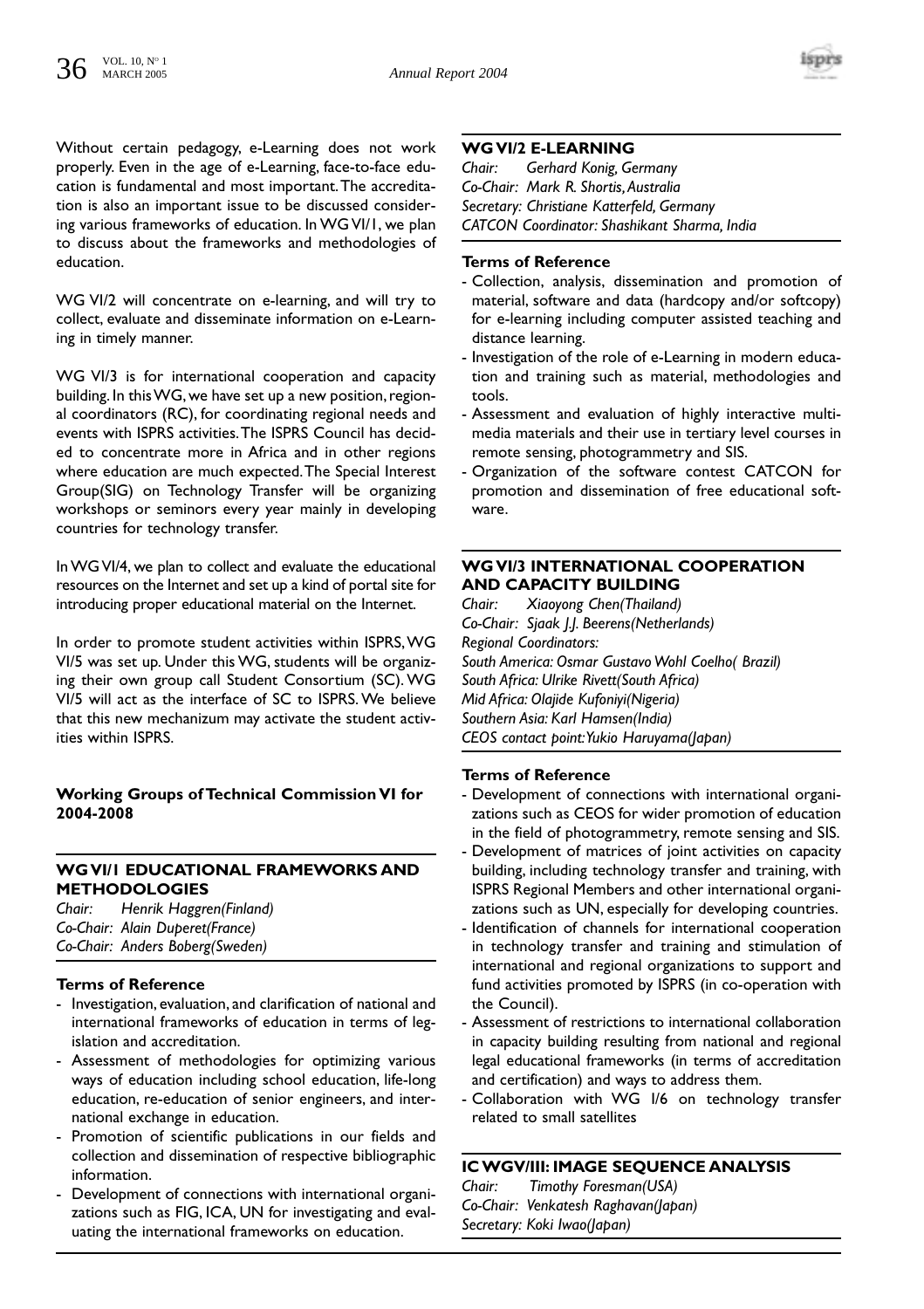

# **Terms of Reference**

- Identification, collection, evaluation and dissemination of information on Internet resources, and datasets which are useful for education in the field of remote sensing, photogrammetry and spatial information sciences.
- Identification, promotion, and organization (in cooperation with educational and research institutions) of educational material (courses, tutorials, glossaries etc.) in electronic form.
- Assessment and evaluation of the ISPRS web site for further enhancement.

# **IC WGV/III: IMAGE SEQUENCE ANALYSIS**

*Chair: Rahmi Nurhan Celik(Turkey) Co-Chair: Zhu Qing(China) Secretary: Zaide Duran(Turkey) Student Coordinators: Jaakko Järvinen(Finland) Esra Erten(Turkey) Sultan Kocaman(Switzerland)*

# **Terms of Reference**

- Promotion and support of international student activities including the ISPRS Student Consortium.
- Encouragement of active participation of students, especially undergraduate students, in ISPRS events and promo-

tion of reduced fees and stipend for their participation.

- Collection and maintenance of a database on persons who are involved in the promotion of the profession to students, including the members of ISPRS Student Consortium and educators.

# **IC WGV/III: IMAGE SEQUENCE ANALYSIS**

*Chair: Armin Gruen(Switzerland) Co-Chair: Shunji Murai(Japan) Secretary: Lal Samarakoon(Thailand)*

#### **Terms of Reference**

- Transfer of knowledge and technology by initiating and organizing seminars, tutorials and workshops with special consideration of the needs of developing countries.
- Development of teaching material for mobile, caravantype teaching and training projects.
- Initiation and support of e-learning and remote teaching activities with focus on integration of high-tech elements in teaching and training.
- Support of events with strong participation of young scientists and students.
- Solicitation of support from potential sponsors (system manufacturers, government agencies, NGO/ NPOs, foundations etc.) for the projects and activities.

# **TECHNICAL COMMISSION VII THEMATIC PROCESSING MODELLING,AND ANALYSIS OF REMOTELY SENSED DATA**

**Outgoing President:** Rangnath Navalgund **Incoming President:** John van Genderen **Outgoing Secretary:** Shailesh Nayak **Incoming Secretary:** Andrew K. Skidmore

# **Report of the outgoing President:**

Role of earth observation and allied technologies such as GIS, GPS in addressing sustainable development issues of the planet, which we inhabit, is increasingly being emphasized. Alarming trends in land degradation, depletion of forest resources, loss of biodiversity, non-availability of safe drinking water, degrading coastal ecosystems, increasing vulnerability of large population to disaster situations coupled with ever increasing demographic pressure is making it imperative to adopt methods of conservation and optimal utilisation of natural resources and greater understanding of various ecosystem processes. In this context, advances in remote sensing and GIS techniques are increasingly being used, as reflected in the various deliberations of the workshops and symposium organised by the Technical Commission VII and its Working Groups during the period 2000-2004.

During the period January to July 2004, the Commission was engaged in various activities related to the Istanbul Congress.The Commission VII organized, in all, twenty-six sessions at the Istanbul Congress. It included ten technical (oral) sessions and seven poster sessions related to scientific themes of its Working Groups and five theme sessions and a poster session on special topics related to hyperspectral sensing, advanced classifiers, applications of high spatial resolution data and integrated coastal zone management. In addition, two special sessions on ocean colour and sustainable development under the aegis of the International Committee on Remote Sensing of Environment (ICORSE) and one technical session on the theme of the Commission were are also organized.About two hundred and twenty-five scientific papers were presented together in oral and poster sessions. The papers covered a wide spectrum of topics pertaining to spectral signature research and advanced classifiers, and applications of earth observation data related to sustainable agriculture and ecosystem, forestry, water resources, geo-sciences, global change, human settlement analysis, etc., besides disaster monitoring, mitigation and damage assessment. Methods of integration of data in GIS environment and inter-comparison and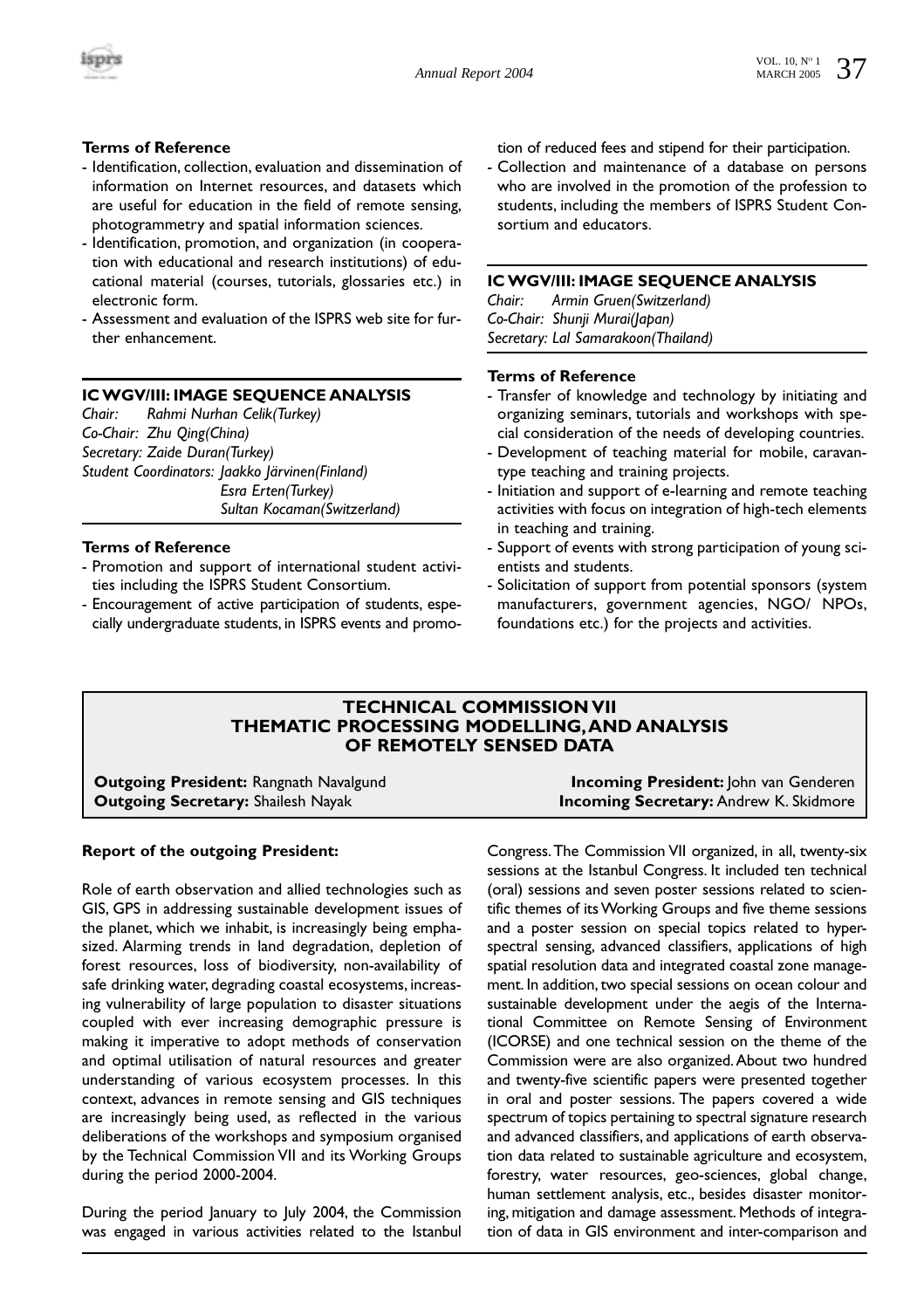

calibration of data across different sensors/platforms and validation received due attention.

The deliberations in the technical sessions showed that data availability from recent satellites such as Landsat 7, Hyperion, MODIS, QUICKBIRD, IKONOS-II, IRS-P6, SPOT-5, CBERS-II, ENVISAT, etc. are opening new vistas in earth resources applications. These space based EO data are being complemented with the data available from airborne hyperspectral, multispectral, SAR and LIDAR instruments. Integration of complementary datasets from different spacecrafts, multiple sensors and at different levels of processing have become important. Some of the directions for future work include development of better algorithms for retrieval of biophysical/geophysical parameters from advanced hyperspectral/microwave sensors, especially with the use of polarimetric signatures of SAR. Major advances in data handling and pre-processing techniques in areas such as radiometric correction, spectral calibration and directional (BRDF) processing were highlighted. Advanced data processing techniques such as wavelet transformation, spectral unmixing, and object-based classification were presented along with case studies. Spatial modeling tools with a goal to generate decision support systems at various scales were discussed. Derivation of sustainability indicators amenable to remote sensing and establishing efficacy of space inputs for cropping systems research and precision farming were dealt with. The advance techniques used towards human impact analysis showed closeness between the technology and its use for local governance. Development of integrated monitoring systems, especially in the fields of coastal ecosystem, ocean colour, land use/ land cover, water resources (both underground and surface) and forests are essential to ensure environmental protection and sustainability.

The sessions on disaster monitoring and mitigation addressed new techniques in hazard assessment, geohazards and climate and environmental hazards and also International capacity building programs. Need for better forecast/ early warning systems for disasters such as landslides, floods, forest fires, volcanoes, oil spills, snow avalanches and earthquakes and integrated global observation systems was emphasized. Creation of appropriate global data sets and global change models is the need of the hour.Assimilation of satellite- data derived parameters for improving weather forecasts, ocean state forecasting, polar research are some of the areas needing attention.

Continued growing interest in the scientific activities of the commission was manifested through the volume of the proceedings of the Commission, it being the largest.

Considering the vast scope of activities of the Commission VII and also to attract enhanced participation of global earth observation professionals, two new Commissions viz., Commission VII on Thematic Processing, Modelling and Analysis of Remotely Sensed data, and Commission VIII on RS Applications and Policies are constituted for the period 2004 - 2008. Resolutions for the two commissions were brought forward, discussed and adopted at the Congress.

# **Outlook by Incoming president**

It has been 20 years since The Netherlands hosted Technical Commission VII. Since then, the advances in computer technology have resulted in many new methods becoming available for processing modeling and analyzing remotely sensed data.

The Netherlands membership of ISPRS is represented by GIN (Geo-Information Netherlands) which is the co-ordinating society in The Netherlands for all aspects of geoinformation. It has over 5000 members.

At the ISPRS Congress held in Istanbul, Turkey in July 2004, it was agreed to split the former Technical Commission VII called " Resource and Environmental Monitoring" into two Technical Commissions, namely: Technical Commission VII: "Thematic Processing, modelling and analysis of remotely sensed data", and:Technical Commission VIII: "Remote Sensing Applications and Policies".

Thus the new Technical Commission VII will focus on the science and methodology aspects of remote sensing whilst Technical Commission VIII deals with the applications and policies related to earth observation. In this way, ISPRS hopes to involve more international remote sensing researchers into remote sensing organizations and events. The new Terms of Reference of Technical Commissions are:

- a) Relationship between spectral, radiometric and temporal properties of objects and surfaces, their physical and chemical properties and their variations;
- b) Image classification and analysis methodologies;
- c) Analysis of characteristics of multi-spectral, hyperspectral, multi-sensor, microwave and multi-temporal image data for extraction of attribute information;
- d)Methodologies of computer-assisted interpretation and analysis of remotely sensed data;
- e) Validation of data and information using laboratory and in-situ methodologies
- f) Improving atmospheric modeling for radiometric correction;
- g) Multi-source data fusion and integration techniques;
- h) Modeling of satellite data derived parameters;
- i) Global databases and determination of indicators of change for global modeling, monitoring and sustainable development;
- j) Integration of remote sensing and GIS techniques;
- k) Aerosol and particulate detection and identification.

At the ISPRS congress, the following Resolutions relating to this Technical Commission were adopted.These formed the basis for the setting up of the various Working Groups.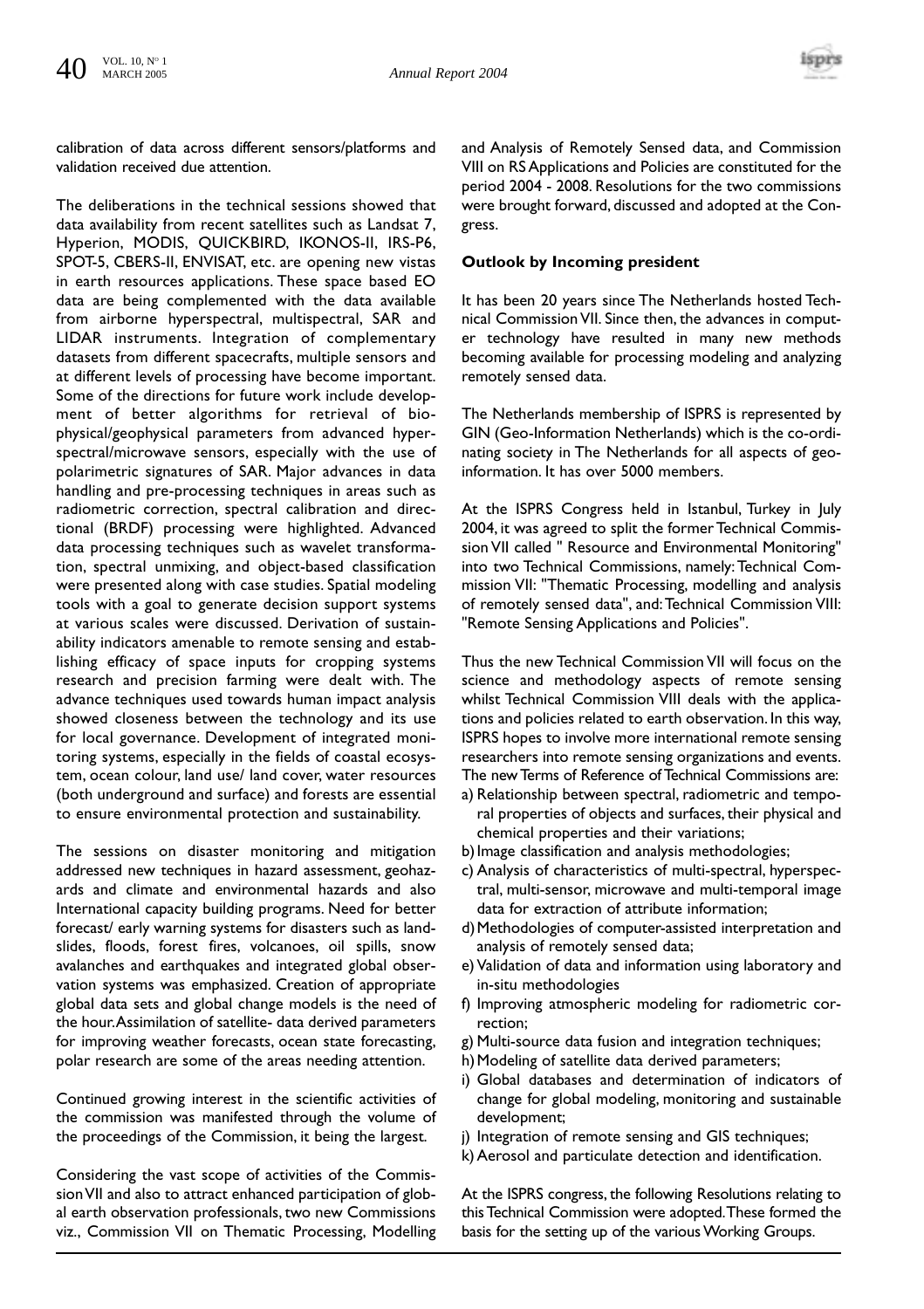# **Resolution VII.1: Spectral Signature Research**

*Recommends that*

- research on spectral signatures, especially in the areas of hyper-spectral and microwave sensing, be continued;
- cooperation be continued with institutions maintaining databases on spectral signatures;
- collaboration with the International Symposium on Spectral Sensing Research (ISSSR) and other international conferences on Physical Measurements and Spectral Signatures in Remote Sensing be strengthened and coordinated with ISPRS Symposia and Workshops;
- research be undertaken in modeling of physical processes, especially the use of spectral signatures as input.

# **Resolution VII.2 Image Classification and Analysis Methodologies**

*Recommends that*

- multi-sensor data acquisition techniques and fusion concepts at the feature and decision levels for landscape modelling tasks be studied and developed;
- extraction tools and classifiers for high spatial and spectral resolution data be further developed;
- expert systems for remote sensing data classification be developed;
- classifiers for high spatial, spectral, and temporal resolution data which can be easily available to and comprehensible by common users be developed;
- classification/analysis methodologies for microwave data with respect to multi-angle, multi-polarization and multifrequency developments be addressed;
- data integration and fusion techniques be developed.

# **Resolution VII.3 Analysis of Characteristics of Multi-Spectral, Hyperspectral, Multi-Sensor, Microwave and Multi-Temporal Image Data for Extraction of Attribute Information**

*Recommends that*

- improved physical and analytical algorithms/techniques for extraction of geophysical and biophysical parameters be developed;
- enhanced methods for thematic data extraction using advanced data sources be developed;
- standards for these procedures, assigning accuracy thresholds, be developed.

# **Resolution VII.4 Validation of Data and Information Using Laboratory and In-Situ Methodologies** *Recommends that*

- standards be developed for validation procedures;
- measurement networks and protocols be created;
- international cooperation be promoted for collection of validation data from various regions;
- developments of methodologies be addressed for the upscaling of in-situ measurements and the downscaling of remote sensing measurements;
- cooperation with CEOS CalVal Working Group, the Global Monitoring for Environment and Security (GMES), and other similar groups be established.

# **Resolution VII.5 Improving Atmosphere Modeling for Radiometric Correction**

#### *Recommends that*

- software/models for image based atmospheric correction that meet required levels of accuracy be developed;
- ISPRS help promote the creation of aerosol measurement networks, their characterization and cooperation with institutions engaged in creating aerosol databases.

# **Resolution VII.6 Generation and Use of Global Databases**

#### *Recommends that*

- the development of methodologies for generation and quality evaluation of global databases for global studies in cooperation with Commission IV and the International Geosphere Biosphere Program (IGBP) be continued;
- algorithms for monitoring aspects of global change such as land use, land cover, and land change be developed;
- evolving strategies be developed for assimilating remotely sensed data into global models.

# **Resolution VII.7 Sustainable Development and Sustainability Indicators**

*Recommends that* 

- remote sensing based information and systems be promoted for use in attaining food and water security;
- algorithms, models, and sustainability indicators be developed for predicting changes in different eco-systems such as agro-ecosystems, forests, and coastal zones;
- efforts be made to enhance international cooperation by identifying and generating common environmental sustainability indicators amenable to remote sensing.

As a result of these resolutions the following Working Groups were established, and new Terms of Reference drawn up, to meet the approved Resolutions.

# **WG VII.1: FUNDAMENTAL PHYSICS AND MODELING**

*Chair: Michael Schaepman (The Netherlands) Co-Chair: Shunlin Liang (USA) Co-Chair: Mathias Kneubuehler (Switzerland)*

- Study the relationship of spectral, directional, temporal, and polarimetric properties of objects, as well as their physical and chemical properties and variations.
- Research on advanced quantitative, physical based retrieval of biophysical and biochemical parameters.
- Research of methods based on full spectral signatures using assimilation, inversion, and neural networks.
- Study spectrodirectional ('the combination of multiple view angles with imaginary spectrometers') data acquisition potential and subsequent retrieval methods.

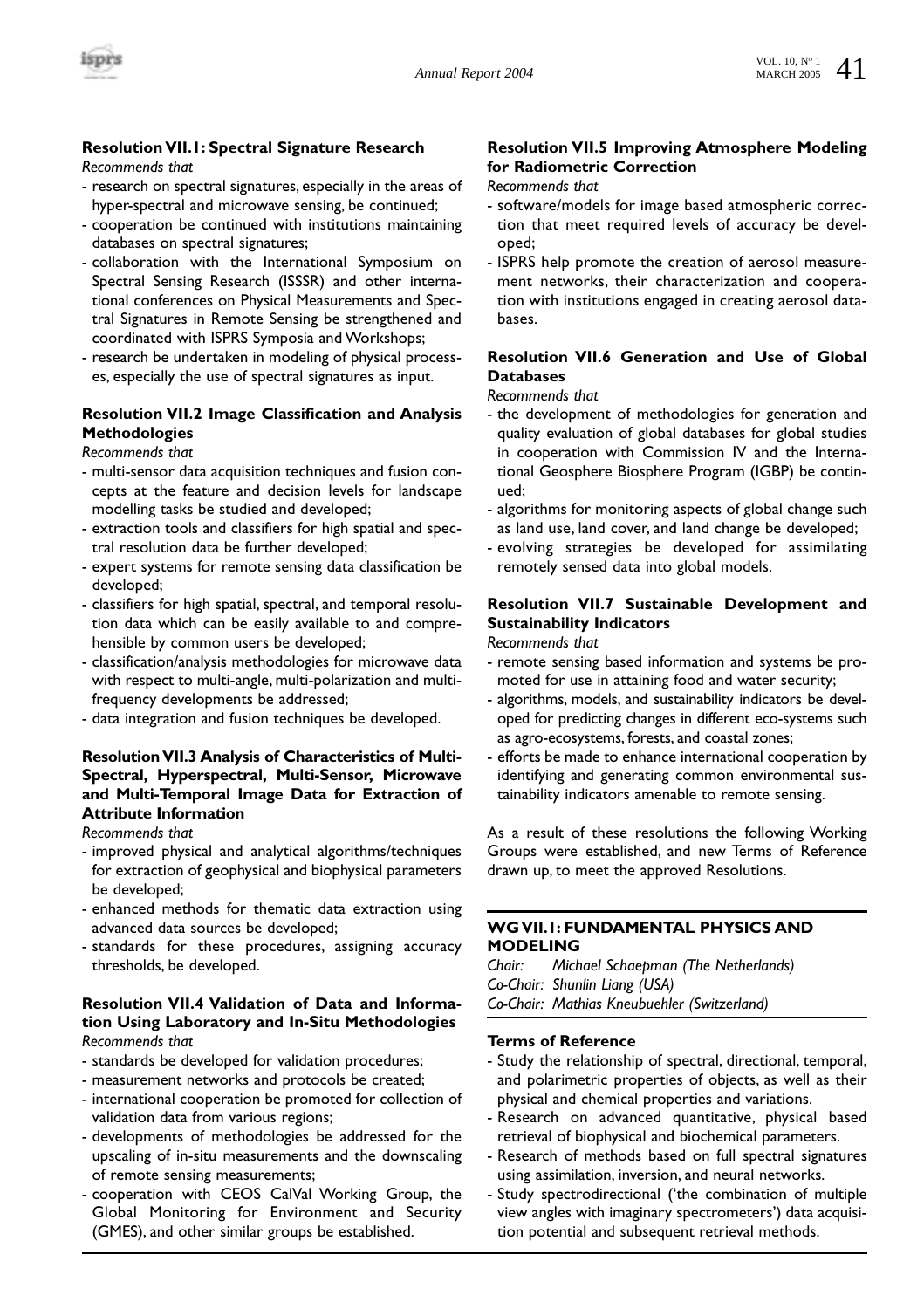

The Working Group VII.1 has already organized two events for 2005, namely:

- 4th EARSeL Workshop on Imaging Spectroscopy, Chairman: B. Zagaiewski (PL),Warsaw University, 27 – 29 April 2005,Warsaw, Poland
- 9th International Symposium on Physical Measurements and Signatures in Remote Sensing, Chairman: S. Liang (USA), 17-19 October 2005, Beijing, China.

More details on these, and all other TC VII events can be found in The ISPRS Events Calendar.

# **WG VII.2: INFORMATION EXTRACTION FROM SAR DATA**

*Chair: Michel Inggs (South Africa) Co-Chair: Rudiger Gens (USA) Co-Chair: Wang Changlin (P.R. China)*

#### **Terms of Reference**

- Processing airborne and spaceborne SAR data
- Polarimetric SAR processing
- Interferometric SAR processing (INSAR, Differential Insar, Permanent/caterer Insar.)
- Bi-static SAR processing
- SAR signal processing, noise reduction

# **WG VII.3: INFORMATION EXCTRACTION FROM HYPERSPECTRAL DATA**

*Chair: Freek van der Meer (The Netherlands) Co-Chair: Walter Debruyn (Belgium) Co-Chair: Megan Lewis (Australia)*

# **Terms of Reference**

- Develop inter-operability of hyperspectral systems
- Develop methodologies for upscaling of in-situ measurements and downscaling of remote sensing measurements.
- Develop calibration / validation procedures for hyperspectral data.
- Study empirical Vs. physical models
- Ensure close collaboration with WG VII.1

# **WG VII.4:ADVANCED CLASSIFICATION TECHNIQUES**

*Chair: Roman Arbiol (Spain) Co-Chair: Zhang Yun (Canada) Co-Chair: Marie-José Lefevre-Fonollosa (France)*

# **Terms of Reference**

- Image classification and analysis methodologies. New algorithms for the extraction of thematic information and the assessment of thematic quality. Look for synergism between classification approaches. Pixel wise classification, context analysis, texture analysis.
- Advanced and practical methodologies of Computer Assisted Interpretation (CAI) and Analysis of remotely

sensed data. This should include expert systems and knowledge based tools to help the human interpretation of images.

- Enhanced methodologies for thematic data extraction using emerging sensor data sources, Multiple view sensors, thermal sensors.

They have planned a joint event with IGARS at the Remote Sensing and Data Fusion Symposium to be held 14 – 16 March in the USA.

# **WG VII.5: PROCESSING OF MULTI TEMPORAL DATA AND CHANGE DETECTION**

*Chair: Gong Jianya (China) Co-Chair: Ben Gorte (The Netherlands) Co-Chair: Else Swinnen (Belgium)*

# **Terms of Reference**

- Analysis of characteristics of multi temporal image data for extraction of attribute information.
- Methodologies of computer assisted interpretation and analysis of multi temporal image data
- Time series analysis and modeling based on multi temporal image data
- Temporal pattern recognition and modeling methodologies
- Methodologies for global monitoring, modeling and prediction
- Algorithm and methodology development for tracking moving objects
- Data integration and change detection for map updating

They have already organized an international image processing conference, together with SPIE which will be held in Wuhan, China from 31 October – 2 November 2005.

# **WG VII.6: REMOTE SENSING DATA FUSION**

*Chair: Zhang Jixian (P.R. China) Co-Chair: Jie Shan (USA) Co-Chair: Katarzyna Dabrowski-Zielinska (Poland)*

# **Terms of Reference**

- Automatic registration of images with different sensor, different resolution, and different acquisition mode.
- Concept study and methodology development of data fusion at feature and decision levels.
- Multi-source data fusion and integration methodologies, especially optical and radar data fusion.
- Application of data fusion to object recognition, classification and change detection, etc.

This WG has organized a major event in Beijing for 27 – 29 August of this year, at an international conference, with one of the main themes being " multi-source data fusion and integration". Over 200 participants are expected. (See ISPRS Events Calendar).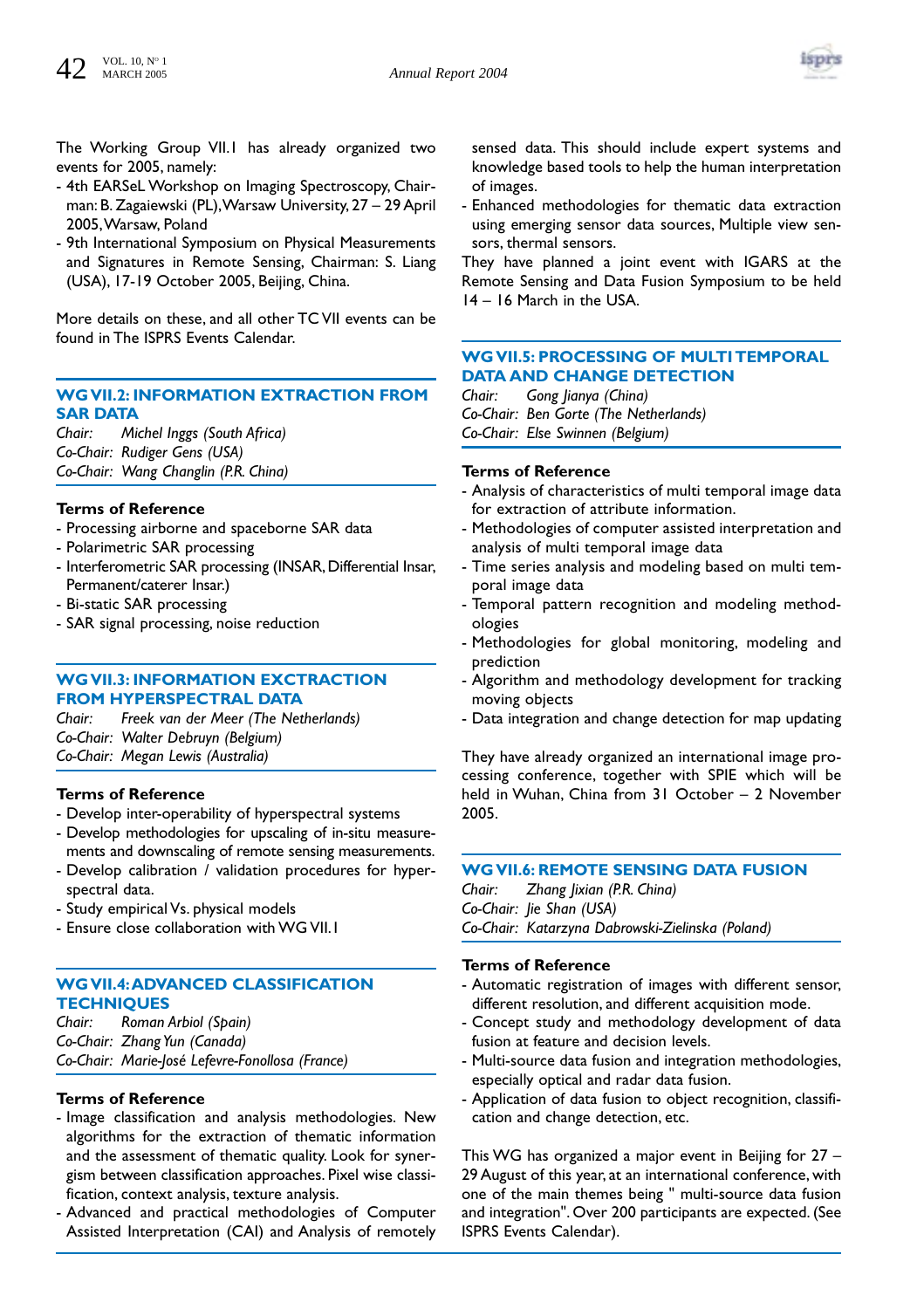

# **WG VII.7: INNOVATIVE PROBLEM SOLVING METHODOLOGIES FOR LESS DEVELOPED COUNTRIES**

*Chair: Olajide Kufoniyi (Nigeria) Co-Chair: Norman Kerle (The Netherlands)*

# **Terms of Reference:**

- Convert theoretical methodologies and models into practical operational ones suitable for Less Developed Countries
- Develop integrated methods for Remote Sensing and insitu data collection for data-sparce regions.
- Develop appropriate image processing methods using simple computer technology.
- Develop appropriate methodologies for multi source, multi resolution (temporal, radiometrical) and spatial data fusion for new mapping and map updating in LDC.
- Develop algorithms for improvement and calibration of airborne videography for geometrically less significant applications, for thematic map updating in LDC
- Assess the relevance of Remote Sensing methods developed by other Working Groups to Less Developed **Countries**
- Liaise closely with TCVI WG on Transfer and Technology, with other TC's on methodology development, and with regional ISPRS members such as SELPER, AARSE, EARSeL and AARS.

This WG is in the process of organizing a joint meeting with the 26th Asian Conference on Remote Sensing, to be held in Hanoi, Vietnam from 7 to 11 November 2005.

# **INTER COMMISSION WG DERIVATION OF GLOBAL DATA, ENVIRONMENTAL CHANGE AND SUSTAINABILITY INDICATORS. (COMMISSION VII/IV)**

*Chair: Chris Schmullius (Germany) Co-Chair: Hiromichi Fukui (Japan) Co-Chair: Tsolmon (Mongolia)*

In addition to these seven Working Groups set up by TC7, one Inter-Commission Working Group has been established as well, to cover Resolutions VII.6 and VII.7. This Inter-Commission Working Group on "Derivation of global data, environmental managed", by TC 7.

# **Terms of Reference**

- Develop methodologies for generation and quality evaluation of global databases for global studies.
- Develop algorithms for monitoring aspects of global change such as land use, land cover, land changes
- Evolve strategies for assimilating remotely sensed data into global models.
- Stocktaking and compilation of existing and planned Global DB and identification of significant gaps and overlaps.
- Development of environmental infrastructures for access and use as one of use case of Global DB
- Standardization, harmonization and integration of Global DB on national, regional and global levels and their promotion.
- Development User Access the innovative user access interface for browsing an analysis through increase interoperability on distributed network, e.g. open global standard, 3D Geo-browser and Grid computing
- Develop algorithms, models and sustainability indicators for predicting changes in different eco-systems.
- Methodologies for global monitoring, modeling and prediction
- Enhance international cooperation by identifying and generating common environmental sustainability indicators amenable to remote sensing with organizations such as ISCGM,WGISS, ICA, Digital Earth, IGBP.

#### **Mid-term Symposium**

The ISPRS Mid-term symposium for Technical Commission VII will be held at the ITC in Enschede,The Netherlands from 8-12 May 2006.

The theme of the symposium will be: "From fundamental physics to operationalization", to cover all the various aspects of TC 7's activities.

The upcoming quadrennial period 2004 – 2008 is going to be very challenging for this new-look Technical Commission VII, both scientifically and technically.Although many of the Working Group officers do not have much previous experience of working in the ISPRS environment, they will bring many new ideas and approaches to the work and mission of ISPRS.We are looking forward to a very productive four-year-period, the results of which will be presented at the next ISPRS congress to be held in Beijing, China, in July 2008, just prior to the next Olympic games to be held there in August 2008.

# **TECHNICAL COMMISSION VIII REMOTE SENSING APPLICATIONS AND POLICIES**

**President:** Ammaztia Peled **Secretary:** Basheer Haj-Yehia

The creation of a new ISPRS commission on remote sensing applications and policies, is the epitome of the long process of discussions and many debates on restructuring the society. It is the manifestation of the will of our society to play and hold a higher tone on remote sensing issues. Maturing the early steps of multi-spectral data pro-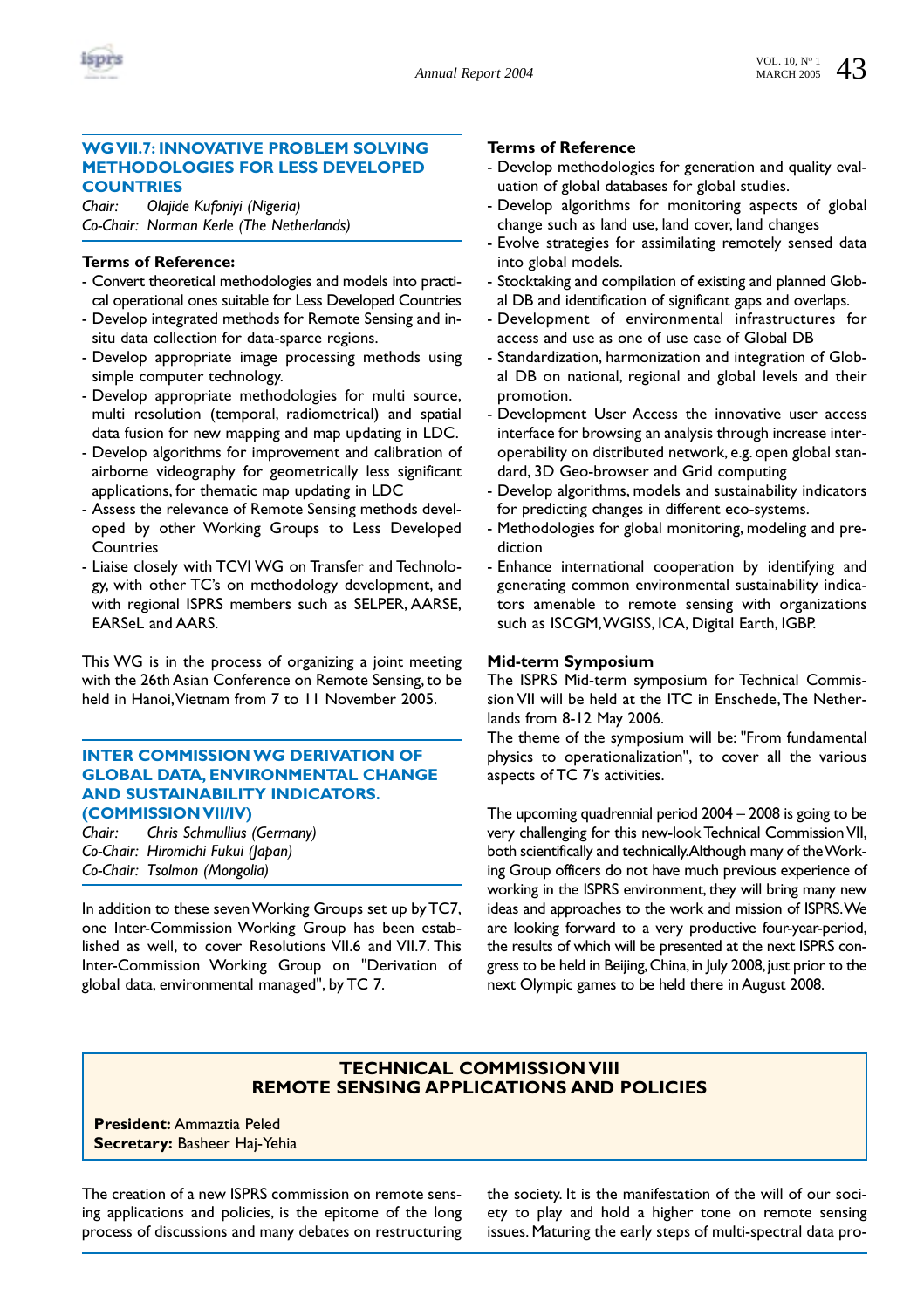

cessing, ISPRS has determined to express our knowledge and experience with digital photogrammetry and image understanding in time domain, where our strength lies, by implementing our methodologies for analyzing and processing multi- and hyper-spectral data on one hand and to fuse and incorporate these data into our multi-source data basis for our mapping and other operations, on the other hand.A second vision in structuring commission VIII was to outreach and branch out to the end users of the remote sensing data and methodologies.

All these were the guidelines for structuring the new commission, producing twelve working groups and incorporating experts from the application fields that were covered by the thirteen resolutions adopted by the XX ISPRS General Assembly last July in Istanbul,Turkey.The commission Terms of reference, the working groups themes and TORs and the leaders of the WGs, all focus on four main issues: Sustainability, Ecological and Environmental considerations, Human Impact,Data and information for decision-making and monitoring.These four issues are the main Terms of Reference of the commission that should serve as guidelines for the Working Groups activities as well. In addition, as a general guideline, all working groups are geared to collaborate with other international, regional and national organizations and special interest groups of the same and relevant goals, as well as other working groups within our society.This was already proven suceesful as during the short time elapsed from the beginning of the 2004-2008 term, several working groups has excelled in this cooperation with EARSeL (two workshops planned for 2005), ICORSE (four ISPRS special sessions are planned for the 31st ISRSE Conference in St Petersburg, June 2005), and with the International Geo-Union initiative (four representatives of ISPRS to the five themes are Commission VIII WG chairs and Co-chairs and the ISPRS theme for this initiative, Polar Research, will be lead by Beata Cshato, Chair of WG VIII/8 on Polar and Alpine Research).Thus, though the youngest commission, it seems this new "experiment" will serve well to further advance and promote ISPRS activities and mission.

# **Working Groups of Technical Commission VIII for 2004-2008**

# **WG VIII/1 HUMAN SETTLEMENTS AND IMPACT ANALYSIS**

*Chair: Derya Maktav (Turkey) Co-Chair: Carsten Juergens (Germany) Secretary: Peter Winkler (Hungary)*

# **Terms of Reference**

- Application of improved interpretation and mapping methods for urban, sub-urban and peri-urban land-use in transition to help for better urban planning using aerial and high spatial resolution spaceborne data.
- Remote observations for monitoring urban environ-

ment and implementation of change detection algorithms for the study of urbanization structure and development processes.

- Use of RS & GIS for infrastructure development for rural and urban settlements.
- Study impact of urbanization, industrial growth and mega engineering structures on ecological and social environment, urban sustainability; tracking of disease vectors.
- Documentation, conservation and management of natural heritage and cultural landscapes in co-operation with UNESCO/ICOMOS/CIPA.
- Interface with IHDP.

#### **WG VII.5: PROCESSING OF MULTI TEMPORAL DATA AND CHANGE DETECTION**

*Chair: Piero Boccardo (Italy) Co-Chair: VeerubhotlaBhanumurthy (India) Co-Chair: Amelia (Amy) M. Budge (USA)*

#### **Terms of Reference**

- Generation of vulnerability and hazard zone maps for different type of disasters such as forest fire, cyclone, floods, drought, volcanoes, earthquake, land slides etc and Identification & assessment of potential risk zones.
- Integrate remotely sensed observation and communication strategies with enhanced predictive modelling capabilities for disaster detection, early warning, monitoring, damage assessment and Public Health in co-operation with CEOS, IGOS and other national, regional and international organizations and efforts.
- Development of disaster management plans for pre-, during and post disaster situations and enhance support for early warning systems and emergency events mitigation and management decision-making and.
- Foster the creation of more effective information systems to support disaster management activities; quick damage assessment; relief and rescue operations; and all environmentally-induced events that affect public health.
- Organize workshops and seminars for applying remote sensing data products to public health and other environmentally-induced events that may affect humankind.

# **WG VII.5: PROCESSING OF MULTI TEMPORAL DATA AND CHANGE DETECTION**

*Chair: Juergen Fischer (Germany) Co-Chair: Larry DiGirolamo (USA) Co-Chair: Gabriela Seiz (Switzerland) Secretary: Rene Preusker (Germany)*

- Summarize an overview of existing and planned observational systems,with focus on cloud and aerosol properties.
- Identify gaps in existing observational capacity for retrieving cloud and aerosol properties.
- Contribute to the definition of a system of space, air and in-situ observations and to refinements of models in col-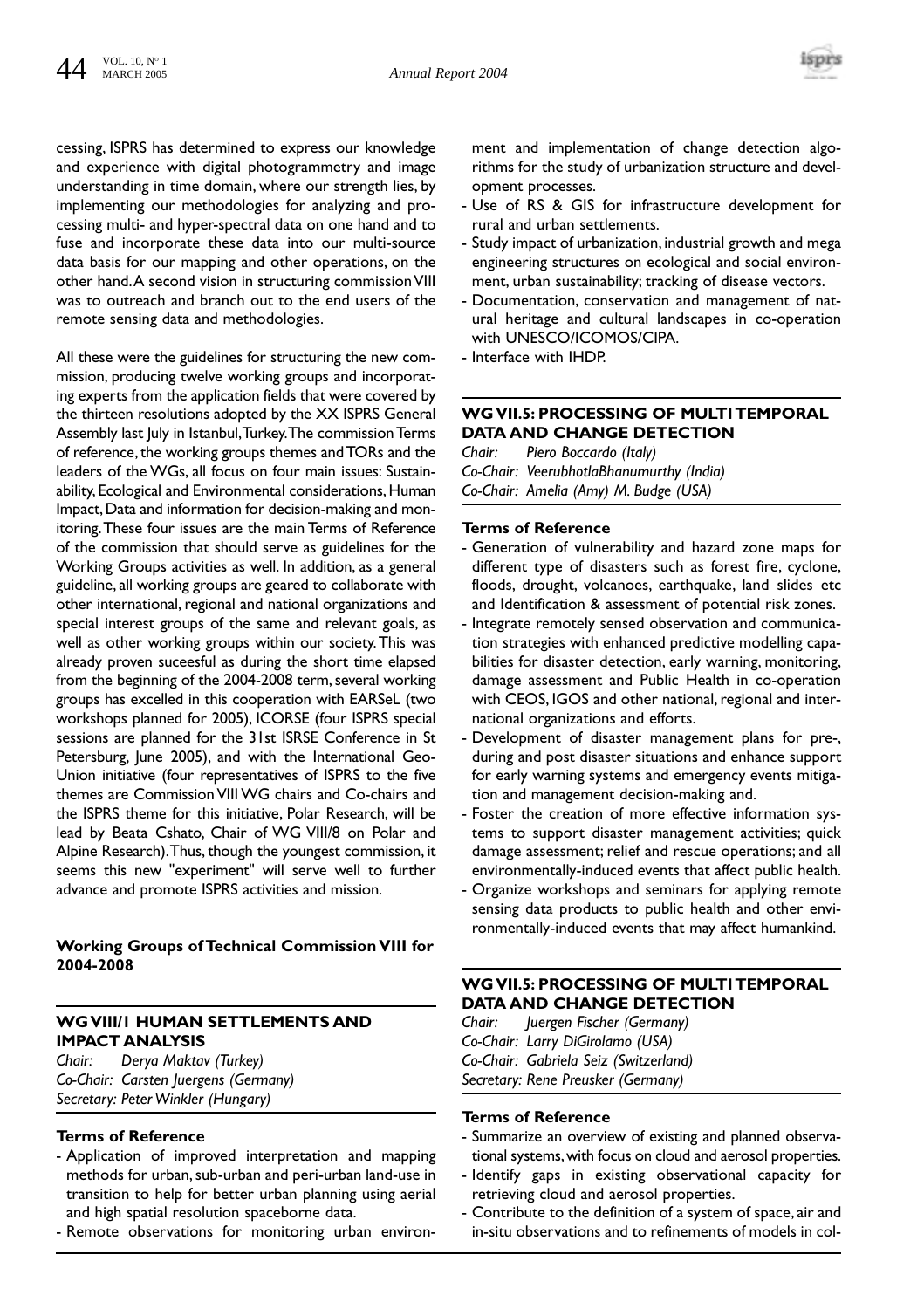laboration with the World Meteorological Organization (WMO).

- Identify multi-sensor techniques for retrieving cloud and aerosol properties.
- Identify the needs of numerical weather and climate models for remotely sensed cloud and aerosol properties.
- Implement, enhance and define methods and techniques for better extraction and processing the information content of satellite data for weather and climate research.

# **VIII/4 MANAGEMENT OF TROPICAL ENVIRONMENTS RESEARCH**

*Chair: Laurent Polidori (French Guaiana) Co-Chair: Pedro Walfir Souza Filho (Brazil) Regional Coordinator:Thongchai Charuppat (Thailand) Secretary: Moïse Tsayem Demaze (France)*

# **Terms of Reference**

- Identify tropical regions inherent problems related to remote sensing data acquisition and processing (cloudiness, lack of infrastructure...) and propose solutions.
- Review the potential and limitations of remote sensing and develop remote sensing applications for studying and monitoring tropical environments (mangrove, tropical wetlands, suburban areas...) and for specific issues found in tropical areas (epidemiology of vector-borne diseases, deforestation monitoring, topography through rain forest canopy...)
- Implement ground measurements to improve the understanding of sensor responses on tropical ecosystems

# **WG VIII/5 POLICIES,TREATIES AND DATA ACCESS**

*Chair: Bhupendra Jasani (United Kingdom) Co-Chair: Irmgard Niemeyer (Germany)*

# **Terms of Reference**

- Use of remotely sensed imagery by commercial satellites for the verification of treaties.
- Study the potential and limits of commercial satellite imagery with regard to transparency, data reliability and continuity of data availability.
- Analayzing present and future trends of national and international remote sensing programmes; remote sensing satellites and security; and policies.
- Coordinate ISPRS contributions to studies of applying remote sensing for international policies and treaties.
- Cooperate with other ISPRS working groups to support international cooperation and policy making for the implementation of optimum constellation of complementary satellites to meet Earth Observation requirements on a long term basis.
- Cooperate with IPAC and coordinate efforts to produce ISPRS white papers on space policies.

# **WG VIII/6 COASTAL MANAGEMENT OCEAN COLOUR AND OCEAN STATE FORECASTING**

*Chair: Robert Frouin (USA) Co-Chair: Ichio Asanuma (Japan) Co-Chair: Samantha Lavender (UK) Regional Coordinator: Mervyn J. Lynch (Australia) Regional Coordinator: Costas Armenakis (Canada)*

# **Terms of Reference**

- Develop quantitative understanding of coastal processes, i.e., physical dynamics, delivery of land materials, particle dynamics, ecosystem structure, and carbon cycles.
- Study the impact of human activity on the coastal zones, with specific attention on wetlands, estuaries, and coral reefs.
- Monitor harmful algal blooms, including detection, understanding of factors which encourage formation. Development of control and mitigation measures.
- Further the conservation of marine ecosystems and biodiversity, and study wild fisheries and other processes affecting stock recruitment and nursery habitats with development of indicators and monitoring of trends.
- development of analytical algorithms for retrieval of biogeo-chemical parameters, data merging, and for the improvement of coastal products;
- Foster the development of procedures and protocols for Integrated Coastal Zone Management using remote sensing and GIS techniques. Further the work on resolving the vertical datum, linking land and chart datum, for predicting tidal cycles;
- Modelling inter-comparison activities, especially for coupled 3D hydrodynamic and biological models that are needed to study the ocean carbon cycle.
- Support an initiative to demonstrate the value of remotely sensed imagery for accurately predicting site-specific tidal cycles, and other issues, in collaboration with the International Hydrographic Organization (IHO), International Ocean Color Coordinating Group (IOCCG) and the Global Ocean Observation Experiment group;

# **WG VIII/7 WATER RESOURCES SECURITY AND MANAGEMENT**

*Chair: K.D. Sharma (India) Co-Chair: Sanjay K. Jain (India) Sevretary: Rajesh Goel (India)*

- Implementation of remotely sensed spectral data to monitor and investigate point and non-point discharge of pollutants into natural and man-made water transportation and storage system; for investigating sedimentation in reservoirs; and for any other contamination of water resources.
- Adoption of remotely sensed spectral data into GIS data bases for monitoring quality and quantity of water resources.
- Further the role of remote sensing and GIS data sources

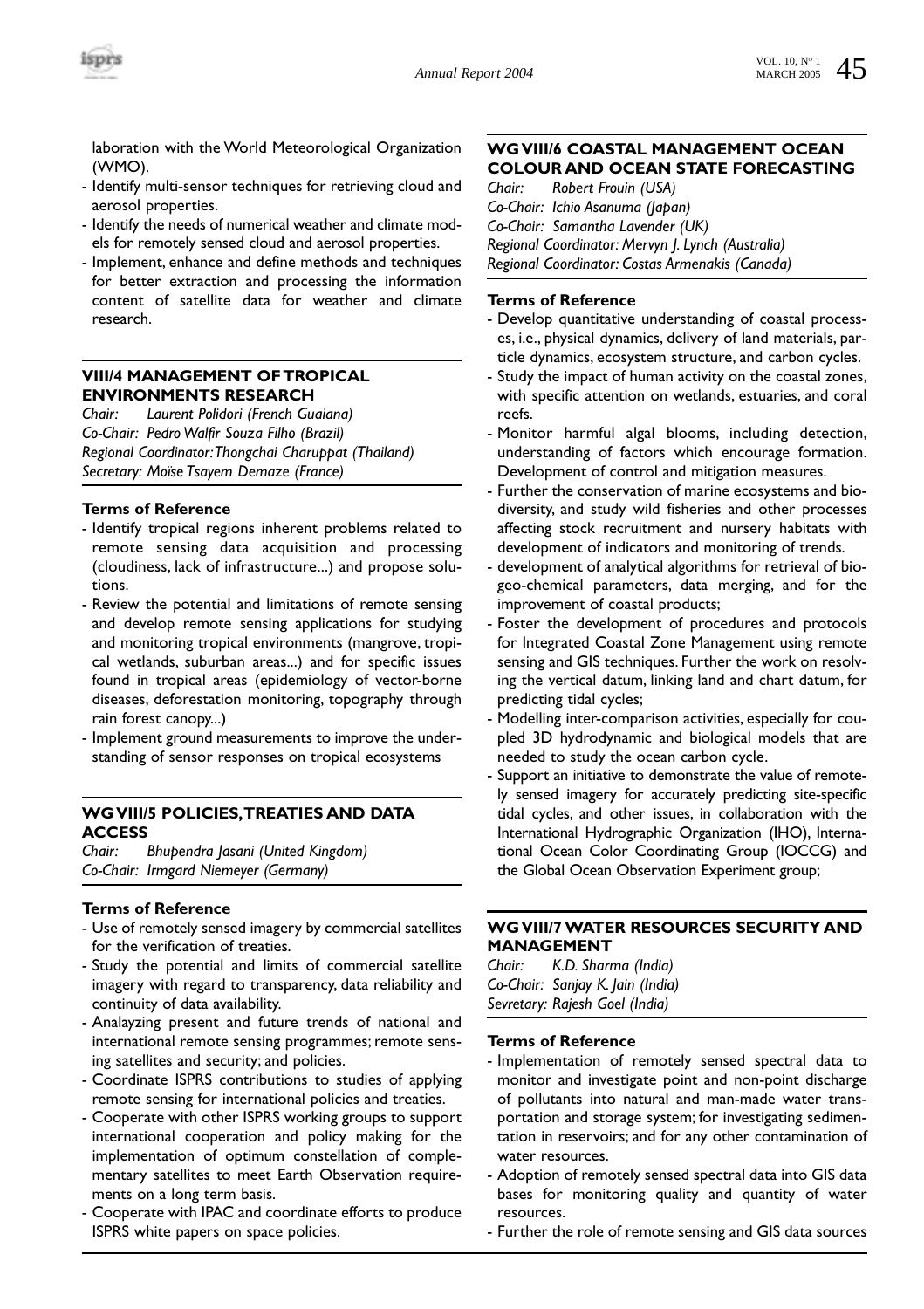

and spatial processing methods in sustainable development of water resources, water quality studies and planning continued availability.

- Integration of remote sensing and GIS for rainfall runoff modeling.
- Cooperate with ISPRS WG VIII/8, WG VIII/3 and other organizations on applications of remote sensing for snow and glaciers studies and the effect of climate change on water resources.

# **WG VIII/8 POLAR AND ALPINE RESEARCH**

*Chair: Beata Csatho (USA) Co-Chair: Marc A. D'Iorio (Canada) Co-Chair: Hongxing Liu (USA) Regional Coordinator: Petri Pellikka 9Finland) Regional Coordinator: Xiao Cheng (China)*

# **Terms of Reference**

- Identifying and conducting remote sensing initiatives supporting the International Polar Year (2007-2008)
- Improving the retrieval of geophysical parameters relevant to the different elements of the cryosphere
- Developing strategies and algorithms for assimilating remotely sensed data in models of polar processes
- Developing long-term records and studying on-going changes in polar and other ice-covered regions. e.g. changes in terrestrial polar ecosystems; ice sheet and glacier mass balance; and sea-ice cover.

# **WG VIII/9 ARID LANDS, LAND DEGRADATION AND DESERTIFICATION**

*Chair: Dan Blumberg, (Israel) Co-Chair: Nagaraja Ravoori (India)*

#### **Terms of Reference**

- Integrate remote sensing data, in-situ and other measurements into a GIS domain to monitor and facilitate study and research of: Dry and arid lands; spatial and temporal environmental changes in the arid environment; and Processes of land degradation and desertification.
- Conduct quantitative assessments of soil, rocks and organic matter from spectral measurements and contribute to the establishment of desertification indicators such as the SPAC (soil, plant, atmosphere, climate) and other concepts.
- Implementation of remote sensing data and GIS methodologies in support of: Sustainable development in arid lands; Generating alternate scenarios to facilitate monitoring and management of arid and dry lands; and for land resources assessment for fighting land degradation and desertification;
- Interact and cooperate with the International Geomorphological Association, The IGU Commission on Arid Lands (COMLAND) and other Interest groups and International bodies interested in arid lands, land degradation and desertification;

# **VIII/10 PRECISION FARMING AND SUSTAINABLE FOOD PRODUCTION**

*Chair: James (Jim) S. Schepers (USA) Co-Chair: Gavin A.Wood (UK)*

#### **Terms of Reference**

- Protocols and methodologies to efficiently and economically provide satellite and aircraft based inputs to monitor crop vigor, diseases, and stresses for making spatial and temporal agricultural decisions that affect the security, quality, and profitability agricultural production;
- Integration of environmental parameters of agricultural production into GIS framework that allows for utilization of space-based inputs;
- The use of active sensors to evaluate and monitor biological and physical processes, important in agricultural management;
- Collaborate with industry, farming cooperatives, consultants and other end users to define real-time information needs that will enhance the decision making process and encourage further development of technologies;
- Collaborate with WG VIII/11 to improve analytical techniques and with international precision agriculture groups to sponsor workshops.

# **WG VIII/11 SUSTAINABLE FOREST AND LANDSCAPE MANAGEMENT**

*Chair: Barbara Koch (Germany) Co-Chair: Håkan Olsson (Sweden) Co-Chair: Alan Blackburn (UK)*

- Further the automatization of forest information extraction from spectral imagery through improvement of procedures and models for inventorying and monitoring of forest resources, timber stock and biomass
- Study and promotion of forest biodiversity and sustainable management applications in respect to the convention on biodiversity with the amendments made at the Gothenburg and Johannesburg meetings
- Apply remote sensing techniques to support forest management tasks using forests as source for renewable energies
- Further development and implementation of algorithms to extract forest and other landscape information from airborne laser scanners and digital cameras data.
- Join other ISPRS Working Groups in supporting actions to promote space segments focused on applications like forestry and agriculture
- Liaise with International Union of Forest Research Organizations (IUFRO), EARSeL (Forestry Group) EC working group on Future Needs of Research Infrastructures in Environmental Sciences and ICORSE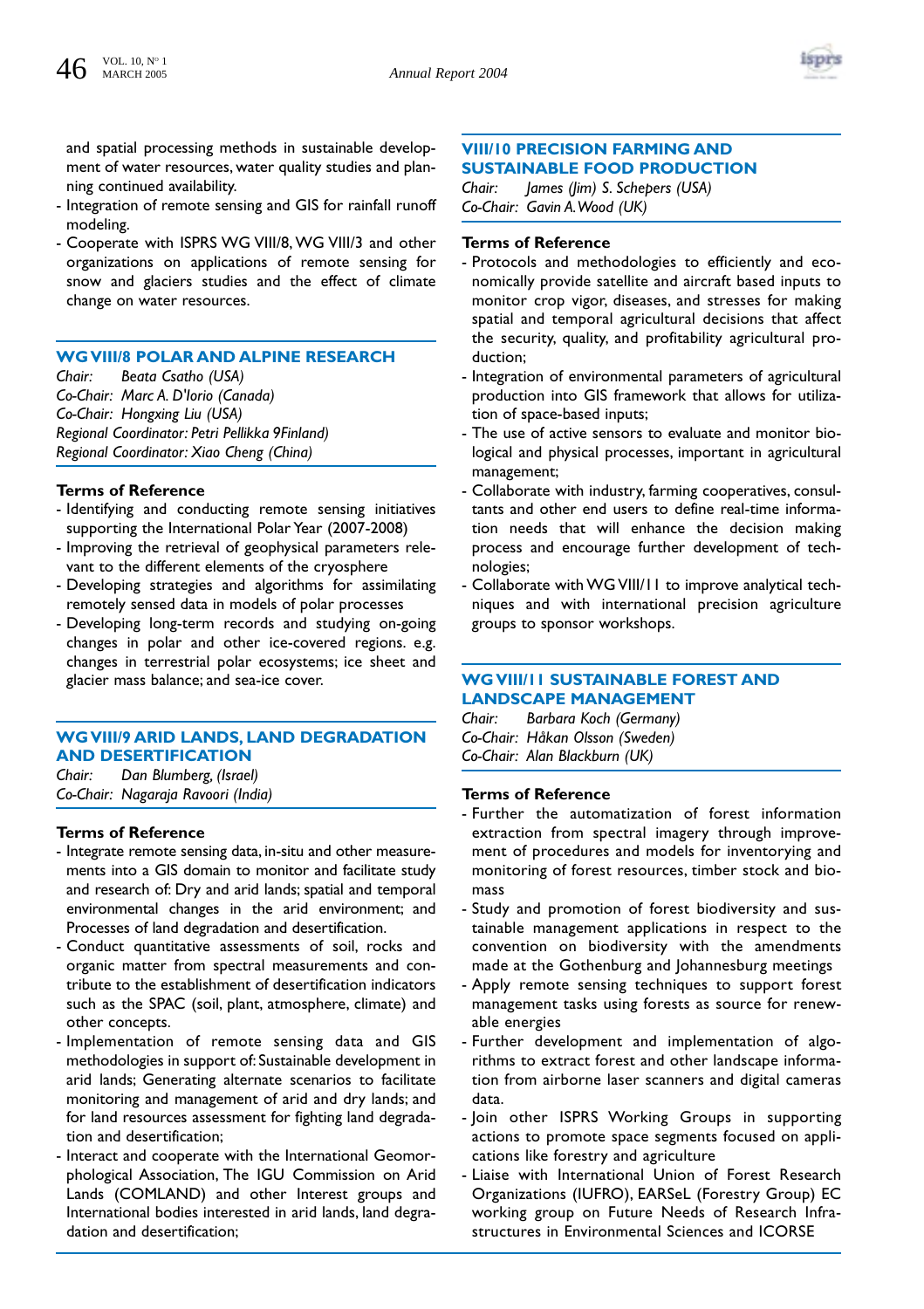

# **WG VIII/12 GEOLOGICAL MAPPING, GEOMORPHOLOGY AND GEOMORPHOMETRY**

*Chair: Benoît Deffontaines (France) Co-Chair: Eyal Ben-Dor (Israel)*

#### **Terms of Reference**

- Further the implementation of multispectral and hyperspectral remote sensing and their integration into Spatial Information Systems for: Geological mapping; Establishment of Aged and facies geological and structural data bases;Advanced 3-Dimensional geological mapping.
- Implementation of remote sensing data and spatial technology in support of studies such as: erosion processes (mountainous areas, tropical areas, arid and semi-arid soils); Littoral evaluation (temprate, tropical areas); Neo-

tectonics; Dune stabilization and Motion (process, kineticks); and other geomorphological research.

- Adoption of spectroscopy applications for mineralogical mapping.
- Implementation of algorithms and methodologies to study and define bias-corrected parameters of remotely sensed observations (e.g. BRDF, physical and chemical crust, dust, structural and optical properties, etc.)
- Integrating and implementing remote sensing data into geomorphometry applications to visualize and represent: Digital terrain, surface and elevation models; Drainage networks; Hydrological network components; Neotectonics; Slips; Strikes; Plates; and other static and dynamic geological, topographical and geomorphological phenomena, objects and features.

# **Committee and Standing Activities**

# **4. CIPA – The ICOMOS & ISPRS Committee on Documentation of Cultural Heritage**

#### **I.General**

#### **A. Statutes**

#### **Describe any changes to the statutes since the last report.**

The Statutes were rewritten. Bylaws are now separated and the Statutes shortened. Future updates and changes can be managed much easier. The new versions will be valid from 1st January 2005 onwards. ISPRS and ICOMOS have already approved and signed.. In addition CIPA is permanently upgrading its Operational Guidelines which can be found on CIPA's web site.

As to changes and additions the following are important:

- Institutional membership is now possible.
- President became observer status in the ISPRS General Assembly.
- Duties of officers were stated more precisely.

# **B. Date of last elections**

July 17, 2004, in Istanbul,Turkey.

# **C. Date of next elections**

July 26, 2005 in Torino, Italy.

# **II. Governance and Membership**

# **A. Committee Officers of the CIPA Executive Board** *President* Petros Patias (2003 - 2006)

E-mail: president@cipa.icomos.org

# *Vice Presidents*

Cliff L. Ogleby (2003 - 2006) E-mail: vicepresident@cipa.icomos.org

Robin Letellier (2003 - 2006) E-mail: vicepresident@cipa.icomos.org

# *Secretary General*

Klaus Hanke (2003-2006) E-mail: mailto:secretary\_general@cipa.icomos.org

#### *Treasurer*

Pierre Grussenmeyer (2002-2006) E-mail: Pierre.Grussenmeyer@insa-strasbourg.fr

# *Ordinary Members*

*a. Society Delegates* Giora Solar (ICOMOS) (2001-2004) E-mail: gioras@012.net.il

Yukata Takase (ISPRS) (2004-2008) E-mail: takase@cadcenter.co.jp

# *b. Society Representatives of ICOMOS*

Robin Letellier (1991-2003)

Steve Nickerson (1999-2002) E-Mail: steve@icomos.org

Cliff L. Ogleby (1999-2002)

Gaetano Palumbo (2001-2004) E-mail: gpalumbo@wmf.org

Mario Santana Quintero (2004-2007) E-mail: msantana@3darchdoc.com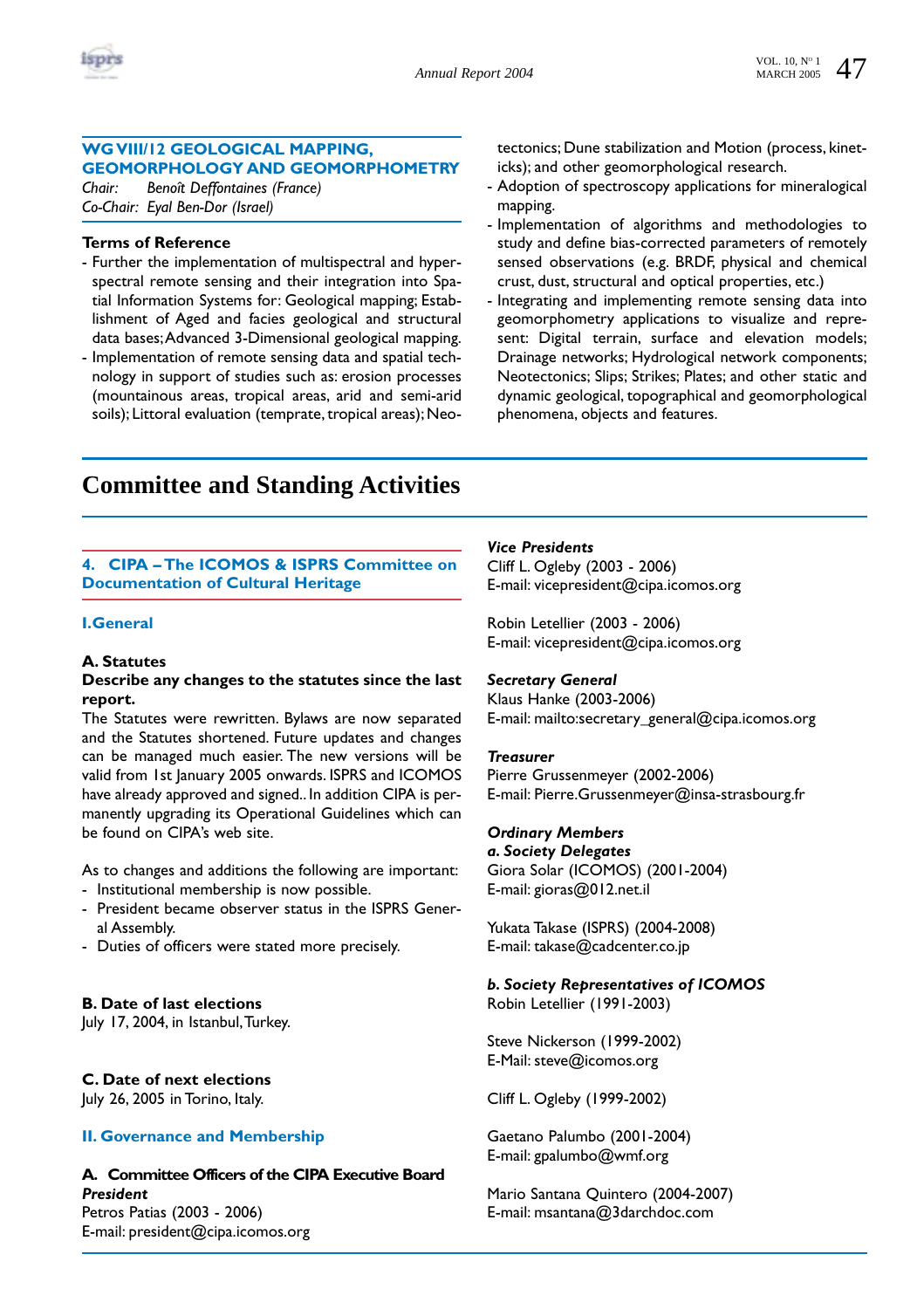

# *c. Society Representatives of ISPRS*

Gabriele Fangi (2005 – 2008) E-mail: fangi@popcsi.unian.it

Pierre Grussenmeyer (2002-2006)

Klaus Han ke (2003 - 2006)

Petros Patias (2003 - 2006)

Peter Waldhäusl (1992-2004) E-mail: pw@ipf.tuwien.ac.at

#### *Associate Members (ex officio):*

Internet Communication Officer (Webmaster) Michael Doneus (2003-2006) - ICOMOS E-mail: webmaster@cipa.icomos.org

Nuran Zeren Gulersoy (2001-2005) - ICOMOS E-mail: gulersoy@itu.edu.tr

Orhan M.Altan (2001 – 2005) - ISPRS

Sergio Dequal (2003-2007) - ISPRS E-mail: sergio.dequal@polito.it

Marco Dezzi Bardeschi (2003-2007) - ICOMOS E-mail: marco.dezzi@polimi.it

#### *Associate Members (other)*

Antonio Almagro Gorbea (2000-2005) - ICOMOS E-mail: aalmagro@cica.es

Deren Li (2002-2006)

E-mail: dli@hp827s.wtusm.edu.cn

# *Honorary Members*

John Badekas, Greece Carl-Wilhelm Clasen, Germany Ross W.A. Dallas, UK (2004) Cevat Erder,Turkey (2004) Mario Fondelli, Italy Jozef Jachimski, Poland (2004) Peter Waldhaeusl,Austria (2005) Elzbieta Wanot, Poland

#### **B. List of National and Committee Delegates**

The Board increased to **59** officially nominated and approved members. (Status 22.08.2004).

CIPA has today **54** National and **5** Committee Delegates. From the **54** are **31** from National ICOMOS Committees and only **23** from National ISPRS Member Societies. Together they represent **44** countries. Only **12** countries have nominated delegates from both, ICOMOS and ISPRS. Further nominations, extensions and updates are due until end of the year.

**Call for Delegates:**National and International ICOMOS Committees are kindly requested to nominate delegates respectively extend delegations so that information can be exchanged and partnerships established with the National ISPRS Members.The ICOMOS delegates are to be nominated for three years (whereas ISPRS has four year cycles) with the possibility of extension up to 12 years. Communication is mainly by email in English language. Specially interested experts are welcome who wish to advise, co-operate with and contribute to the work in the Working Groups of CIPA..

# **III.ACTIVITIES**

# **A. MEETINGS, SYMPOSIA**

1. **The XIXth International CIPA Symposium 30 Sept - 4 Oct 2003 in Antalya,Turkey** on "New Perspectives to Save Cultural Heritage" was held under the auspices of UNESCO. There were about 200 participants from 50 countries. Symposium Directors were Prof. Dr. Orhan M.Altan, Council Member of ISPRS and its Society Delegate in CIPA, and Prof. Dr. Nuran Gülersöy, ITU Istanbul.

The main topics were Recording, Documentation and Information Management Tools applied to:

- Archaeological Heritage,
- Architectural Heritage,
- Engimeering and Industrial Heritage
- Urban, Natural and Cultural Landscapes,
- Moveable Heritage,
- Heritage Management.
- 2. Prior to the CIPA Symposium the **Annual Meeting of CIPA** was held in Antalya,Turkey, from September 28 - 30, 2003. 12 Executive Board Members were present (6 ISPRS, 6 ICOMOS Ordinary Members and Associate Members).Two Members were excused, two were not present. One ISPRS Ordinary Member position is still vacant as also one of ICOMOS.

The new Statutes have been approved. Four new Honorary Members will receive their documents on the occasion of the next Symposium (Ross W. Dallas, Cevat Erder, Jozef Jachimski, Peter Waldhäusl)

The Executive Board decided about a new structure of working groups:

A Working Group (WG) is a group of interested people (unlimited number but manageable) willing to work on one of CIPA´s permanent areas of interest as reflected by its Terms of Reference.

A Task Group is an ad-hoc formed group of people willing to work on an emerging and strictly defined subject. The idea is to condense CIPA's forces and create a critical mass for each WG. Individual interests (e.g. Laser Scanners for recording of museum items, non-professional photography for archaeological documentation, web delivery of virtual museums, etc) will definitely find a home, and after all they will make the activities and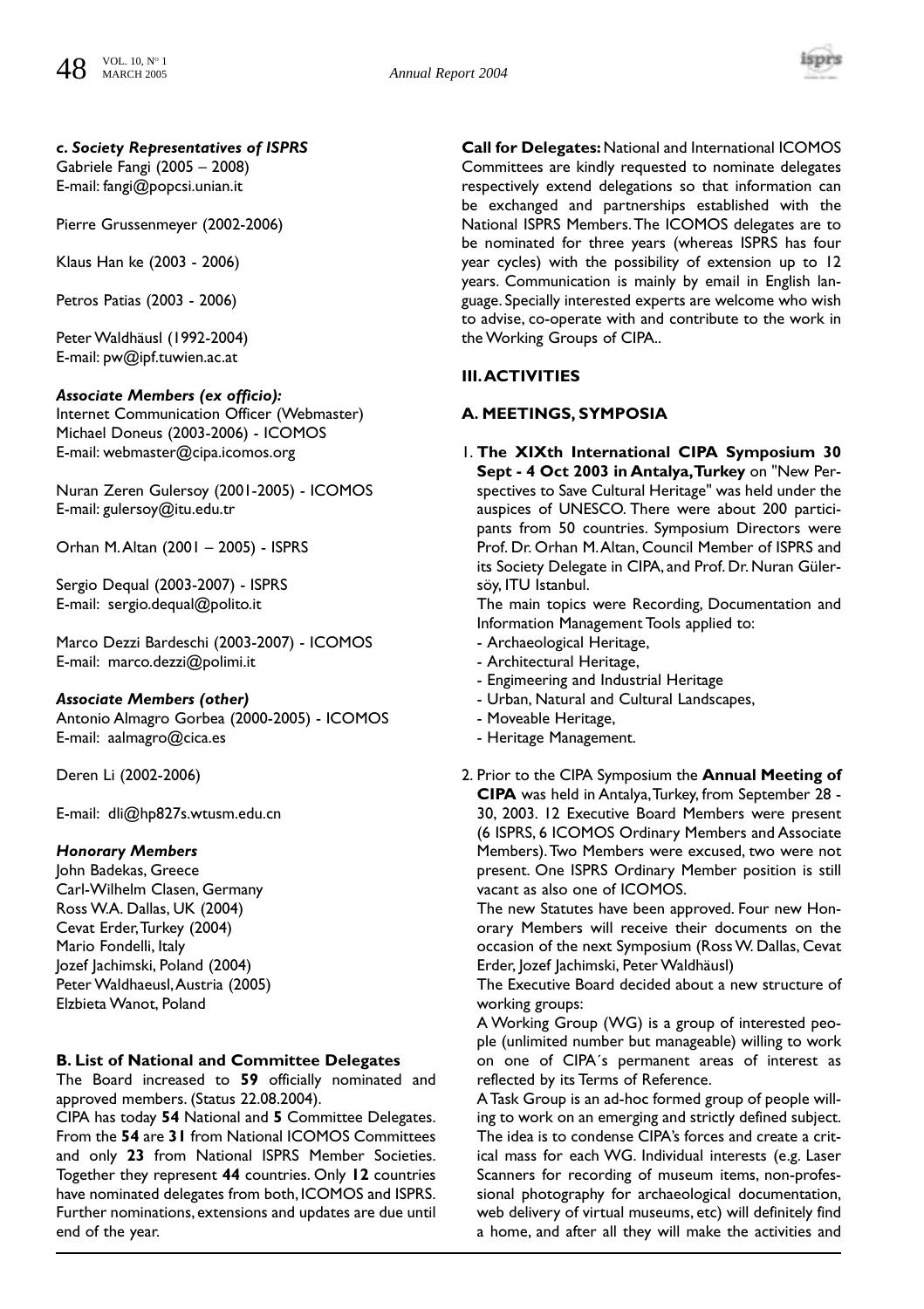

the agenda of each WG broad and interesting to wider audiences.

- 3. **RecorDIM Roundtable 3** in Leuven, Belgium (see http://extranet.getty.edu/gci/recordim/)
- 4**. RecorDIM Roundtable 4** in Istanbul, Turkey (see http://extranet.getty.edu/gci/recordim/)
- 5. **XX. International Congress of ISPRS in Istanbul,** Turkey, 12-23 July 2004, with two special sessions for CIPA and a great number of publications concerning applications of photogrammetry, laser scanning, remote sensing and related sciences to Cultural Heritage. ISPRS created a "Foramitti- Session" to be held at each ISPRS in memory of the great CIPA founder and photogrammetric pioneer Hans Foramitti. The Foramitti sessions are devoted to heritage recording and documentation, to the state of the art, the development of new technology, and applications at present and in the future. VicePresident Letellier reported on the strategic alliances in the framework of the RecorDIM initiative. President Petros Patias commemorated the 35 years anniversary of CIPA and outlined the future program. Vicepresident Cliff Ogleby talked for Gaetano Palumbo, World Monument Fund, on Heritage at Risk and CIPA, and finally on Heritage Documentation in the future, dreams and predictions.-
- 6. CIPA was testing the efficiency of Regional CIPA Workshops to build up regional awareness, interest and capacity. The **International Workshop on Vision Techniques Applied to Rehabilitation of City Centers**, Lisbon, Portugal, 25-27 Oct 2004 took place and was a great success.. See http://www.visiontecworkshop.org

# **B. Publications and Website**

# **Publications:**

CIPA has its own series of publications, the CIPA International Archives for Documentation of Cultural Heritage. The last Volume XIX is below nr. 2.And next year volume XX will appear in Torino, Italy, on the occasion of the Jubilee Symposium nr. XX.

- 1. Orhan M.Altan (ed.): Proceedings of ISPRS Commission V, (Petros Patias, President) of the XXth International Congress for Photogrammetry, Remote Sensing and Geoinformation, Istanbul 12-23 July 2004, The ISPRS International Archives of Photogrammetry, Remote Sensing and Spatial Information Systems Vol. XXXV Part 5. 998 pages. Approx. one third of the publications are interesting for cultural heritage recording. ISSN 1682- 1750.  $\epsilon$  100 plus postage. To be ordered from Oaltan @itu.edu.tr
- 2. Orhan M. Altan (ed.): *New Perspectives to Save the Cultural Heritage*. Proceedings of the International CIPA Symposium in Antalya, Turkey. International Archives of

CIPA Vol XIX,Antalya 2003 and The ISPRS International Archives of Photogrammetry, Remote Sensing and Spatial Information Systems Vol. XXXIV-5/C15 ISSN 1682-1750. € 100 plus postage. To be ordered from Oaltan@itu.edu.tr

- 3. Petros Patias (Ed.): **"Close Range Imaging, Long Range Vision"**. Proceedings of the Symposium of ISPRS Commission V (2-6 September 2002 in Corfu, Greece). Again one third of all the 115 contributions concern CIPA, specially the area Image Analysis and Spatial Information Systems for Applications in Cultural Heritage. International Archives of the Photogrammetry, Remote Sensing and Spatial Information Sciences, Vol XXXIV-5/V, 622 pages, ISSN 1682-1750,Thessaloniki, 2002.A4, 750 pp. € 100 plus postage.To be ordered from treasurer@cipa.icomos.org
- 4. Wolfgang Boehler (Ed.): **Scanning for Cultural Heritage Recording**. Workshop Proceedings of CIPA's Working Group 6 on Integrated Surveying Methods for Heritage Recorders, Corfu, 1-2 September 2002. A4, 160 pp. The volume contains keynote papers on 3D scanning hardware and software and many fine examples of projects where scanners were used for heritage recording purposes. CD included. Aristotle University Thessaloniki, 2002.  $\epsilon$  50 plus postage. To be ordered from treasurer@cipa.icomos.org
- 5. Joerg Albertz (Ed.): **"Surveying and Documentation of Historic Buildings - Monuments - Sites, Traditional and Modern Methods".** Proceedings of the International CIPA Symposium in Potsdam, Germany, 18 - 21 Sept. 2001. International Archives of CIPA Vol XVIII, 656 pages, Berlin 2002. ISSN 0256-1840. € 50 plus postage. To be ordered from treasurer@cipa. icomos.org
- 6. Klaus Hanke, Pierre Grussenmeyer: **"Current advances in 3D reconstruction and Documentation of Cultural Heritage"**. A Tutorial of CIPA's Working Groups 3 and 4 on Simple Methods for Heritage Recording and on Digital Image Processing and Vision Sciences in Conservation, Corfu, Greece, 2 Sept. 2002. To be ordered from treasurer@cipa.icomos.org

# **Address of Website**

http://cipa.icomos.org

# **C.Working Groups**

A CIPA Working Group is a limited but manageable group of interested people willing to work on one of CIPA's permanent areas of interest.The Working Groups are intended to be stable, and more permanent than Task Groups. A CIPA Task Group is formed by a group of people willing to work on a specific research need or topic.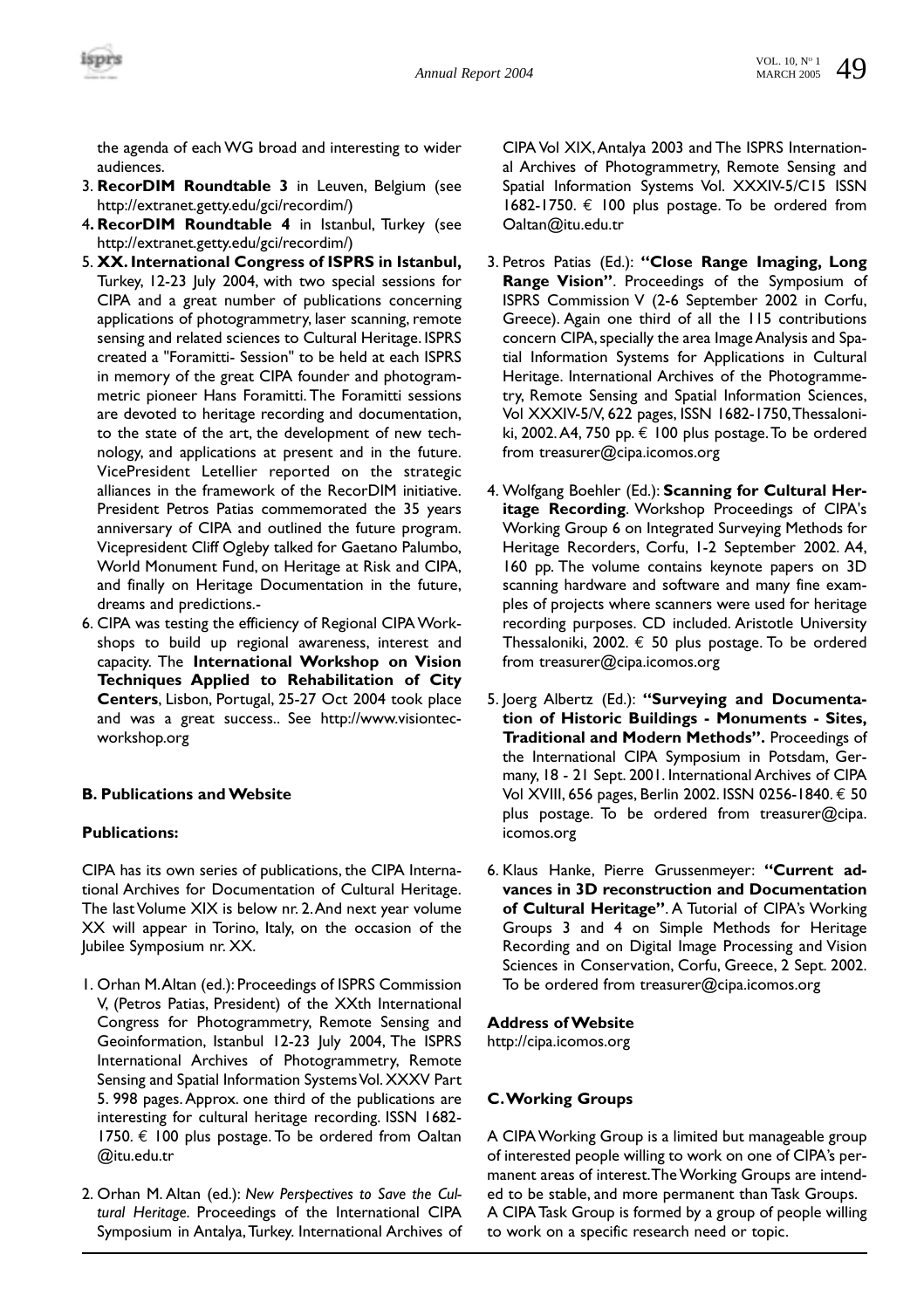

In all instances, the scope of the Working Groups will include single objects, assemblages and sites/landscapes, and the Working Groups will address both tangible and intangible aspects of cultural heritage.

# **Working Group I:**

# **Data Acquisition and Recording Techniques for Cultural Heritage Documentation**

TOR: This Working Group will coordinate and initiate activities and research into the acquisition of data and information for the purpose of documenting cultural heritage. The WG is primarily focussed on the collection of data and information.

The WG will address manual measurement, field survey methods, film based and digital photography, video recording, photogrammetric techniques, laser scanning, sonar scanning, aerial photography, satellite imaging, geophysical prospecting techniques and …

# **Working Group II: Documentation and Information Management**

TOR: This Working Group will coordinate and initiate activities and research into the processing, enhancement and quality control of information in cultural heritage documentation.

The WG will address the use of geographic, management and multimedia information systems, display and visualisation techniques, 2d and 3d modelling techniques and systems, metadata and quality standards, web based applications, …

#### **Working Group III: Training, Technology Interchange and Communication**

TOR:This Working Group will coordinate and initiate activities and research into education and training at fundamental, advanced and professional levels, … including the development of computer assisted teaching and learning The WG will also coordinate and initiate activities and research in the transfer of techniques and technologies

used in cultural heritage documentation between all interested parties. The WG will facilitate communication between CIPA and other International organisations, fellow researchers and the public in general.

# **D. Programs**

1. The most important initiative is called **RecorDIM** for Recording, Documentation and Information Management, coordinated by Vicepresident Robin Letellier. RecorDIM has its own homepage sponsored by the Getty Conservation Institute as a strong and leading partner of the initiative. Others are ICOMOS international, PWGSC Canada, English Heritage, Malta Centre for Restoration, several ICOMOS ISC's, the WMF, National and international Institutions, University Institutes. Each partner contributes to a program which can be summarized by "Bridging the gaps" which have been identified in common workshops and round table discussions. For further details please see the RecorDIM homepage at http://extranet.getty.edu/gci/recordim

2. Preparations for the XX. International Symposium of CIPA 26-30 September 2005 in Torino, Italy. Symposium Director (ISPRS): Sergio Dequal, Politecnico di Torino; Co-Director (ICOMOS): Marco Dezzi Bardeschi, Politecnico di Milano.Theme: **International Cooperation to save the World's Cultural Heritage**. Abstract deadline: 1 February 2005.

Information of authors on acceptance: 1 April 2005 Full papers: 1 June 2005.

For further information consult the website: http://www. cipatorino2005.org

- 3. Parallel/additional to the Symposium in Torino the 5th RecorDIM Roundtable Conference will take place and also
- 4. the Annual Meeting of the Executive Board.

# **E. Inter-institutional Cooperation**

- 1. The main cooperation is that with ISPRS, the International Society for Photogrammetry, Remote Sensing and Spatial Information Sciences.The cooperation is defined by the CIPA Statutes, controlled by Society Delegates. CIPA has the status of a Permanent ISPRS Committee as well as of an International Scientific ICOMOS Committee. Historically CIPA is also an ICOMOS International Scientific Committee with fruitful cooperation with its other ISCs.
- 2. For 2002 2007 CIPA has a strong cooperation with the Getty Conservation Institute and with ICOMOS international in the framework of the RecorDIM Initiative, coordinated by CIPA Vice-president Robin Letellier. In this framework many cooperations exist.

# **IV. Financial Support**

CIPA has a dozen of Sustaining and Institutional Members which pay a yearly membership fee according to their size. But travels are normally being paid by the delegating institution or university. A further income are the symposia which cover the hotel expenses of the Executive Board and the printing costs of the Proceedings.A small surplus helps to cover mailing costs. A further but very small income results from selling of the proceedings.

# **8. Journal**

# **Administrative Matters**

- A new contract between ISPRS and Elsevier was signed after hard and lengthy negotiations with substantial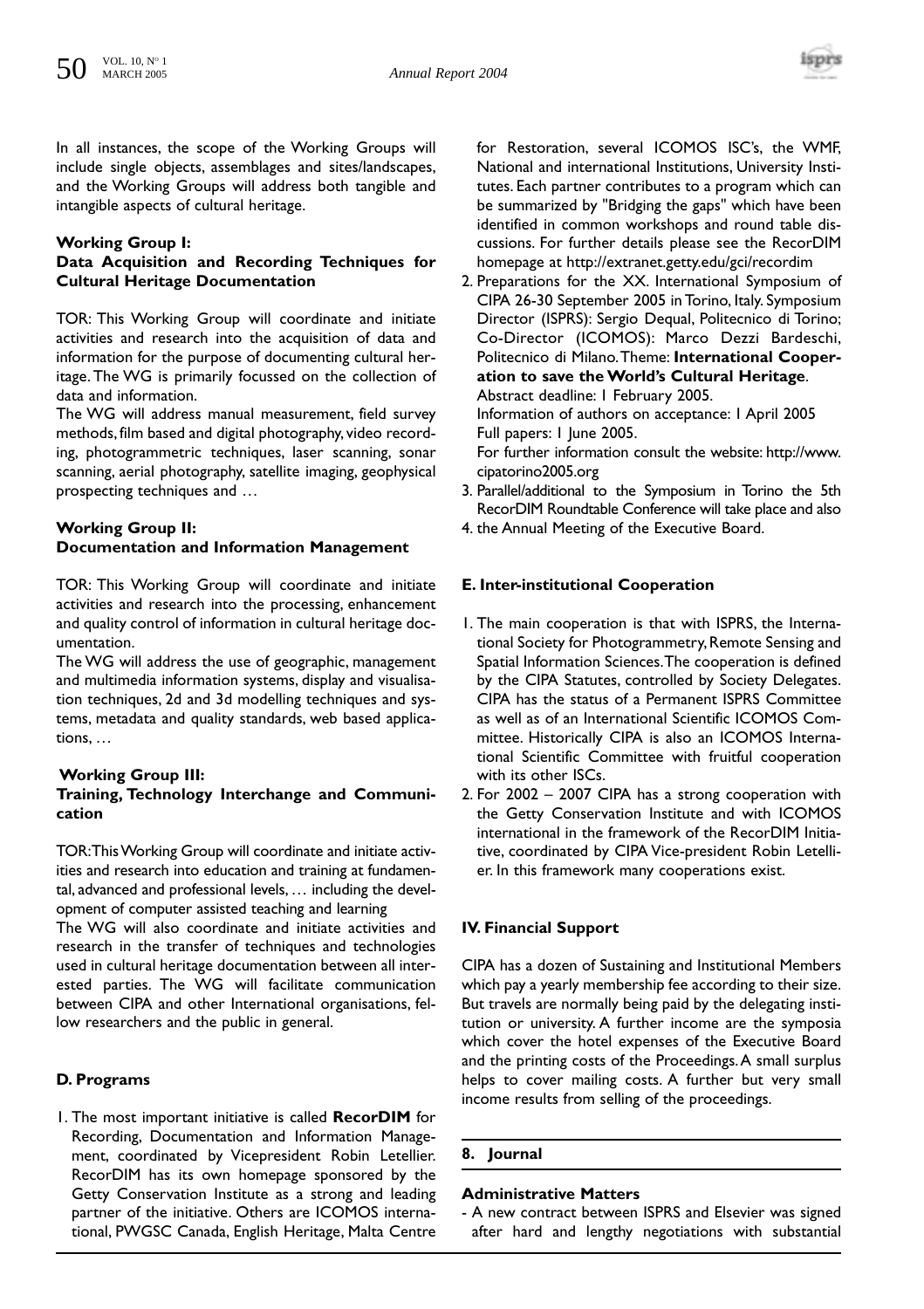improvements. ISPRS got back, since apparently 1965, its rights concerning the ownership of the journal title and the material, the subscriber addresses, and the copyright which up to now belonged to Elsevier.An associate editor was approved to help the editor, mainly in faster processing of the papers, and from 2005 there will be 3 assoc. editors, one for each of the main topics of ISPRS. An electronic paper submission tool has been provided and this will be upgraded from the middle of 2005 to a much more functional and extensive software package. Hardcopy subscriptions for ISPRS members and institutions from developing countries is 45 \$. Electronic subscriptions at the same price will be made available from beginning of 2005, giving access to all material from 1995, while e- papers before 1995 to the first issue in 1938 (see 6. below) can be bought with a single payment of 100 USD.

- A new editor was appointed for the period 2005-2008, George Vosselman (ITC) and 3 associate editors: Olaf Hellwich (Tech. Univ. Berlin), Marguerite Madden (Univ. of Georgia, Athens) and Eberhard Guelch (Univ. of Applied Sciences Stuttgart).
- A new, smaller Editorial Advisory Board was approved by Council for the period 2005-2008 with balanced representation of photogrammetry, remote sensing and spatial information sciences. It will be appointed formally soon.
- A new publishing editor of Elsevier, responsible for the Journal, was appointed from middle of October and has started cooperation with the new editor (one meeting this December).

# **Relations to Council/Publisher**

The Editor was invited to ISPRS Council and Joint Council/TCP meetings and presented matters related to the Journal. In particular the role of the technical commissions and working groups with respect to the journal and the preparation of Commission proposals for theme issues of the journal have been discussed during the last Joint Meeting.The editor presented a 4-year report to the General Assembly during the Istanbul Congress and a report at an open meeting on ISPRS publications during the Congress. One meeting with Elsevier and Council members took place during the Congress.

# **Quality and Timeliness of Papers and Reviews – Processing Speed**

The quality of submitted papers has stayed at a similar, unsatisfactory level, as in the previous years. Quality and speed of reviews have not improved and are still very variable regarding both quality and time needed.The number of incoming papers is high compared to the processing time needed for each paper leading to long paper queues. Publication delays and slower processing speed during 2004 were partly due to the Congress, reorganisation of ISPRS, many changes and invested time in administrative matters and involvement of the editor in the new Council.

#### **Impact Factor**

The impact factor (computed from citations of articles in the preceeding 2 years), based on ISI's Citation Index, was for 2002 and 2003 0.39 and 0.47, while the number of citations of articles published in all years for 2002 and 2003 were 231 and 301.The number of downloads of full papers has doubled or more from 2002 to 2003 and each of the ISPRS Journal papers (excl. older papers published in Photogrammetria) is accessed ca. 70 times a year, compared to the average of about 30 for all Elsevier journals.

#### **Special and Theme Issues**

Two theme issues were published in 2004:Advanced Techniques for Analysis of Geo-spatial Data, edited by W. Shi, Z. Li and Y. Bedard and Integration of Geodata and Imagery for Automated Refinement and Update of Spatial Databases, edited by C. Heipke, K. Pakzad, F.Willrich and A. Peled.

Issues under preparation include:Advances in spatio-temporal analysis and representation, edited by D.J. Peuquet and R. Laurini, and a special issue dedicated to the best young author papers from the Istanbul Congress.

#### **On-line Electronic Journal –WEB Pages of Journal**

An agreement was signed with Elsevier for the digitisation of all old issues of Photogrammetria from 1938 to 1964, which were kindly provided by ITC. These issues will be made available to ISPRS members and to institutional subscribers. Since 2003 publication of supplementary material (like video, audio, etc.) is possible in the electronic version of the journal but has been used very little up to now. Publication of colour figures in the electronic version, which in the printed version are in B/W, although possible and gratis has not been used as much as it could. Revised and proof-corrected articles are available on-line before print publication and can be cited using the DOI (Digital Object Identifier).

An update of the journal's WEB page at the ISPRS server was made, but a major redesign of the page is needed. According to the ISPRS Webmaster, the requests of the Journal front page at the ISPRS server the last period were: 2003: 8728, 2004 (Jan-Jul): 5581.

#### **Electronic Paper Submission**

A new tool for electronic paper submission, EIsubmit, was used for the first time since January 2004. This relatively simple and partly cumbersome tool enables WEB-based submission of the papers, partial only paper tracking for authors and editors, and electronic submission of the final papers to Elsevier. A much more functional package that enables full electronic and online management and tracking for authors, editors and also reviewers, called Elsevier Editorial System will hopefully be operational for our journal from spring/summer of 2005.The use of this system for some journals has led to significant reduction of time from submission to publishing and better papers and reviews and higher impact factors.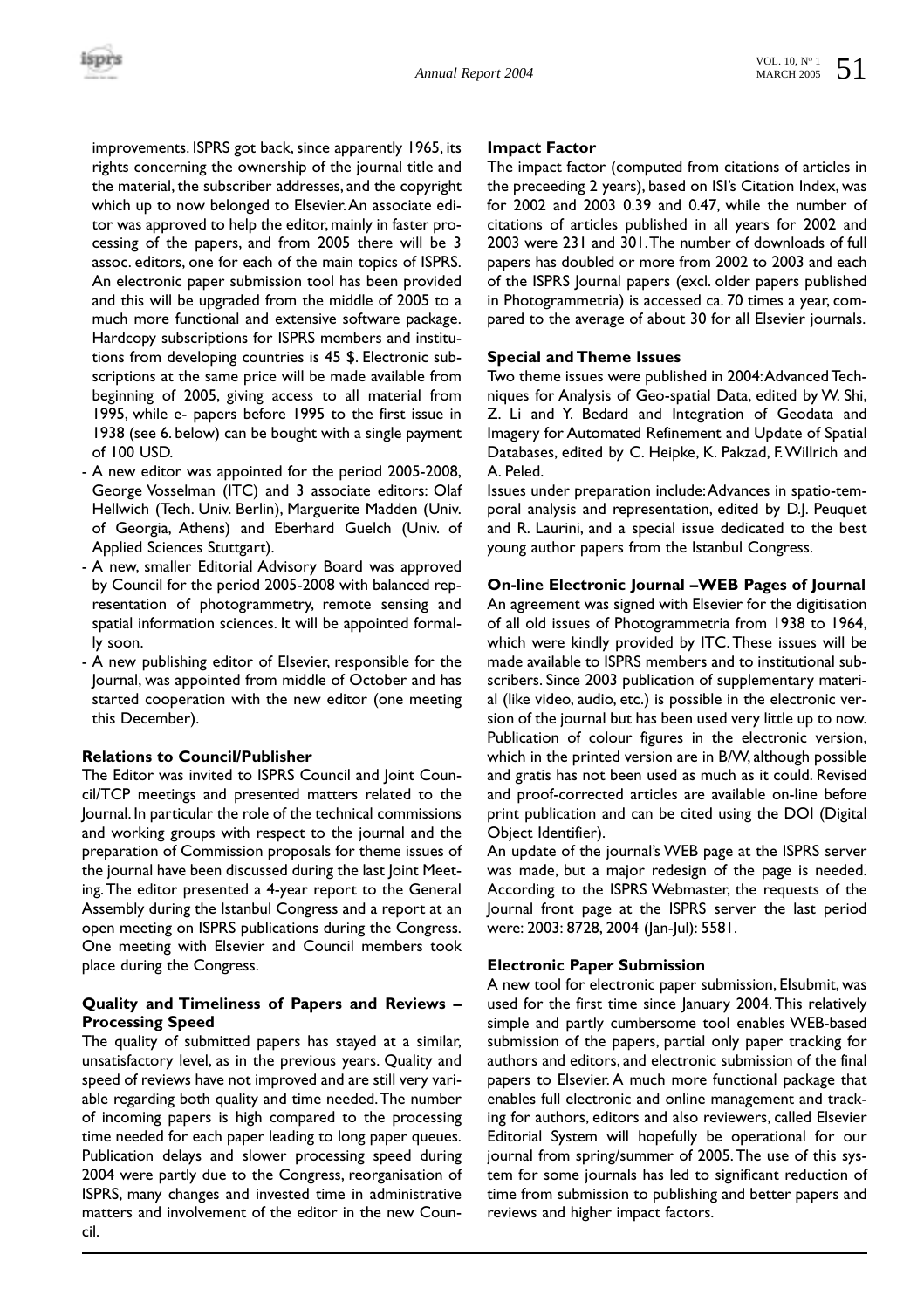

#### **Subscriptions**

Although full data for the previous year do not exist, subscriptions followed the trend of the past years with hardcopy subscriptions slightly decreasing, and electronic subscriptions increasing and more than compensating the hardcopy reductions. The journal is from 2003 offered electronically in more flexible subscription types for institutions.A conservative estimate is that several million persons have access to the electronic version of the journal. In spite of cheap subscriptions for ISPRS members (40\$) and institutions from developing countries (50\$), these subscriptions, especially the latter, did not show any significant increase, making clear that they have to be made more widely known.

#### **Helava Award**

The evaluation of the 2000-2003 papers and the selection of the winner were completed, with hard and good work performed by the 5-member jury (M. Madden, W. Foerstner, G. Vosselman, A. Gruen, H. Haggren). The winners were announced in the Journal, Highlights and the WEB pages of Elsevier and ISPRS and a press release was issued. The Award was presented during the Opening Session of the ISPRS Congress to the winners C. Lee (Korea) and J. Bethel (USA).The new Helava Award Jury for the period 2004-2007 has been discussed and almost finalised.

#### **PR and Congress**

The Journal has an exhibition booth (together with GITC) in the Istanbul Congress, with new PR flyers, sample copies, other related journals and books, order forms etc. A major aim was to solicit subscriptions of persons who are members of the ISPRS Members and institutions from developing countries.

#### **Outlook**

The next period would be very crucial with new editor, 3 assoc. editors and editorial advisory board.The involvement for the first time of 3 associate editors and the expected introduction of the Elsevier Editorial System (EES) form the base for a possible substantial improvement regarding publication speed and reduction of long paper queues. Further aims should be improvement of paper and review quality and a smooth introduction of EES.

*E. Baltsavias, Editor-In-Chief*

#### **10. Home Page**

IThe ISPRS website (http://www.isprs.org), now online since 10 years, has turned out to be one of the most important components of ISPRS communications, providing up-to-date information about the society and linking its various activities. In December 2004 there are about 700 HTML pages with approximately 25,000 lines of information available on the ISPRS website; moreover there

are ca 1,000 PDF files, i.e. a total of ca 2 GB of data available.A search engine (provided by Google) is also working inside ISPRS, with the possibility to search for pages inside ISPRS server or inside the WWW.

Most of the recent ISPRS Archives (including the Istanbul Congress Proceedings) are online, in PDF form while a great number of educational links is continuously updated.

The mailing list, activated in October 2002, has more than 600 people subscribed: twice per month the latest news inside the website are communicated as well as new events, links and job opportunities.

The statistics give a reasonable estimate of the use of the ISPRS web server, as it counts only requests for single HTML documents and the requests for images, graphics, icons etc. are not taken into account. Moreover, the statistics refer only to the requests made outside the ETH domain, which excludes all the accesses during maintenance of the documents. In Figure 1 (left) is shown the monthly requests to ISPRS server, in the period January 1995-November 2004.An increasing interest of the community for the ISPRS homepage is evident: the steady increase of the use of the HTML documents over the years and especially after the registration of ISPRS domain (1999) is obvious.The data missing from the figure in the period July-August 2000 is due to the movement of the server from Delft to Zurich.

The pick of November 2004 states approximately 362,000 requests per month to ISPRS server. In 1995 the average of monthly requests was 424, in 1998 the average was 5,780 while at present ISPRS server has more than 280,000 requests per month (see Figure 1, right). The different domain (~country) served at least one by the server were 161 (ca. 67% of the registered country code domains), while the distinct organisations served were more than 15,000.

Another interesting statistic concerns the words and queries used in the search engines to find ISPRS and its related pages: between ca 30,000 search terms, the most used are remote, sensing, photogrammetry and isprs. Considering all the queries, the most requested are 'photogrammetry', 'isprs', 'remote sensing', 'International Archive of Photogrammetry and Remote Sensing', 'isprs journal of photogrammetry and remote sensing' and 'orange book'.The browser most used to find information related to ISPRS is Microsoft Internet Explorer followed by Netscape. The majority of the users (67%) has Windows as operating systems; then Unix (Sun + Linux) and Macintosh.The information (directories) more requested contain the publications (74%), the events calendar and the technical commissions.

#### **Educational Resources on ISPRS Website**

ISPRS educational pages tries to collect the wide gamma of educational material, software and online publications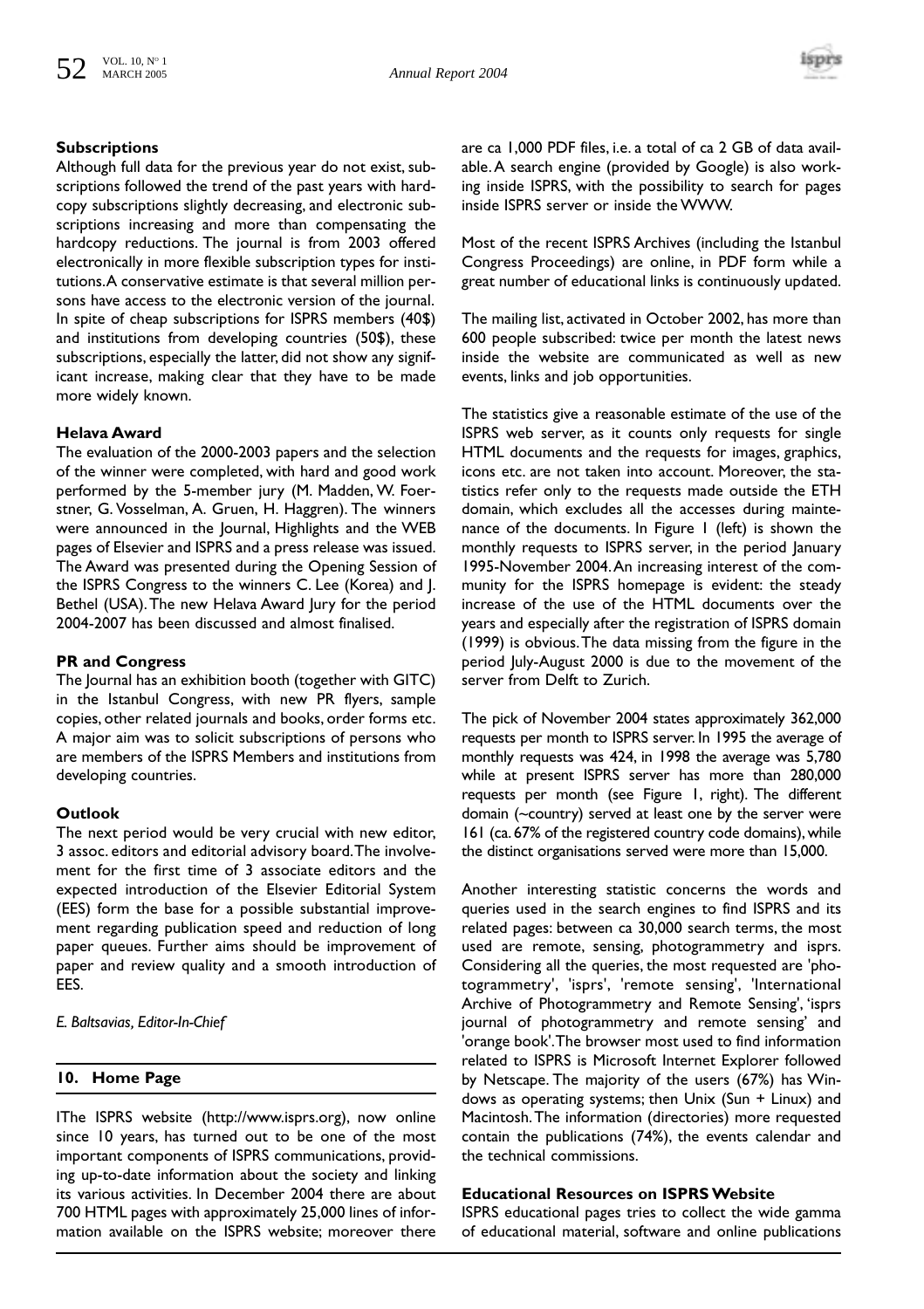



*Figure 1: Monthly request to ISPRS server from January 1995 to November 2003 (left).Average request per month to ISPRS server (right).*

related to Photogrammetry, Remote Sensing and GIS.This material occupies a great part of ISPRS data and consists of:

- Education-related documents (http://www.isprs.org/links/ tutorial.html) like software, tutorials, courses, glossaries and codes related to Photogrammetry, Remote Sensing and GIS.
- ISPRS Archives (http://www.isprs.org/publications/archives. html) with all the recent archives available in PDF format.
- Online proceedings from ISPRS related events, Euro-SDR/OEEPE workshops, CIPA, etc. (http://www.isprs.org/ publications/related\_pub.html).
- Tutorials and keynotes of ISPRS mid-term symposia 2002 (http://www.isprs.org/specials/symposium.html).
- List of job opportunities in the field of to Photogrammetry, Remote Sensing and GIS (http://www.isprs.org/ job\_opportunities/index.html)
- A collection of data sets in the field of close range and aerial Photogrammetry as well as satellite applications (http://www.isprs.org/data/).

These pages are not a complete list of all the useful documents available on the Internet.Therefore if anyone wants to contribute in these lists, please send links or information to fabio@geod.baug.ethz.ch.

*Fabio Remondino, ISPRS Webmaster*

# **11. Events Calendar**

#### **Appointment**

Professor Tuan-chih Chen has been appointed Events Calendar Editor of ISPRS again by the Council. He continues to be responsible for compiling the Events Calendar which will be published in ISPRS Highlights and placed on the ISPRS web page (http://www.isprs.org/calendar.html) for 2004-2008. Professor Tuan-chih Chen has been Chairperson of WG VI/4 (1996-2000), Internet of ISPRS and in that capacity has drafted the Guidelines for the ISPRS Web Pages. He was the Event Calendar Editor

of ISPRS for 2000-2004 successfully and was award Certificate of Recognition by ISPRS President on the 2004 Congress.

#### **Terms of Reference**

The ISPRS Events Calendar is published in the quarterly ISPRS bulletin, ISPRS Highlights, and regularly updated on the ISPRS Home Page.The Calendar contains a list of all ISPRS sponsored and co-sponsored workshops, symposia, tutorials and other meetings. It also contains details of all international and national conferences on topics related to the activities of ISPRS, including those in photogrammetry, remote sensing, spatial information systems, geomatics, surveying, mapping, machine vision, image processing and similar areas.

The Editor – ISPRS Events Calendar will be responsible for updating the entries in the Calendar on a regular basis. The tasks are:

- Provision to the ISPRS Highlights publishers in an agreed format, of an updated Calendar for each quarterly edition of ISPRS Highlights, approximately five weeks before the publication dates of March, June, September and December. The commencing date of the entries in the Calendar will be one month after the publication dates.
- Provision to the ISPRS Web Master on an up-to-date basis in an agreed format, updated versions of the Calendar for the ISPRS Home Page.
- Collection of details from ISPRS officers of all ISPRS sponsored and co-sponsored events, including theme of the event, dates, location, contact persons and addresses for publication in the Calendar.
- Collection, from appropriate sources, of details of events on topics related to the areas of activity of ISPRS, including theme of the event, dates, location, contact persons and addresses for publication in the Calendar.

Maintenance of contact with the ISPRS Secretary General on the status of the Events Calendar on a monthly basis.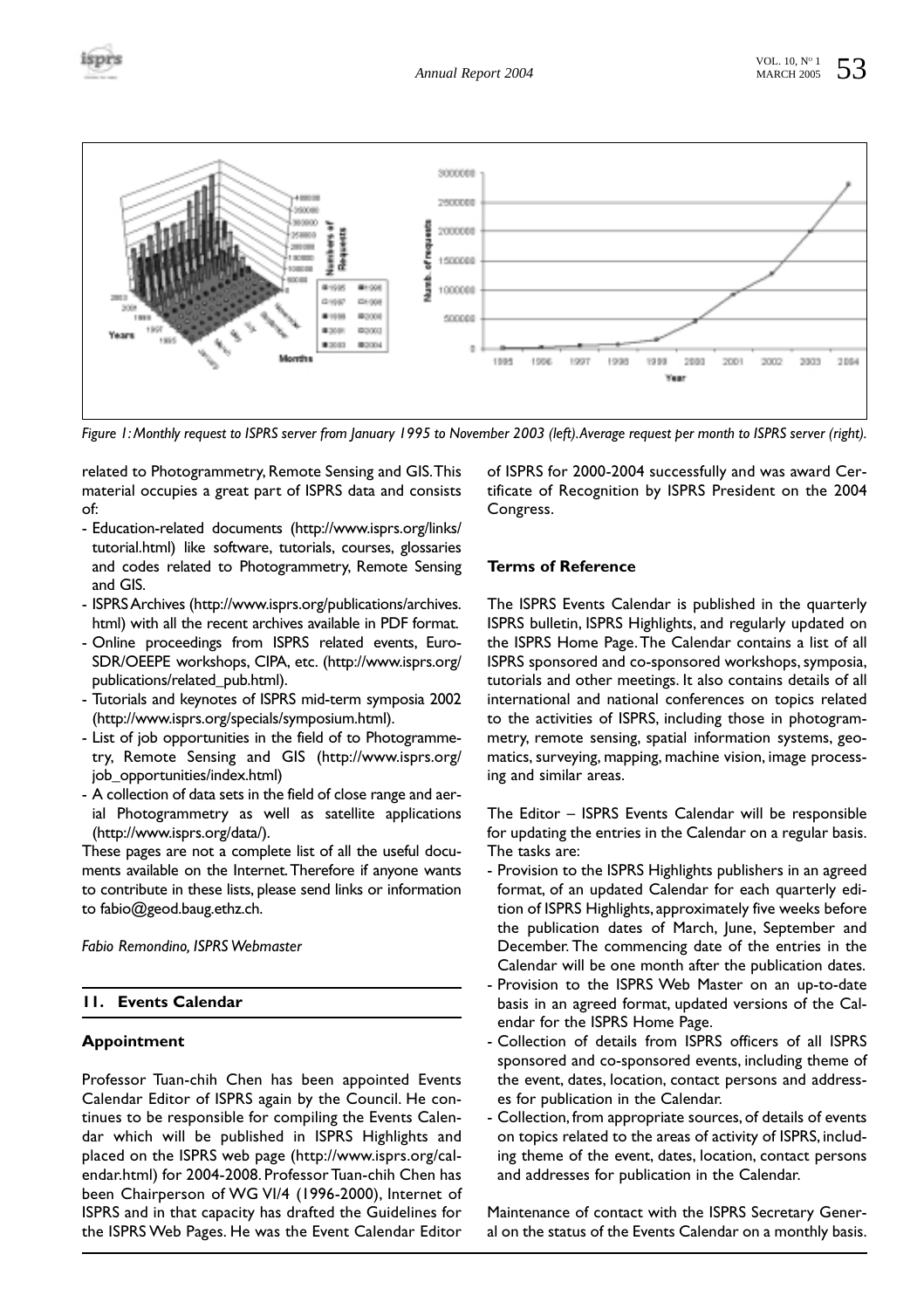

# **Procedures**

# **1.Versions**

For efficiency, different headings, and to avoid errors in signifying changes, two main versions will be created - one for Highlights and another for the Web Page. The Web Page version is maintained constantly as new entries are received. The Highlights version is created and modified from the final Web Page version created for the months of March, June, September and December.

# **2.Web Page version**

#### Cut out obsolete entries at least monthly.

Using previous Web Page version, do three find and replace operations on: "NEW", "UPDATED", bold. The bold headings and "Confirmed by Council" or "Cosponsorship" notations are to be retained in bold. At end of this operation there will be a clean version.

Make all new entries in bold. Make updates and signify as "UPDATED", with changed data only in bold. Add ISPRS logo to all ISPRS sponsored events as informed from Secretary General. Secretary General will also inform whether the event has been approved "Confirmed by Council" or is "pending Council approval" or if the event has "Cosponsorship" by ISPRS.

Send updated version to Web Master and Council by e-mail.

# **3. Council Version**

The ISPRS Events Calendar will be sent to all members of ISPRS Council monthly as a general reference.The Council could check the details, and then send their comments or corrections to the Events Calendar Editor, e.g. the confirmation of ISPRS Events and the co-sponsorship of other events.

# **4. Highlights version**

Change header information to show Web Page site. Using current Web Page version, cut out obsolete entries from the previous quarter and current month.

Send by e-mail to ISPRS Highlights one month before publication month.The disadvantage of this version is that the deadline is 40 days before the issue date, therefore this version is not up-to-date and should be used for rough reference only.

# **5. List of ISPRS Meetings**

This is a calendar extracted from the ISPRS Events Calendar, and contains only a list of all ISPRS sponsored events organised by ISPRS WGs and Commissions, and approved by the ISPRS Council. It will be sent to the ISPRS Secretary General quarterly.This would be useful for sending to other groups for inclusion in their lists of events, too.

# **6. Contents**

Receive inputs from outside sources. Seek events from trade publication calendars and from internet searches of relevant organizations (see links below).

Keep all entries to those having international interest (e.g.

international in event title) or from those of ISPRS member organizations (Ordinary,Associate, Regional, Sustaining).

Do not list user groups unless the organization is an ISPRS Sustaining Member, e.g.. Intergraph, ESRI, ERIM, etc. That helps promote organizations to become ISPRS Sustaining Members.

Except for ISPRS events, do not list events which do not have city, country and a phone or e-mail contact address. Except for ISPRS events and those of the JBSIS (Joint Board of Sister Societies-ICA, IAG, IHO, FIG, IGU), do not list events which have pending dates.

Details- a) Check locations column to verify that the country is in all capital letters; the city is in lower case. b) Check order of dates to ensure earliest dates are first. c) Check that all ISPRS events have a "Confirmed by Council" or "Confirmation pending" notation in the leftmost column. d) Check these items in the event field: make sure ISPRS is before WG; make sure WG is before all WGs in listing; make sure ISPRS WGs are Roman for Commission and Arabic for WG number, e.g.. IV/3; use IC WG for intercommission WGs; put quotation titles on a separate line if space permits; put hyphen before each event if multiple events are in same listing; always seek ways to reduce number of lines; verify www addresses when time permits.

There should always be in the left column for all ISPRS events either "Confirmed by Council" or "approval pending" or "Cosponsorship Confirmed by Council". The "approval pending" gives ISPRS Council and TCPs an indication of what is being proposed and will help them coordinate events and avoid conflicts.

# **7. General**

The purpose for ISPRS is to allow WGs and Commissions to identify open dates or events which they may link up with or avoid conflicting with.This avoidance of conflicting with other events externally and definitely internally is a major responsibility of ISPRS.We publish the calendar to encourage others to do likewise.

The margins of the table are set so that the calendar may be published in Highlights without alteration.

Search for relevant events. Identify events which will be of interest to ISPRS Members and to Members of the JBSIS. It is important to cover events which are on the interdisciplinary boundaries of ISPRS so that all Commissions and WGs are aware of who and how they can interface with related organizations.

# **Announcement**

TO: TECHNICAL COMMISSION PRESIDENTS, WORK-ING GROUP CHAIRPERSONS, & EVENT ORGANIZERS

Events Calendar Editor greatly appreciates your responses to this announcement

The ISPRS Events Calendar is published in the quarterly ISPRS bulletin, ISPRS Highlights, and frequently updated on